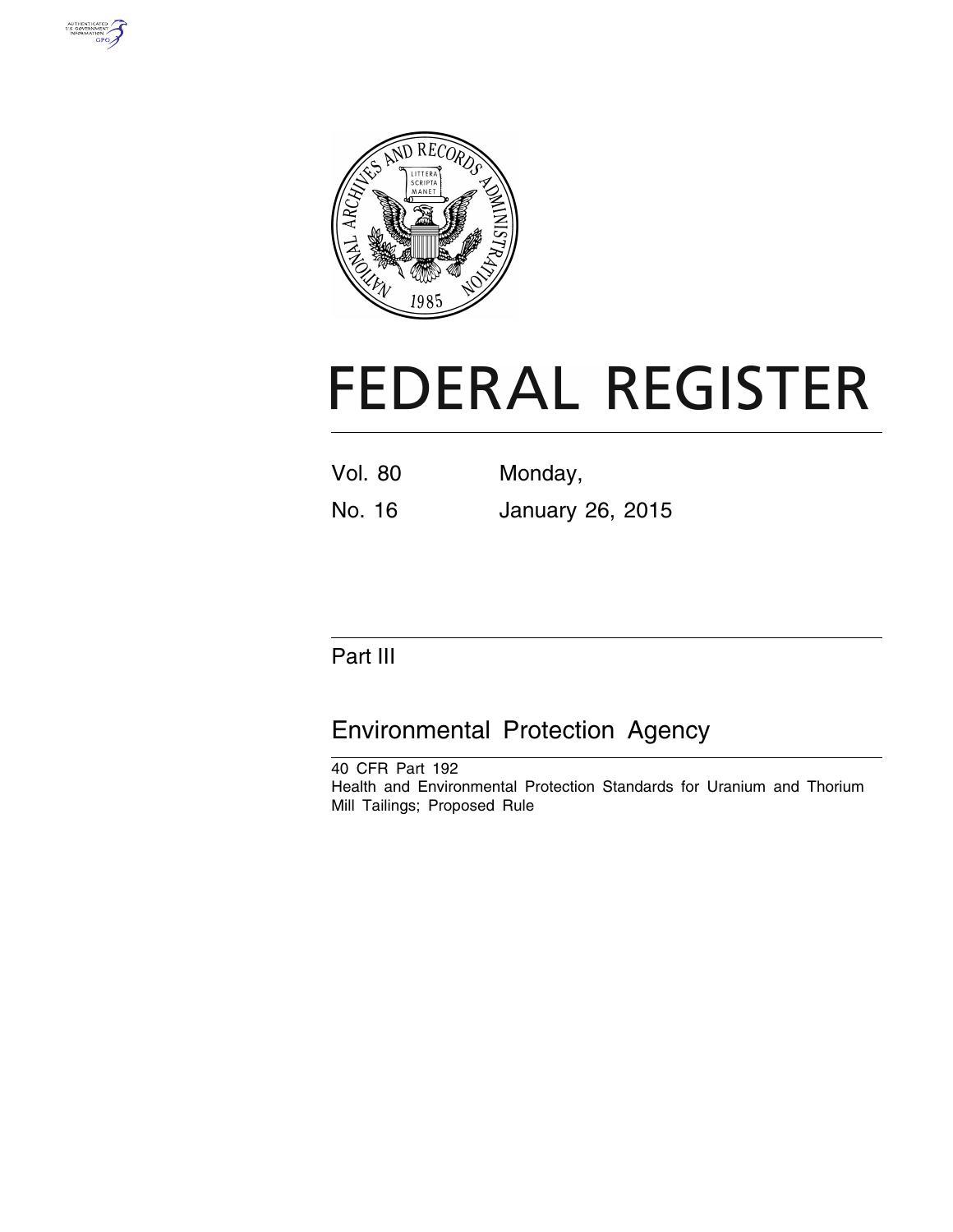#### **ENVIRONMENTAL PROTECTION AGENCY**

#### **40 CFR Part 192**

**[EPA–HQ–OAR–2012–0788; FRL–9909–20– OAR]** 

**RIN 2060–AP43** 

#### **Health and Environmental Protection Standards for Uranium and Thorium Mill Tailings**

**AGENCY:** Environmental Protection Agency.

**ACTION:** Proposed rule.

**SUMMARY:** The Environmental Protection Agency (EPA) is proposing to add new health and environmental protection standards to regulations promulgated under the Uranium Mill Tailings Radiation Control Act of 1978 (''UMTRCA'' or ''the Act''). The proposed standards will regulate byproduct materials produced by uranium in-situ recovery (ISR), including both surface and subsurface standards, with a primary focus on groundwater protection, restoration and stability. ISR has a greater potential to directly affect groundwater than does conventional milling. Therefore, by explicitly addressing the most significant hazards represented by ISR activities, these proposed standards are intended to address the shift toward ISR as the dominant form of uranium recovery that has occurred since the standards for uranium and thorium mill tailings were initially promulgated in 1983. The general standards proposed today, when final, will be implemented by the Nuclear Regulatory Commission (NRC). This action also proposes to amend specific provisions in the current Health and Environmental Protection Standards for Uranium and Thorium Mill Tailings rule to address a ruling of the Tenth Circuit Court of Appeals, to update a cross-reference to another environmental standard and to correct certain technical and typographical errors that have been identified since the 1983 promulgation.

**DATES:** Comments must be received on or before April 27, 2015.

**ADDRESSES:** Submit your comments, identified by Docket ID No. EPA–HQ– OAR–2012–0788, by one of the following methods:

• *[www.regulations.gov:](http://www.regulations.gov)* Follow the on-line instructions for submitting comments.

- *Email: [a-and-r-docket@epa.gov.](mailto:a-and-r-docket@epa.gov)*
- *Fax:* 202–566–9744.

• *Mail:* Air and Radiation Docket, Environmental Protection Agency, Mailcode: 2822T, 1200 Pennsylvania Ave. NW., Washington, DC 20460.

• *Hand Delivery:* EPA West Building, Room 3334, 1301 Constitution Ave. NW., Washington, DC 20004. Such deliveries are only accepted during the Docket's normal hours of operation; special arrangements should be made for deliveries of boxed information.

*Instructions:* Direct your comments to Docket ID No. EPA–HQ–OAR–2012– 0788. EPA's policy is that all comments received will be included in the public docket without change and may be made available online at *[www.regulations.gov,](http://www.regulations.gov)* including any personal information provided, unless the comment includes information claimed to be Confidential Business Information (CBI) or other information whose disclosure is restricted by statute. Do not submit information that you consider to be CBI or otherwise protected through *[www.regulations.gov](http://www.regulations.gov)*  or email. The *[www.regulations.gov](http://www.regulations.gov)* Web site is an ''anonymous access'' system, which means EPA will not know your identity or contact information unless you provide it in the body of your comment. If you send an email comment directly to EPA without going through *[www.regulations.gov,](http://www.regulations.gov)* your email address will be automatically captured and included as part of the comment that is placed in the public docket and made available on the Internet. If you submit an electronic comment, EPA recommends that you include your name and other contact information in the body of your comment and with any disk or CD–ROM you submit. If EPA cannot read your comment due to technical difficulties and cannot contact you for clarification, EPA may not be able to consider your comment. Electronic files should avoid the use of special characters, any form of encryption, and be free of any defects or viruses. For additional information about EPA's public docket visit the EPA Docket Center homepage at *[http://](http://www.epa.gov/epahome/dockets.htm) [www.epa.gov/epahome/dockets.htm.](http://www.epa.gov/epahome/dockets.htm)* 

*Docket:* All documents in the docket are listed in the *[www.regulations.gov](http://www.regulations.gov)*  index. Although listed in the index, some information is not publicly available, *e.g.,* CBI or other information whose disclosure is restricted by statute. Certain other material, such as copyrighted material, will be publicly available only in hard copy. Publicly available docket materials are available either electronically in *[www.regulations.gov](http://www.regulations.gov)* or in hard copy at the Office of Air and Radiation Docket, EPA/DC, EPA West, Room 3334, 1301 Constitution Ave. NW., Washington, DC. The Public Reading Room is open from 8:30 a.m. to 4:30 p.m., Monday through Friday, excluding legal holidays. The telephone number for the

Public Reading Room is (202) 566–1744, and the telephone number for the Air and Radiation Docket is (202) 566–1742.

**FOR FURTHER INFORMATION CONTACT:**  Ingrid Rosencrantz, Office of Radiation and Indoor Air, Radiation Protection Division, Mailcode 6608T, U.S. Environmental Protection Agency, 1200 Pennsylvania Ave. NW., Washington, DC 20460; telephone number: 202–343– 9286; fax number: 202–343–2304; email address: *[Rosencrantz.ingrid@epa.gov.](mailto:Rosencrantz.ingrid@epa.gov)* 

*Executive Summary:* The Environmental Protection Agency (EPA) is proposing to add new health and environmental protection standards to regulations promulgated under the Uranium Mill Tailings Radiation Control Act of 1978 (''UMTRCA'' or ''the Act''). The proposed standards will regulate byproduct materials produced by uranium in-situ recovery (ISR), including both surface and subsurface standards, with a primary focus on groundwater protection, restoration and stability. ISR has a greater potential to directly affect groundwater than does conventional milling. Therefore, by explicitly addressing the most significant hazards represented by ISR activities, these proposed standards are intended to address the shift toward ISR as the dominant form of uranium recovery that has occurred since the standards for uranium and thorium mill tailings were initially promulgated in 1983. The legal authority for this action is in Section 275 of the Atomic Energy Act (AEA) of 1954, as amended by Section 206 of the Uranium Mill Tailings Radiation Control Act (UMTRCA) of 1978. Health and environmental protection standards established by EPA under UMTRCA are implemented by NRC. See 42 U.S.C. 2022(b) and (d).

This action also proposes to amend specific provisions in the current Health and Environmental Protection Standards for Uranium and Thorium Mill Tailings rule to address a ruling of the Tenth Circuit Court of Appeals, to update a cross-reference to another environmental standard, and to correct certain technical and typographical errors that have been identified since the 1983 promulgation.

The major provisions of today's proposal include the following:

• We are proposing to add an additional subpart within 40 CFR part 192 to explicitly address groundwater protection at uranium ISR operations. A new subpart F is being proposed that would set standards that would apply to uranium ISR facilities only. The overall purpose of this subpart is to address the most significant hazards represented by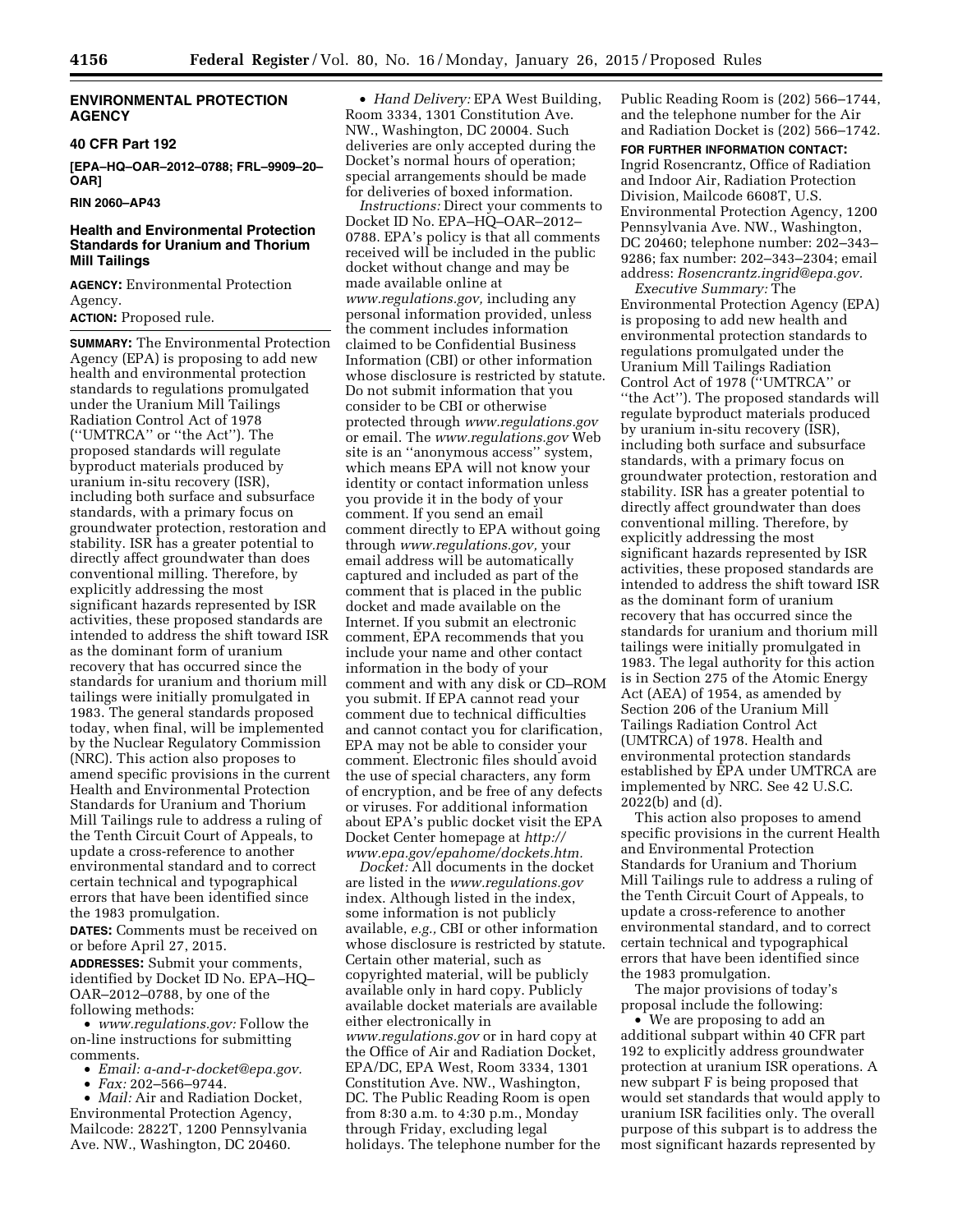ISR activities. This subpart adds the following:

1. A section on applicability— § 192.50 Applicability—that specifies the subpart will apply to the management of uranium byproduct materials during and following the processing of uranium ores using ISR methods.

2. A section containing definitions— § 192.51 Definitions and crossreferences.

3. A section—§ 192.52 Standards—in which EPA proposes to specify the minimum 13 constituents for which groundwater protection standards must be met. The list includes the following: Arsenic, barium, cadmium, chromium, lead, mercury, selenium, silver, nitrate (as N), molybdenum, combined radium-226 and radium-228, uranium (total), and gross alpha-particle activity (excluding radon and uranium).

4. A section discussing monitoring requirements—§ 192.53 Monitoring programs—that details the specific requirements of monitoring programs to be conducted during the preoperational, operational, restoration, stability and long-term stability phases.

5. A section establishing requirements for corrective actions—§ 192.54 Corrective action program.

6. A section detailing the effective date of the new subpart—§ 192.55— Effective date.

• As noted above, we are also proposing to amend certain provisions within the existing 40 CFR part 192 to address a ruling of the Tenth Circuit Court of Appeals, delete reference to an outdated standard and correct minor technical and typographical errors.

The costs and benefits of this rulemaking are described briefly in the tables presented below. Costs quantified in Table 2 address costs of the rule that reflect appropriate characterization of the background data, and then ensuring that: (1) The post-operational groundwater is restored to that of the initial groundwater conditions and (2) the post-restoration groundwater conditions will remain stable.

The proposed rule requires affected facilities to monitor groundwater for a longer period of time compared to current practice (estimated to be 9.5 additional years if geochemical modeling indicates that conditions will remain stable, and estimated 32.5 additional years if long-term stability monitoring continues for 30 years. The major costs associated with the

proposed rule are the costs of these monitoring activities. National total annualized incremental costs of the proposed rule, based on likely implementation represented by the average cost of 30-year long-term stability monitoring with geochemical modeling to shorten the duration, is \$13.5 million (in 2011 dollars), as shown in Table 2 below. EPA also examined potential impacts on small businesses that own and operate ISR operations. Using existing owner companies as examples of the firms that may own ISR operations subject to the proposed rule, EPA found that the estimated costs of complying with the proposed rule are 0.6% to 1.7% of estimated 2015 revenues for three small firms that own ISR operations. Because costs do not exceed 2% of estimated sales, and because EPA projects that fewer than 10 small businesses will be affected by the rule at any given time, EPA concluded that the proposed rule would not result in significant impacts for a substantial number of small entities. For information on how EPA estimated these costs, see Section 3 and Appendix D of the Economic Analysis.

EPA conducted a qualitative assessment of the benefits of the proposed rule. EPA recognizes that groundwater is a valuable resource, and is becoming more valuable as groundwater use increases. While the aquifers in the vicinity of ISR operations are currently providing little extractive value (because of their locations and, for some areas, the fact that groundwater quality is low), in future years these resources may have increased value. A recent analysis (Poe et al, 2001) estimated the value to today's households of protecting groundwater for future use ranged from \$531 to \$736 per household. For this reason, EPA believes it is necessary to take a longer view of groundwater protection than taken in the past. Currently, monitoring groundwater conditions after restoration is typically conducted for a short period of time (EPA assumes 6 months for cost estimate purposes), which may not be long enough to detect instability in groundwater conditions. EPA's proposed rule requires a 30 year longterm stability monitoring period, which may be shortened if geochemical modeling demonstrates that conditions in the restored wellfield will remain stable over time.

The proposed rule will reduce the risk of undetected excursions of pollutants

into adjacent aquifers. This in turn will reduce the human health risks that could result from exposures to radionuclides in well water used for drinking or agriculture in areas located down-gradient from an ISR. Because radionuclides are human carcinogens, the main health risk averted would be cancer. There is a benefit (estimated to be at least \$8 million per premature death avoided) of reducing cancer deaths, but because we were unable to estimate how many cancer deaths would be averted, or when they would occur, EPA is unable to quantify this benefit.

In addition to avoiding human health impacts, the proposed rule has the potential to detect excursions sooner and thus enable a faster remedial response. Because plumes detected during long-term stability monitoring would be smaller, costs of remediation would be potentially much lower. For a model mine unit, EPA estimated the averted remediation costs to range from \$8.8 million to more than \$500 million. EPA is unable to extrapolate this estimate to a national value, because we do not have a basis for estimating which, if any, wellfields would experience an undetected contaminant plume in the absence of the proposed rule.

### TABLE 1—CHARACTERIZATION OF THE COSTS AND BENEFITS OF 40 CFR PART 192, SUBPART F

| Costs                                                                                     | <b>Benefits</b>                                                                                                                                                                                                                                                                           |
|-------------------------------------------------------------------------------------------|-------------------------------------------------------------------------------------------------------------------------------------------------------------------------------------------------------------------------------------------------------------------------------------------|
| Annualized monitoring<br>costs ranging from<br>\$12.5 to \$14.1 mil-<br>lion.             | Protection of ground-<br>water quality.                                                                                                                                                                                                                                                   |
| Maintenance of finan-<br>cial assurance for<br>up to 30 additional<br>years per facility. | Possible protection of<br>surface water qual-<br>ity.                                                                                                                                                                                                                                     |
|                                                                                           | Potentially reduced<br>risk of exposure of<br>human or ecologi-<br>cal receptors to ra-<br>diological pollut-<br>ants.<br>Potentially reduced<br>human health im-<br>pacts, including<br>cancer.<br>Reduced remediation<br>cost savings (\$8.8<br>million to \$560 mil-<br>lion for CMU). |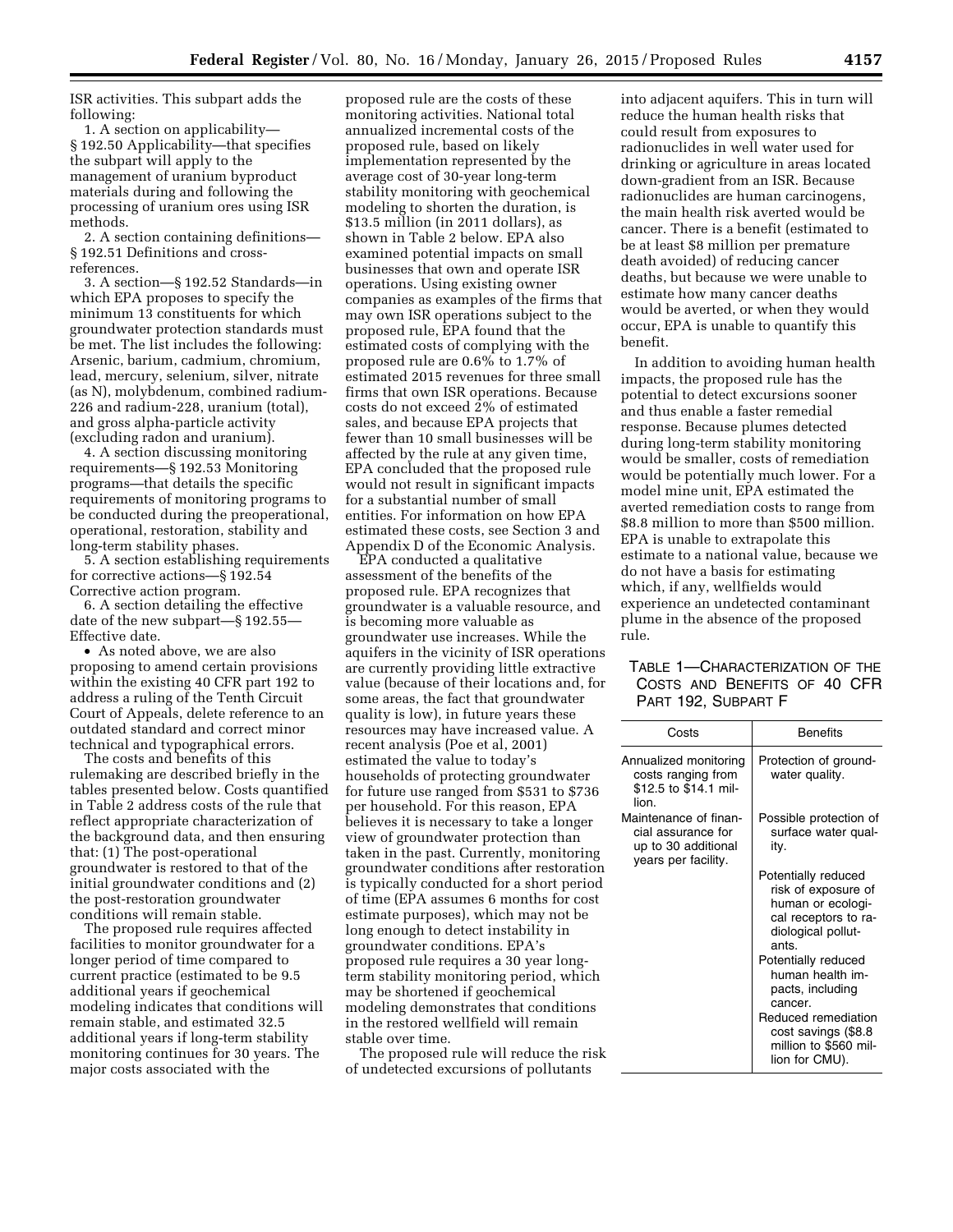## TABLE 2—SUMMARY OF THE COSTS AND BENEFITS OF 40 CFR PART 192, SUBPART F WITH OPTIONS

[millions of 2011 dollars]

| Requirement | Capital<br>cost           | Annual<br>cost | Net benefit              |
|-------------|---------------------------|----------------|--------------------------|
|             | $^{\circ}$ \$25.2<br>19.3 | 15.1           | \$13.5   Not Quantified. |

a Capital costs are higher for the geochemical modeling option because more wells would be required.

#### **SUPPLEMENTARY INFORMATION:**

*Outline.* The information in this preamble is organized as follows:

- I. General Information
	- A. Does this action apply to me?
	- B. What should I consider as I prepare my comments to EPA?
	- 1. Submitting CBI
	- 2. Tips for Preparing Your Comments
	- C. When would a public hearing occur?
	- D. What documents are referenced in today's proposal?
	- E. Acronyms and Abbreviations
	- F. Definitions
- II. Background Information
	- A. What is the scope of this action?
	- B. Uranium Extraction
	- 1. Conventional Mining and Milling
	- 2. Heap Leach
	- 3. In-Situ Recovery (ISR)
	- C. What is the statutory authority for the proposed amendments?
	- D. What are the existing requirements under 40 CFR part 192?
	- E. Why does EPA believe new standards are necessary?
	- 1. What are the environmental impacts of uranium ISR?
	- 2. What analysis has EPA done to support the proposal?
	- 3. What came out of the Advisory from EPA's Science Advisory Board?
	- 4. What efforts has the Nuclear Regulatory Commission taken recently?
	- F. What other EPA statutes and regulations are relevant?
	- 1. Safe Drinking Water Act (SDWA)
	- 2. Clean Water Act (CWA)
	- 3. Clean Air Act (CAA)
	- 4. Resource Conservation and Recovery Act (RCRA)
- III. Summary of Today's Proposal
- A. Proposed Standards—Subpart F
- 1. Proposal of New Subpart—Subpart F— Public Health, Safety and Environmental Protection Standards for Byproduct Materials Produced by Uranium In-situ Recovery
- 2. Addition of New Section on Applicability—§ 192.50 Applicability
- 3. Addition of New Section Containing Definitions—§ 192.51 Definitions and
- Cross-References 4. Addition of New Section Detailing
- Standards—§ 192.52 Standards
- 5. Addition of New Section Discussing Monitoring Requirements—§ 192.53 Monitoring Programs
- 6. Addition of New Section Discussing Requirements for Corrective Actions— § 192.54 Corrective Action Program
- 7. Addition of New Section Detailing the Effective Date of the New Subpart— § 192.55—Effective Date
- B. Other Proposed Amendments
- 1. Revision to Subpart C—Implementation 2. Revision to Subpart D—Standards for
- the Management of Uranium Byproduct Materials IV. What is the rationale for today's proposal?
- A. How does today's proposal relate to existing 40 CFR part 192?
- B. What groundwater protection standards are we proposing for ISR facilities?
- 1. Generally Applicable Groundwater Standards
- 2. Alternate Concentration Limits (ACLs) C. Adequate Characterization of
- Groundwater Prior to Uranium Recovery 1. Establishing Restoration Goals
- D. Excursions
- E. Long-Term Stability Monitoring
- 1. Thirty-Year Long-Term Stability Monitoring Period, With Provisions for Shortening That Time Period
- 2. What other options did EPA consider for the long-term stability monitoring period?
- a. Required Thirty-Year Long-Term Stability Monitoring Period
- b. Narrative Standard With No Fixed Monitoring Period
- 3. How will groundwater stability be determined?
- a. What do we propose for determining stability?
- b. Where will the determination of stability be made?
- F. Institutional Control
- G. Other Proposed Amendments
- 1. Judicial Decision
- 2. Miscellaneous Updates and Corrections
- a. Outdated Cross-Reference
- b. Technical Corrections
- V. Summary of Environmental, Cost and Economic Impacts
	- A. What are the impacts to groundwater?
	- B. What are the benefits of avoiding
	- impacts to groundwater?
- C. What are the cost impacts?
- VI. Statutory and Executive Order Reviews A. Executive Order 12866: Regulatory Planning and Review and Executive Order 13563: Improving Regulation and Regulatory Review
	- B. Paperwork Reduction Act
	- C. Regulatory Flexibility Act
	- D. Unfunded Mandates Reform Act
	- E. Executive Order 13132: Federalism F. Executive Order 13175: Consultation and Coordination With Indian Tribal Governments
	- G. Executive Order 13045: Protection of Children From Environmental Health and Safety Risks
	- H. Executive Order 13211: Actions Concerning Regulations That Significantly Affect Energy Supply, Distribution or Use
	- I. National Technology Transfer Advancement Act
	- J. Executive Order 12898: Federal Actions To Address Environmental Justice in Minority Populations and Low-Income Populations

#### **I. General Information**

*A. Does this action apply to me?* 

The regulated categories and entities potentially affected by the proposed standards include:

| Industrv:<br>Minina<br>and/or<br>212291<br>Uranium<br>Ores                               | Category       | <b>NAICS</b><br>code <sup>1</sup> | Examples of regulated entities                                                                                                                                                                                 |
|------------------------------------------------------------------------------------------|----------------|-----------------------------------|----------------------------------------------------------------------------------------------------------------------------------------------------------------------------------------------------------------|
| Leaching of Uranium, Radium or Va-<br>212291<br>nadium Ores.<br>source material content. | Beneficiating. |                                   | Facilities that extract or concentrate uranium from any ore processed primarily for its<br>source material content.<br>Facilities that extract or concentrate uranium from any ore processed primarily for its |

1 North American Industry Classification System.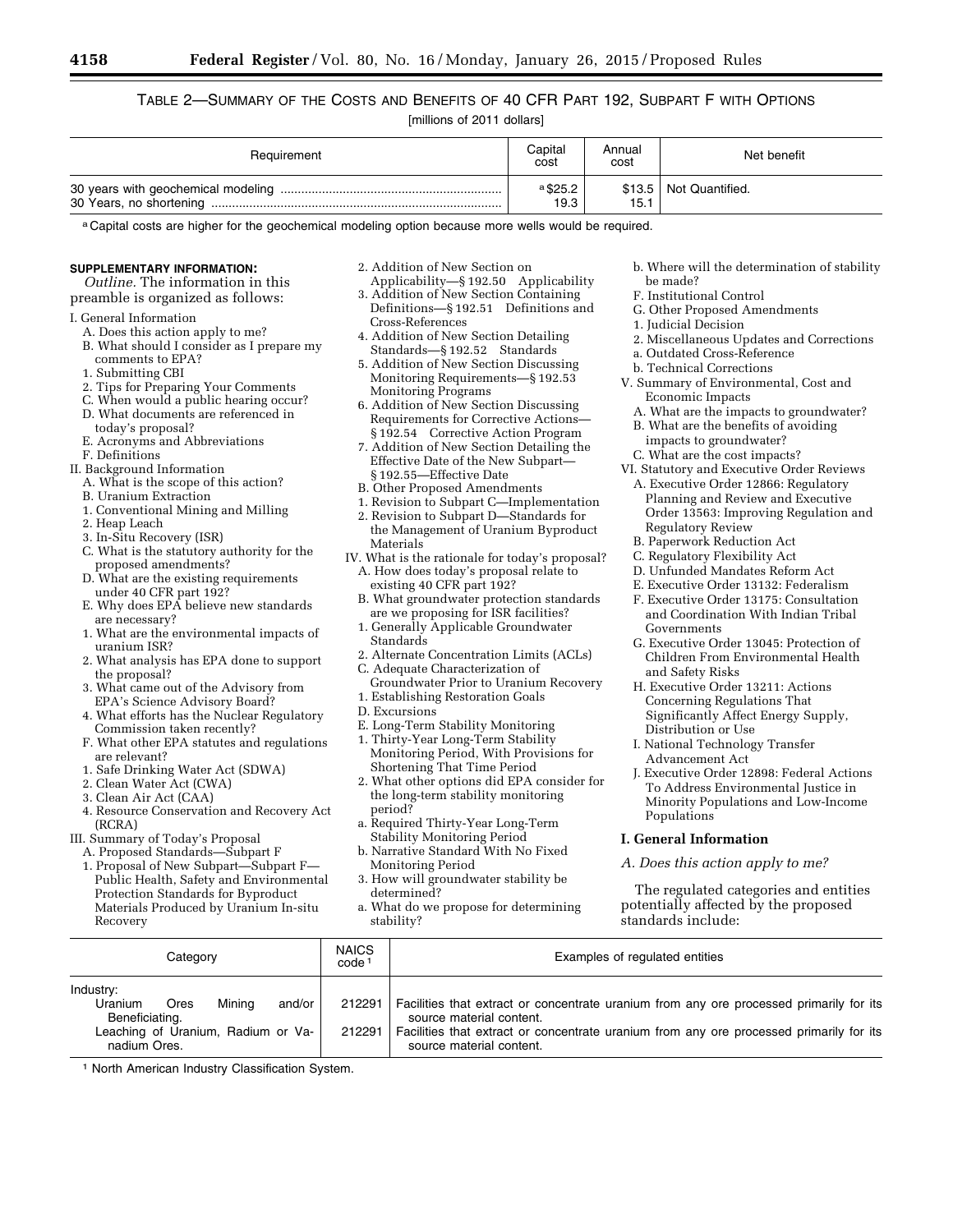This table is not intended to be exhaustive, but rather provides a guide for readers regarding entities likely to be affected by this proposed action.

#### *B. What should I consider as I prepare my comments to EPA?*

1. *Submitting CBI.* Do not submit CBI information to EPA through *[www.regulations.gov](http://www.regulations.gov)* or email. Clearly mark the part or all of the information that you claim to be CBI. For CBI information contained on a disk or CD ROM that you mail to EPA, mark the outside of the disk or CD ROM as CBI and then identify electronically within the disk or CD ROM the specific information that is claimed as CBI. In addition to one complete version of the comment that includes information claimed as CBI, a copy of the comment that does not contain the information claimed as CBI must be submitted for inclusion in the public docket. Information marked as CBI will not be disclosed except in accordance with procedures set forth in 40 CFR part 2.

2. *Tips for preparing your comments.*  When submitting comments, remember to:

• Identify the rulemaking by docket number and other identifying information (subject heading, **Federal Register** date and page number).

• Follow directions—The agency may ask you to respond to specific questions or organize comments by referencing a Code of Federal Regulations (CFR) part or section number.

• Explain why you agree or disagree, suggest alternatives, and substitute language for your requested changes.

• Describe any assumptions and provide any technical information and/ or data that you used.

• If you estimate potential costs or burdens, explain how you arrived at your estimate in sufficient detail to allow for it to be reproduced.

• Provide specific examples to illustrate your concerns, and suggest alternatives.

• Explain your views as clearly as possible, avoiding the use of profanity or personal threats.

Make sure to submit your comments by the comment period deadline identified.

#### *C. When would a public hearing occur?*

If anyone contacts the EPA requesting to speak at a public hearing concerning this proposed rule by February 25, 2015, we will hold a public hearing. If you are interested in attending the public hearing, contact Mr. Anthony Nesky at (202) 343–9597 to verify that a hearing will be held. If a public hearing is held, we will announce the date, time and venue on our Web site at *[http://](http://www.epa.gov/radiation/tenorm/40CFR192.html) [www.epa.gov/radiation/tenorm/](http://www.epa.gov/radiation/tenorm/40CFR192.html) [40CFR192.html.](http://www.epa.gov/radiation/tenorm/40CFR192.html)* 

*D. What documents are referenced in today's proposal?* 

We refer to a number of documents that provide supporting information for our uranium and thorium mill tailings standards. All documents relied upon by EPA in regulatory decision making may be found in our docket (EPA–HQ– OAR–2012–0788) accessible via *[http://](http://www.regulations.gov/) [www.regulations.gov/.](http://www.regulations.gov/)* Other documents, *e.g.,* statutes, regulations, and proposed rules, are readily available from public sources. The EPA documents listed below are referenced most frequently in today's proposal.

- EPA 402/D–14–001 ''Considerations Related to Post Closure Monitoring of Uranium In-Situ Leach/In-Situ Recovery (ISL/ISR) Sites,'' Environmental Protection Agency, 2014.
- EPA 402/R–14–003 ''Economic Analysis: Proposed Revisions to the Health and Environmental Protection Standards for Uranium and Thorium Mill Tailings Rule (40 CFR part 192),'' Environmental Protection Agency, 2014.

EPA 530/R–09–007 ''Statistical Analysis of Groundwater Monitoring Data at RCRA Facilities—Unified Guidance,'' Environmental Protection Agency, 2009.

#### *E. Acronyms and Abbreviations*

The following acronyms and abbreviations are used in this document:

ACL—alternate concentration limit

AEA—Atomic Energy Act BID—Background information document

CAA—Clean Air Act

CWA—Clean Water Act

CBI—Confidential Business Information

CFR—Code of Federal Regulations

DOE—U.S. Department of Energy

EIA—economic impact analysis

EO—Executive Order

EPA—U.S. Environmental Protection Agency FR—Federal Register

ISR—in-situ recovery, also known as in-situ leaching (ISL)

l—liter

MCLs—Maximum Contaminant Levels

mg—milligram

MOU—Memoranda of Understanding N—nitrate

NRC—U.S. Nuclear Regulatory Commission NTTAA—National Technology Transfer and Advancement Act

OMB—Office of Management and Budget

RAC—Radiation Advisory Committee

RCRA—Resource Conservation and Recovery

Act

RFA—Regulatory Flexibility Act

SAB—Science Advisory Board

SDWA—Safe Drinking Water Act

UIC—underground injection control

U.S.—United States

USD—United States dollar

- UMRA—Unfunded Mandates Reform Act of 1995
- UMTRCA—Uranium Mill Tailings Radiation Control Act of 1978

U.S.C.—United States Code

USDW—underground source of drinking water

WL—Working Level

#### *F. Definitions*

The following terms are used in this document:

| Terminology                             | Definition                                                                                                                                                                                                                                                                                                                                                                                                                                                         |
|-----------------------------------------|--------------------------------------------------------------------------------------------------------------------------------------------------------------------------------------------------------------------------------------------------------------------------------------------------------------------------------------------------------------------------------------------------------------------------------------------------------------------|
| Adjacent Aquifer                        | An aquifer or portion of an aquifer that shares a border or end point with the exempted aquifer or the exempted<br>portion of an aquifer.                                                                                                                                                                                                                                                                                                                          |
| Alternate Concentration Limit<br>(ACL). | Concentration limit approved by the regulatory agency for a groundwater constituent that has not been restored<br>to its restoration goal after best practicable restoration activities have been completed following the process<br>prescribed in 40 CFR 192.52(c)(2) thru 192.52(c)(5).                                                                                                                                                                          |
|                                         | A geological "formation," group of formations, or part of a formation that is capable of yielding a significant<br>amount of water to a well or spring. See 40 CFR 144.3.                                                                                                                                                                                                                                                                                          |
|                                         | A confining bed that retards but does not prevent the flow of water to or from an adjacent aquifer.                                                                                                                                                                                                                                                                                                                                                                |
| Background                              | The condition of groundwater, including the radiological and non-radiological constituent concentrations, in the ex-<br>empted aquifer, adjacent aquifers, and in both overlying and underlying aquifers, prior to the beginning of ISR<br>operations. The background groundwater constituent concentrations in the production zone prior to the begin-<br>ning of ISR operations is commonly referred to by the industry and regulatory bodies as the "baseline." |
| Beneficiation                           | The initial attempt at liberating and concentrating a valuable mineral from extracted ore. This is typically per-<br>formed by employing various crushing, grinding, and froth flotation techniques.                                                                                                                                                                                                                                                               |
| Byproduct Material                      | See "Uranium Byproduct Material."                                                                                                                                                                                                                                                                                                                                                                                                                                  |
| Constituent                             | A detectable component within the groundwater.                                                                                                                                                                                                                                                                                                                                                                                                                     |
| Exceedance                              | An exceedance has occurred when, during stability or long-term stability monitoring, a groundwater protection<br>standard is exceeded at any point of compliance well.                                                                                                                                                                                                                                                                                             |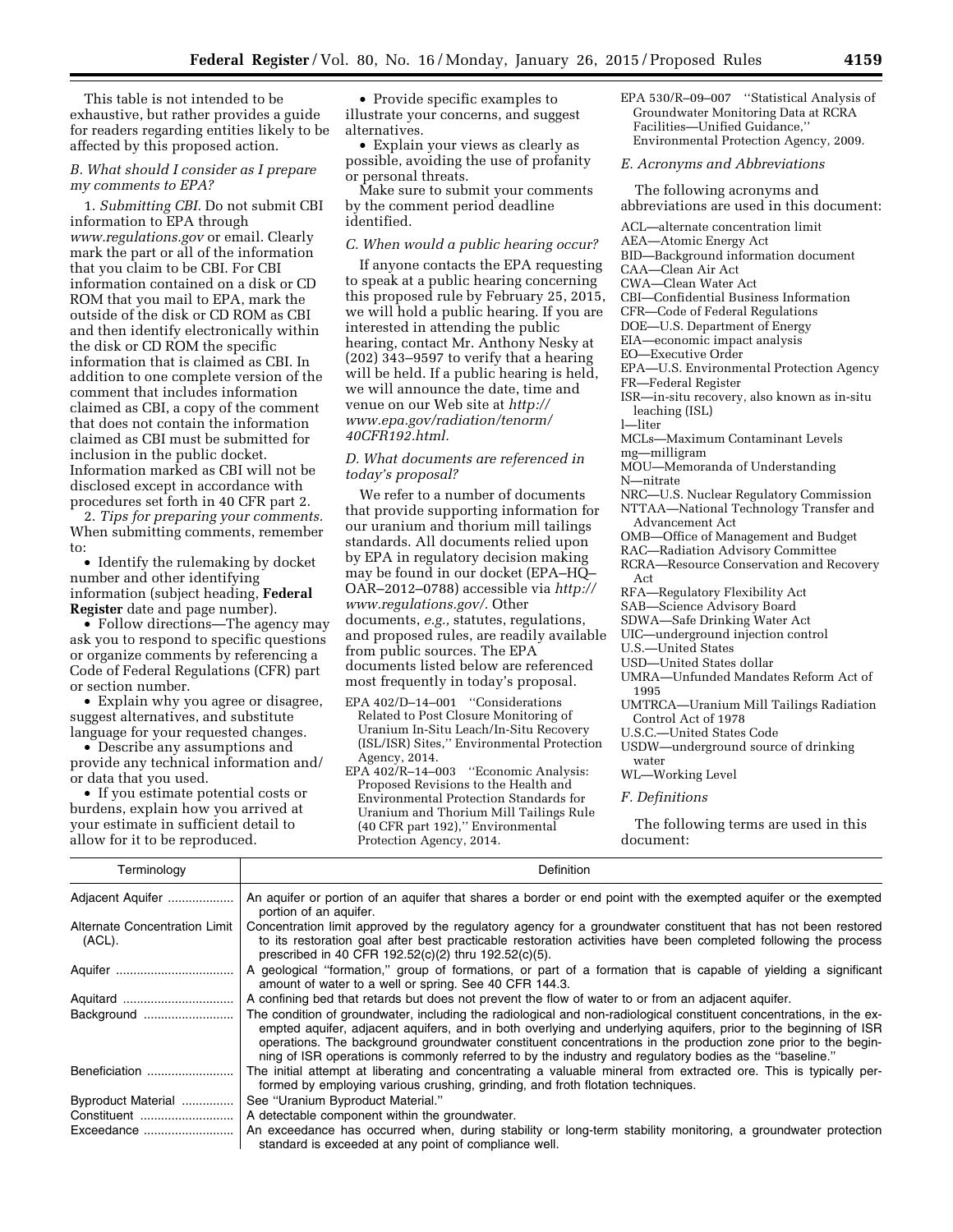| Terminology                                                          | Definition                                                                                                                                                                                                                                                                                                                                                                                                                                                                                                                                                                                           |
|----------------------------------------------------------------------|------------------------------------------------------------------------------------------------------------------------------------------------------------------------------------------------------------------------------------------------------------------------------------------------------------------------------------------------------------------------------------------------------------------------------------------------------------------------------------------------------------------------------------------------------------------------------------------------------|
| Excursion                                                            | The movement of fluids containing uranium byproduct material from an ISR production zone into surrounding<br>groundwater. An excursion is considered to have occurred when, during operational or restoration phase moni-<br>toring, any two indicator parameters (e.g., chloride, conductivity, total alkalinity) exceed their respective upper                                                                                                                                                                                                                                                     |
|                                                                      | control limits in any overlying, underlying, or perimeter monitoring well. Horizontal excursions refer to the lateral<br>movement of the water, while vertical excursions indicate movement of water through aguitards above or below<br>the production zone aquifer.                                                                                                                                                                                                                                                                                                                                |
| Excursion Monitoring Well                                            | Wells located around the perimeter of the production zone (horizontal excursion wells) and in overlying and un-<br>derlying aquifers (vertical excursion wells), which are used to detect any excursions from the production zone.<br>Excursion monitoring wells can serve as the "point(s) of compliance" during all phases of ISR.                                                                                                                                                                                                                                                                 |
| Exempted Aquifer                                                     | An "aquifer," or its portion, that meets the criteria in the definition of "underground source of drinking water" in 40<br>CFR 144.3, but which has been exempted according to the procedures in 40 CFR 144.7. See 40 CFR 144.3.                                                                                                                                                                                                                                                                                                                                                                     |
| Extraction Well                                                      | Well used to extract uranium enriched solutions from the ore-bearing aquifer; also known as a "Production Well."<br>Extraction and injection wells may be converted from one use to the other.                                                                                                                                                                                                                                                                                                                                                                                                       |
|                                                                      | See "Uranium Recovery Facility."                                                                                                                                                                                                                                                                                                                                                                                                                                                                                                                                                                     |
| Groundwater<br>Indicator Parameter                                   | Water below the land surface in a zone of saturation. See 40 CFR 144.3.<br>A constituent, such as chloride, conductivity, or total alkalinity, whose "upper control limit" is used to identify an<br>excursion. Indicator parameters are not contaminants, but relate to geochemical conditions in groundwater.                                                                                                                                                                                                                                                                                      |
| Injection Well                                                       | A well into which fluids are being injected. See 40 CFR 144.3.                                                                                                                                                                                                                                                                                                                                                                                                                                                                                                                                       |
| In-Situ Recovery (ISR)                                               | A method of extraction by which uranium is leached from underground ore bodies by the introduction of a solvent<br>solution, called a lixiviant, through injection wells drilled into the ore body. The process does not require the ex-<br>traction of ore from the ground. The lixiviant is injected, passes through the ore body, mobilizes the uranium,<br>and the uranium-bearing solution is pumped to the surface from extraction wells. The pregnant leach solution is<br>processed to extract the uranium.                                                                                  |
| Ion Exchange<br>Listed Constituent                                   | The process in which ions are exchanged between a solution and an insoluble solid.<br>One of the thirteen groundwater constituents specified in Table 1 to subpart F of part 192.                                                                                                                                                                                                                                                                                                                                                                                                                    |
| Lixiviant                                                            | A liquid medium used to recover uranium from underground ore bodies through in-situ recovery. This liquid me-<br>dium typically contains native groundwater and an added oxidant, such as oxygen and/or hydrogen peroxide,<br>as well as sodium carbonate/bicarbonate or carbon dioxide. The lixiviant is introduced through injection wells<br>into the ore body to mobilize the uranium. The resulting solution is then pumped via extraction wells to the sur-<br>face, where the uranium is recovered from the solution for further processing, after which the lixiviant may be<br>re-injected. |
| Long-Term Stability Phase<br>Maximum Constituent Con-<br>centration. | The period after the groundwater protection standards have been met, as determined by the regulatory agency.<br>The maximum permissible level of a constituent in groundwater, as specified in Table 1 to subpart A of part 192.                                                                                                                                                                                                                                                                                                                                                                     |
| Maximum Contaminant Level<br>(MCL).                                  | The maximum permissible level of a contaminant in water which is delivered to any user of a public water sys-<br>tem. See 40 CFR 141.2.                                                                                                                                                                                                                                                                                                                                                                                                                                                              |
| Mobilization<br>Monitoring Wells                                     | Increasing the migration of constituents in groundwater by various chemical treatments.<br>Wells used to obtain groundwater levels and water samples for the purpose of determining the hydrologic regime<br>and the amounts, types, and distribution of constituents in the groundwater. Wells are located in the production<br>zone, around the perimeter of the production zone (horizontal excursion monitoring wells), and in overlying and<br>underlying aquifers (vertical excursion monitoring wells).                                                                                       |
| Operational Phase                                                    | The time period during which uranium extraction by in-situ recovery occurs. Operations begin when injection of<br>lixiviant starts; operations end when the operator permanently ceases injection of lixiviant and recovery of ura-<br>nium-bearing solution.                                                                                                                                                                                                                                                                                                                                        |
|                                                                      | The naturally occurring material from which a mineral or minerals of value (e.g., uranium) can be extracted.                                                                                                                                                                                                                                                                                                                                                                                                                                                                                         |
| Overlying Aquifer<br>Point(s) of Compliance                          | An aquifer that is immediately vertically shallower than $(i.e.,$ directly above) the production zone aquifer.<br>Site-specific location(s) where groundwater protection standards must be met. During all phases of ISR, excur-<br>sion monitoring wells can serve as the points of compliance; during the restoration, stability and long-term sta-<br>bility phases, points of compliance may also include monitoring, injection and extraction wells in the production<br>zone, as determined by the regulatory agency.                                                                          |
| Point(s) of Exposure                                                 | Intersection of a vertical plane with the boundary of the exempted aquifer.                                                                                                                                                                                                                                                                                                                                                                                                                                                                                                                          |
| Precipitate<br>Preoperational Monitoring                             | To separate a substance (such as uranium) out of a solution as a solid.<br>Measurement of groundwater conditions in the production zone, and in the groundwater up and down gradient                                                                                                                                                                                                                                                                                                                                                                                                                 |
| Production Zone                                                      | from the production zone, as well as in overlying and underlying aquifers, prior to the operational phase.<br>The portion of the aquifer in which ISR activities occur. The production zone lies within the wellfield.                                                                                                                                                                                                                                                                                                                                                                               |
| Regulatory Agency                                                    | The Nuclear Regulatory Commission (NRC) or an Agreement State.                                                                                                                                                                                                                                                                                                                                                                                                                                                                                                                                       |
| Restoration (Act of)                                                 | The process of returning groundwater quality to preoperational conditions for the purpose of achieving restoration<br>goal values for identified constituents.                                                                                                                                                                                                                                                                                                                                                                                                                                       |
| Restoration Goal                                                     | A concentration limit for an identified constituent in groundwater after restoration has occurred. The limit is ob-<br>tained from the most protective regulatory standards in 40 CFR 141.62, 141.66, 141.80, 143.3, 264.94, and<br>Table 1 to subpart A of this part, and from preoperational background levels in the wellfield, whichever is high-<br>er.                                                                                                                                                                                                                                         |
| Restoration Phase                                                    | The period immediately after lixiviant injection permanently ceases, during which restoration activities occur.<br>The land or water area where any facility or activity is physically located or conducted, including adjacent land<br>used in connection with the facility or activity. See 40 CFR 144.3.                                                                                                                                                                                                                                                                                          |
| Stability Phase                                                      | The period after the restoration phase when groundwater protection standards are met and monitored to test for<br>temporal stability.                                                                                                                                                                                                                                                                                                                                                                                                                                                                |
| Solubilize                                                           | To make a substance (such as uranium) soluble or more soluble.                                                                                                                                                                                                                                                                                                                                                                                                                                                                                                                                       |
| Underground Source of<br>Drinking Water (USDW).                      | An aquifer or its portion: (a)(1) Which supplies any public water system; or (2) Which contains a sufficient quan-<br>tity of groundwater to supply a public water system; and (i) Currently supplies drinking water for human con-<br>sumption; or (ii) Contains fewer than 10,000 mg/l total dissolved solids; and (b) Which is not an exempted aqui-<br>fer. See 40 CFR 144.3.                                                                                                                                                                                                                    |
| Underlying Aquifer                                                   | An aquifer that is immediately vertically deeper <i>(i.e., directly below)</i> than the production zone aquifer.                                                                                                                                                                                                                                                                                                                                                                                                                                                                                     |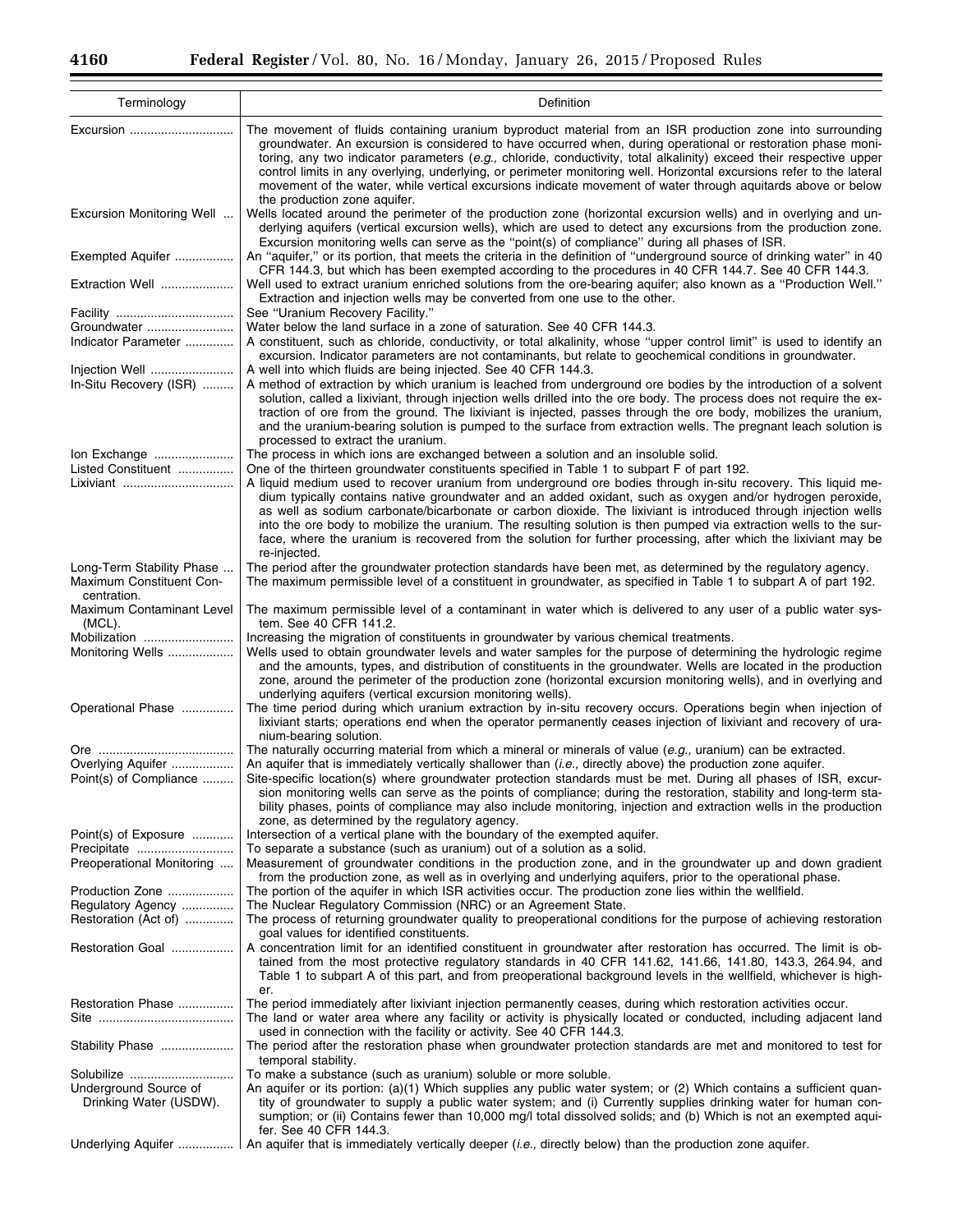| Terminoloav                | Definition                                                                                                                                                                                                                                                                                                                                                             |
|----------------------------|------------------------------------------------------------------------------------------------------------------------------------------------------------------------------------------------------------------------------------------------------------------------------------------------------------------------------------------------------------------------|
| Upper Control Limit (UCL)  | Preoperational concentrations of indicator parameters in horizontal and vertical excursion monitoring wells, as de-<br>termined by the regulatory agency and contained in the license.                                                                                                                                                                                 |
| Uranium Byproduct Material | Waste produced by the extraction or concentration of uranium from any ore processed primarily for its source<br>material content. Ore bodies depleted by uranium ISR operations and which remain underground do not con-<br>stitute "uranium byproduct material."                                                                                                      |
| Uranium Recovery Facility  | A facility licensed to process uranium ores for the purpose of recovering uranium and to manage uranium byprod-<br>uct materials that result from processing of ores. Common names for these facilities include, but are not limited<br>to, the following: a conventional uranium mill, an in-situ recovery (or leach) facility, and a heap leach facility or<br>pile. |
| Wellfield                  | The area of an ISR operation that encompasses the array of injection, extraction, and monitoring wells and inter-<br>connected piping employed in the uranium in-situ recovery process. The area of the wellfield exceeds that of<br>the production zone.                                                                                                              |

#### **II. Background Information**

#### *A. What is the scope of this action?*

In 1983, EPA originally promulgated regulations at 40 CFR part 192, Health and Environmental Protection Standards for Uranium and Thorium Mill Tailings, in response to the statutory requirements of the Atomic Energy Act of 1954, as amended by the Uranium Mill Tailings Radiation Control Act of 1978 (UMTRCA). These standards have been amended several times, most recently in 1995, with the addition of standards to correct and prevent contamination of groundwater beneath and in the vicinity of inactive uranium processing sites.1 2 Pursuant to UMTRCA, our standards have been implemented by the Department of Energy (DOE) at inactive uranium milling sites and nearby contaminated ''vicinity properties'' managing residual radioactive material and by the Nuclear Regulatory Commission (NRC) or NRC Agreement States at active sites managing byproduct material.3 4

Today's proposal is limited to the following changes. We are proposing to add an additional subpart within 40 CFR part 192 to explicitly address groundwater protection at uranium ISR operations. We are also proposing to amend certain provisions within the existing 40 CFR part 192 to address a

<sup>4</sup> Under Section 274 of the AEA, the NRC may enter into an agreement with a State for discontinuance of the NRC's regulatory authority and the State's assumption of regulatory authority over specified radioactive materials and activities. The NRC must review and find the State's regulatory program is adequate to protect public health and safety and compatible with the NRC's regulatory program before entering into the Section 274 agreement. The NRC continues oversight responsibilities of the Agreement State's regulatory program through the Integrated Materials

ruling of the Tenth Circuit Court of Appeals, delete reference to an outdated standard and correct minor technical and typographical errors. We request public comment only on these proposed standards and amendments. We are not requesting, and will not respond to, public comments on any other 40 CFR part 192 provisions since they are beyond the scope of today's proposal.

#### *B. Uranium Extraction*

The major deposits of uranium ores in the United States are located in the Colorado Plateau, the Wyoming Basin, the Texas Coastal Plain, and Nebraska. Recovery and processing of these ores have historically occurred by one of three methods: (1) Conventional mining and milling operations; (2) heap leach operations; and (3) in-situ (*i.e.,* in place) recovery. Below we present a brief explanation of these uranium recovery methods.

#### 1. Conventional Mining and Milling

Conventional mining and milling is one of the primary recovery methods currently used to extract uranium from uranium-bearing ore in much of the world and was formerly the predominant means of obtaining uranium in the United States. ''Remoteness from populated areas'' and ''isolation of contaminants from groundwater'' are key considerations in selecting mill locations under current siting criteria found in NRC regulations.5 Only one conventional mill in the United States is currently operating; all others are in standby status, in decommissioning (closure) or have already been decommissioned.

Conventional uranium mines are either open-pit operations, where large volumes of uranium bearing material are excavated, or underground mines, where the uranium-bearing ore is extracted via mined openings into the subsurface. The extracted ore is then moved to the milling operation where the uranium is extracted by chemical

treatments of the ore. The ores are crushed mechanically and then leached at the milling site. In most cases, sulfuric acid is the leaching agent, but alkaline solutions can also be used to leach the uranium, generally extracting 90 to 95 percent of the uranium from the crushed ore.

The mill then processes the uranium from the solution by solvent extraction using organic chemicals, or by an ion exchange process using resins designed to extract the uranium from the leaching solutions used to remove uranium from the crushed ore, then further extracts, precipitates, and finally dries the recovered uranium to produce a uranium oxide material, called ''yellowcake'' because of its yellowish color.6 Finally, the yellowcake is packaged in special 55-gallon drums and transported to uranium conversion, enrichment and fuel fabrication facilities to produce fuel for use in nuclear power and research reactors. The recovery process produces both solid and liquid wastes (*i.e.,* uranium byproduct material, or ''tailings''), which are transported from the extraction location to an on-site uranium byproduct material impoundment or pond.

Uranium byproduct materials/tailings deposited into an impoundment or ''mill tailings pile'' must be carefully monitored and controlled. This is because the mill tailings contain radioactive or heavy metal constituents, including thorium and radium. The radium decays to produce radon, which may then be released into the environment. Radon is a radioactive gas that may be inhaled into the respiratory tract; EPA has determined that exposure to radon and its daughter products contribute to an increased risk of lung cancer.7

<sup>&</sup>lt;sup>1</sup> See 42 U.S.C. 7911(6) for the definition of a "processing site."

 $^2$  See 60 FR 2854 (January 11, 1995) and 58 FR 60340 (November 15, 1993).

<sup>&</sup>lt;sup>3</sup> Byproduct material includes the tailings or wastes produced by the extraction or concentration of uranium from any ore processed primarily for its source material content. AEA section 11e.(2), 42<br>U.S.C. 2014(e)(2).

<sup>&</sup>lt;sup>5</sup> See 10 CFR part 40, Appendix A, Criterion 1.

 $^{\rm 6}$  The term ''yellowcake'' is still commonly used to refer to this material, although in addition to yellow, the uranium oxide material can also be black or grey in color.

<sup>7</sup>*[http://www.epa.gov/radon/risk](http://www.epa.gov/radon/risk_assessment.html)*\_ *[assessment.html.](http://www.epa.gov/radon/risk_assessment.html)*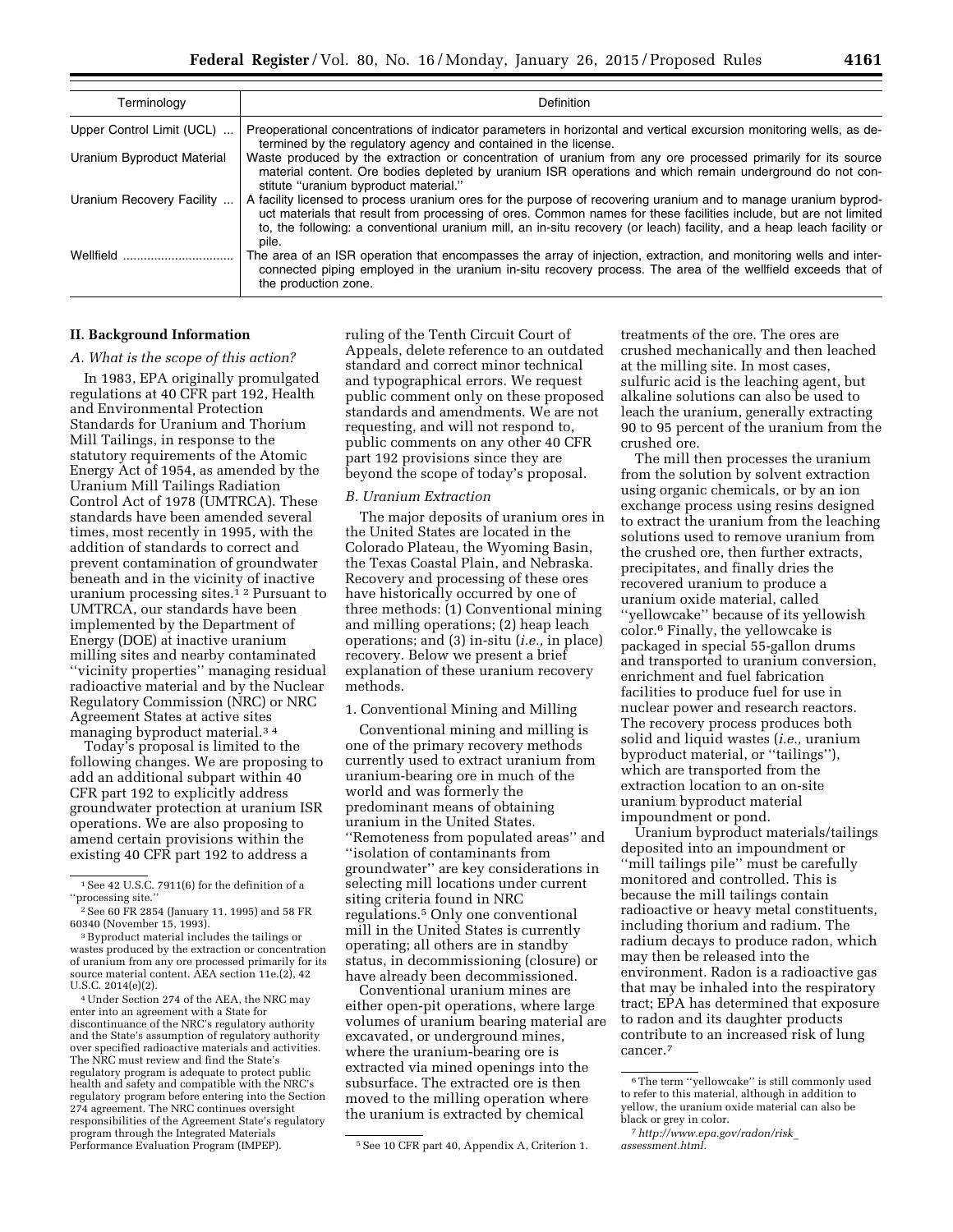## 2. Heap Leaching

Another method of uranium extraction that some facilities may use is known as heap leaching. This method has been used in situations where the uranium ore is of low grade or the geology of the ore body is such that conventional mining and milling is not cost effective. Although no such facilities currently operate in the United States, the heap leach process is used for uranium recovery in other parts of the world and has, to a limited extent, been used in the United States in the past. There are plans for at least one new heap leach facility to open in the U.S. within the next few years.

With the heap leach process, small pieces of ore are placed in a large pile, or ''heap,'' on an impervious pad of plastic, clay, concrete, or asphalt, with perforated pipes under the heap. An acidic solution is then applied through drips or sprinklers over the ore to dissolve the uranium it contains. The uranium-rich solution drains into the perforated pipes, where it is collected and transferred to an ion exchange system to recover the uranium from the leaching solution. The heap is "rested," meaning that there is a temporary cessation of application of acidic solution to allow for oxidation of the ore before leaching resumes. The ion exchange system extracts the uranium from the solution, which is processed into yellowcake either at the site or at another uranium recovery facility. The yellowcake is packed in special 55 gallon drums to be transported to uranium conversion, enrichment and fuel fabrication facilities to produce fuel for use in nuclear power and research reactors.

#### 3. In-Situ Recovery (ISR)

In-situ recovery (ISR), also referred to as in-situ leach (ISL) (we will use the term ISR throughout this document), is now the dominant method of uranium recovery in the United States and much of the world. ISR research and development projects and associated pilot projects began in the 1960s in Wyoming with limited field applications. From the mid-1960s to the mid-1970s, interest in ISR methods increased, particularly in Texas and Wyoming, with 18 commercial and 9 pilot-scale operations in place by 1980. During the 1980s, production of uranium by ISR was limited, but by the mid-1990s, uranium production by ISR reached 90 percent of United States production. Commercial and pilot operations demonstrated ISR as a viable uranium recovery technique where site conditions (*e.g.,* geology and hydrology)

are amenable to its use. This technology can produce a better return on investment than conventional mining and milling since it does not involve excavation of large volumes of ore or disposal of large volumes of byproduct material. Therefore, the cost to produce uranium is generally lower. The trend in uranium production has shifted toward the ISR process. In 2013, in the United States, there were six operating ISR facilities and 12 facilities proposed for licensing, licensed but not operating, or undergoing restoration.

In-situ recovery is defined as the underground recovery by oxidation/ solubilization of uranium from the ore body (host rock—typically sandstone) into the groundwater by using native groundwater into which oxidizing and complexing chemicals have been added. This solution is known as lixiviant. Lixiviant is pumped into the ore zone through a set of injection wells and removed through extraction wells, followed by recovery of uranium at the surface by processing of the extracted waters.

The ore bodies most amenable to ISR are known as ''roll front'' deposits, which are formed when uranium in the oxidized groundwater encounters an area of the host formation where chemically reducing conditions exist. These reducing conditions are strong enough to chemically reduce and precipitate the uranium into a less soluble form, thus forming the ore zone. As new oxidized uranium enters the front, it continues to be chemically reduced, precipitate and deposit in successive ''rolls''. The injection of a lixiviant essentially reverses the geochemical reactions that originally formed the uranium deposit. The oxidizing agents in the lixiviant create an oxidizing environment that solubilizes the uranium from the formation and allows it to enter into the groundwater. Other components of the lixiviant (usually bicarbonate ions) act to enhance the solubility of the oxidized uranium in the groundwater. The uranium, along with other constituents present in the formation that have been mobilized (*e.g.,* metals such as molybdenum, selenium, and arsenic), are then collected from the ore zone by extraction wells that pump the solution to the surface. At the surface, the uranium is collected by a system of piping that feeds to a processing facility, where the uranium is recovered in ion exchange columns and either further processed on-site into yellowcake, or transported to another facility for processing into yellowcake. After processing, the extracted and processed waters are recharged with the lixiviant

chemicals and pumped back down into the ore zone for reuse in extracting more uranium. The yellowcake is subsequently transported to uranium conversion, enrichment, and fuel fabrication facilities to produce fuel for use in nuclear power and research reactors.

Two general types of lixiviant solutions can be used, loosely defined as ''acidic'' or ''alkaline'' systems. Acidic lixiviants were used early in the development of ISR in the United States, but site-specific conditions at the sites showed that acidic lixiviants were generally unsuitable.8 9 In the United States, the geology and geochemistry of the majority of the uranium ore bodies favors the use of alkaline lixiviants such as bicarbonate/carbonate and oxygen. Other factors in the choice of the lixiviant are the uranium recovery efficiencies, operating costs, and the ability to achieve satisfactory groundwater restoration after production ceases.

In order to control and contain the flow of groundwater within the production zone, an inward hydraulic gradient is established using the injection and extraction (also known as production) wells.10 To create and maintain this gradient, more water is removed from the production zone than is injected (commonly referred to by industry as the ''bleed rate''). The extracted liquid (groundwater mixed with lixiviant) goes through the recovery process to extract uranium. The processed water may be either recharged with lixiviant and re-injected to continue the recovery process or used to flush out the remaining lixiviant and mobilized uranium during the restoration process. Any waste water not reused may be injected into a deep well for disposal or be sent to an impoundment on site (often called an evaporation pond or a holding pond). The waste water generated during and after operations at an ISR facility, as well as all evaporation pond sludges derived from such waste waters, have been determined to be uranium byproduct material by the NRC, bringing

<sup>8</sup>Acidic lixiviants react with carbonates (calcite and dolomite) contained in the host rock and precipitate calcium sulfate. The calcium sulfate clogs the well screens and process lines, significantly decreasing the efficiency of the leaching process.

<sup>9</sup>Mudd, G.M. (2001). ''Critical review of acid in situ leach uranium mining: 1. USA and Australia,'' Environmental Geology, 41:390–403.

<sup>10</sup>The gradient controls the direction of flow of water within a water-bearing formation. Used here, the purpose of a gradient is to contain water within the production zone so that it does not migrate beyond the wellfield.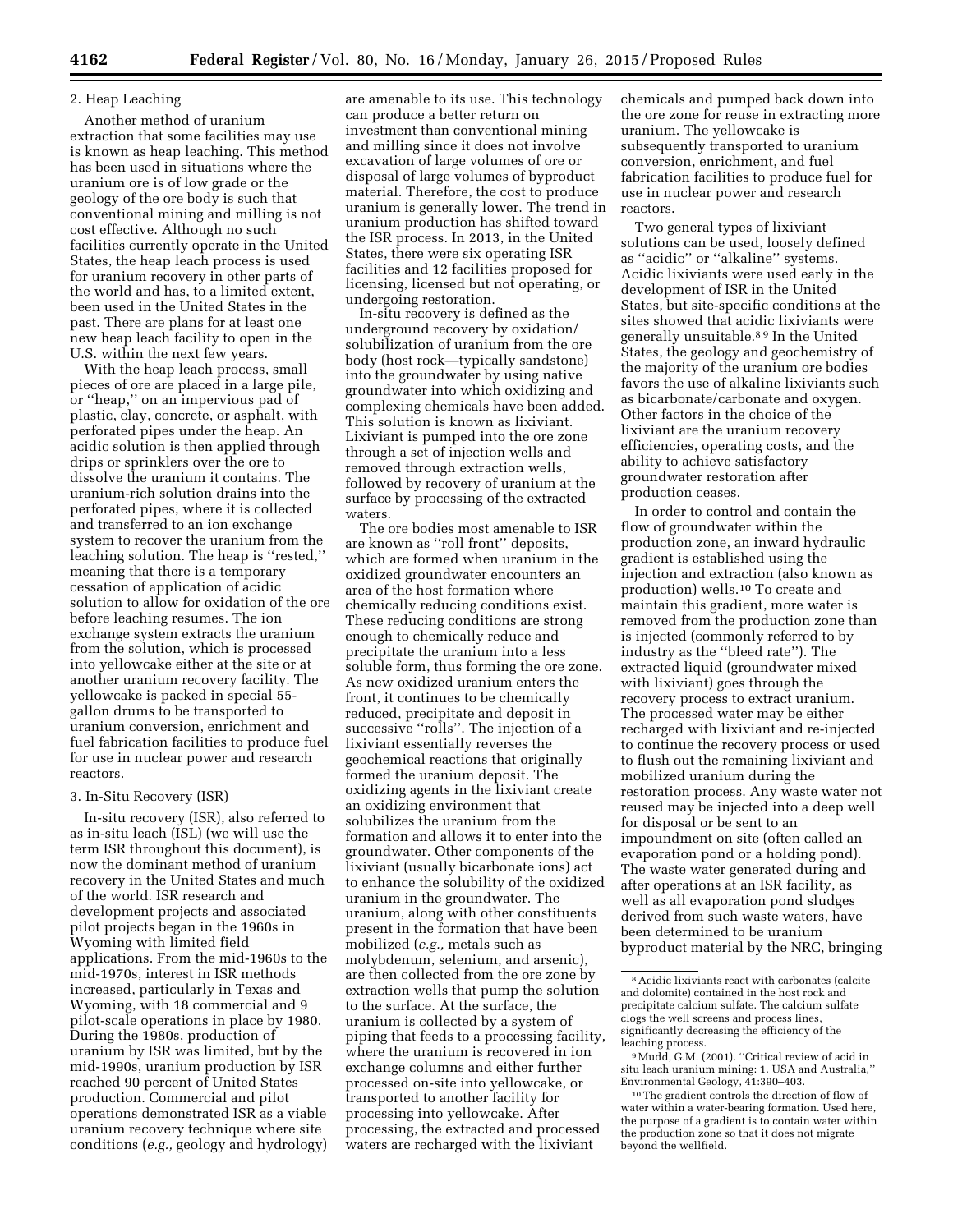them under the jurisdiction of UMTRCA.11

The wellfield of an ISR operation is configured to efficiently exploit the underlying uranium ore zone based on the subsurface data collected prior to construction of the wellfield. The wellfield typically includes a series of closely spaced arrays of injection wells (each array typically has 4 to 6 injection wells spaced on the order of many tens to, at most, a few hundred feet apart) with an extraction well in the center of each array.12 Each of these arrays is intended to work as a unit to control the flow of groundwater bearing the lixiviant so that the injected solution is captured by the extraction wells. The spacing of the injection and extraction wells is determined by the hydrologic properties of the ore zone, as evidenced by hydrologic testing during the exploration of the site, wellfield construction and monitoring well construction and operation.

During operations there is a risk of the lixiviant and/or mobilized constituents spreading beyond the capture zone of the wellfield. This poses a risk of groundwater contamination off site and in some cases surface water contamination where groundwater discharges to surface water. Monitoring wells are positioned around the production zone to detect increases in indicator parameters that would signal an excursion of the lixiviant or mobilized constituents from an ISR wellfield into surrounding groundwater. The operator of the ISR facility typically remediates any detected excursions by taking corrective actions such as ceasing injection and pumping water out of wells near the excursion. The detection and remediation of excursions is a major regulatory operational concern and needs to be carefully monitored by the operators and the regulatory agencies.

After the ore body has been depleted to uranium levels that are no longer economically valuable, the operator will cease injecting lixiviant and begin restoration of the ore zone aquifer within the wellfield(s) to return conditions to their preoperational state to the extent practicable. Extracted water, typically treated through reverse osmosis and often in combination with added reducing agents, is injected into the ore zone to flush out the remaining

lixiviant and to attempt to restore the geochemistry of the ore zone to its original background (baseline) condition. Other procedures also may be used to bring about chemically reducing conditions in an attempt to immobilize the uranium (along with any other mobilized metals) remaining within the ore zone.

Once the groundwater at the site has gone through restoration and sufficient time has passed such that the licensees can demonstrate that chemical conditions are stable, the injection and extraction wells are properly plugged and abandoned,<sup>13</sup> the wellfield infrastructure (pipes, header houses, etc.) is removed, and surface operations equipment (impoundment liners, buildings, etc.) is dismantled and shipped offsite for appropriate reuse or disposal. The site is officially decommissioned when the radioactive materials license is terminated by the regulatory agency (*i.e.,* NRC or NRC Agreement State). Because no long-term disposal facilities remain at decommissioned ISR sites, there is no perpetual care and monitoring as occurs with conventional mill tailings sites.

#### *C. What is the statutory authority for the proposed amendments?*

EPA is proposing these new standards and amendments under its authority in Section 275 of the Atomic Energy Act (AEA) of 1954, as amended by Section 206 of the Uranium Mill Tailings Radiation Control Act (UMTRCA) of 1978.14

Section 206 of UMTRCA authorizes EPA to promulgate general standards for the protection of public health, safety, and the environment from radiological and non-radiological hazards associated with (a) residual radioactive materials located at specifically listed inactive uranium milling sites, nearby contaminated ''vicinity properties,'' and depository sites for such materials selected by the Secretary of Energy (commonly referred to as Title I sites); and (b) the processing and the possession, transfer, and disposal of byproduct material at sites at which ores are processed primarily for their uranium and thorium source material content 15 or which are used for the disposal of such byproduct material

(commonly known as Title II sites). See 42 U.S.C. 2022.16 These health, safety and environmental standards are contained in 40 CFR part 192 and are implemented by the NRC and its Agreement States, and the DOE.

Title I of UMTRCA covers inactive uranium milling sites, nearby contaminated ''vicinity properties,'' and depository sites. EPA was directed to set general standards that were consistent with the requirements of the Solid Waste Disposal Act (later amended as the Resource Conservation and Recovery Act, or RCRA) to the maximum extent practicable.

Title II of the Act covers operating uranium processing or disposal sites licensed by the NRC or Agreement States. EPA was directed to promulgate generally applicable standards to protect public health, safety, and the environment from hazards associated with processing, possession, transfer and disposal of byproduct material. Such standards were to address both radiological and non-radiological hazards; further, standards applicable to non-radiological hazards were to be consistent with the standards required under Subtitle C of the Solid Waste Disposal Act (*i.e.,* RCRA).17 NRC was required to implement these standards at Title II sites. See 42 U.S.C. 2022(b), (d).

#### *D. What are the existing requirements under 40 CFR part 192?*

Requirements for inactive uranium milling sites, vicinity properties, and depository sites (*i.e.,* Title I sites) are addressed under subparts A, B and C of 40 CFR part 192. Since today's proposal does not impact Title I sites, they will not be discussed further in this section.

Requirements currently applicable to active uranium processing and disposal sites, including ISR sites (*i.e.,* Title II sites) can be found in subpart D of 40 CFR part 192 (hereafter ''subpart D''). Subpart D contains provisions for managing uranium byproduct materials during and following the processing of uranium ores, and restoration of disposal sites following any such use of those sites. For purposes of today's proposal, provisions related to groundwater protection are of most interest. To fulfill the statutory mandate described in section II.C of this preamble, we derived these provisions from the RCRA groundwater monitoring framework applicable to hazardous

<sup>11</sup>NRC (2000). ''Recommendations on Ways to Improve the Efficiency of NRC Regulations at In Situ Leach Uranium Recovery Facilities.'' Staff Requirements—SECY–99–013.

<sup>12</sup>See EPA (2014). ''Considerations Related to Post Closure Monitoring of Uranium In-Situ Leach/ In-Situ Recovery (ISL/ISR) Sites.'' This document can be found in the docket for today's proposed rule. (Docket EPA–HQ–OAR–2012–0788).

 $^{\rm 13}$  See 40 CFR 146.10, ''Plugging and Abandoning Class I, II, III, IV, and V Wells.

<sup>14</sup>See 42 U.S.C. 2022.

<sup>15</sup> ''Source material'' is defined as ''(1) Uranium or thorium or any combination of uranium or thorium in any chemical or physical form; or (2) Ores that contain, by weight, one-twentieth of one percent (0.05 percent), or more, of uranium or thorium, or any combination of uranium or thorium.'' See 42 U.S.C. 2014(z), 10 CFR 20.1003.

<sup>16</sup>Although the statute covers both uranium and thorium mill tailings sites, there are no existing thorium mill tailings sites.

<sup>&</sup>lt;sup>17</sup> With the restriction that EPA not require any RCRA permit for the processing, possession, transfer, or disposal of byproduct material.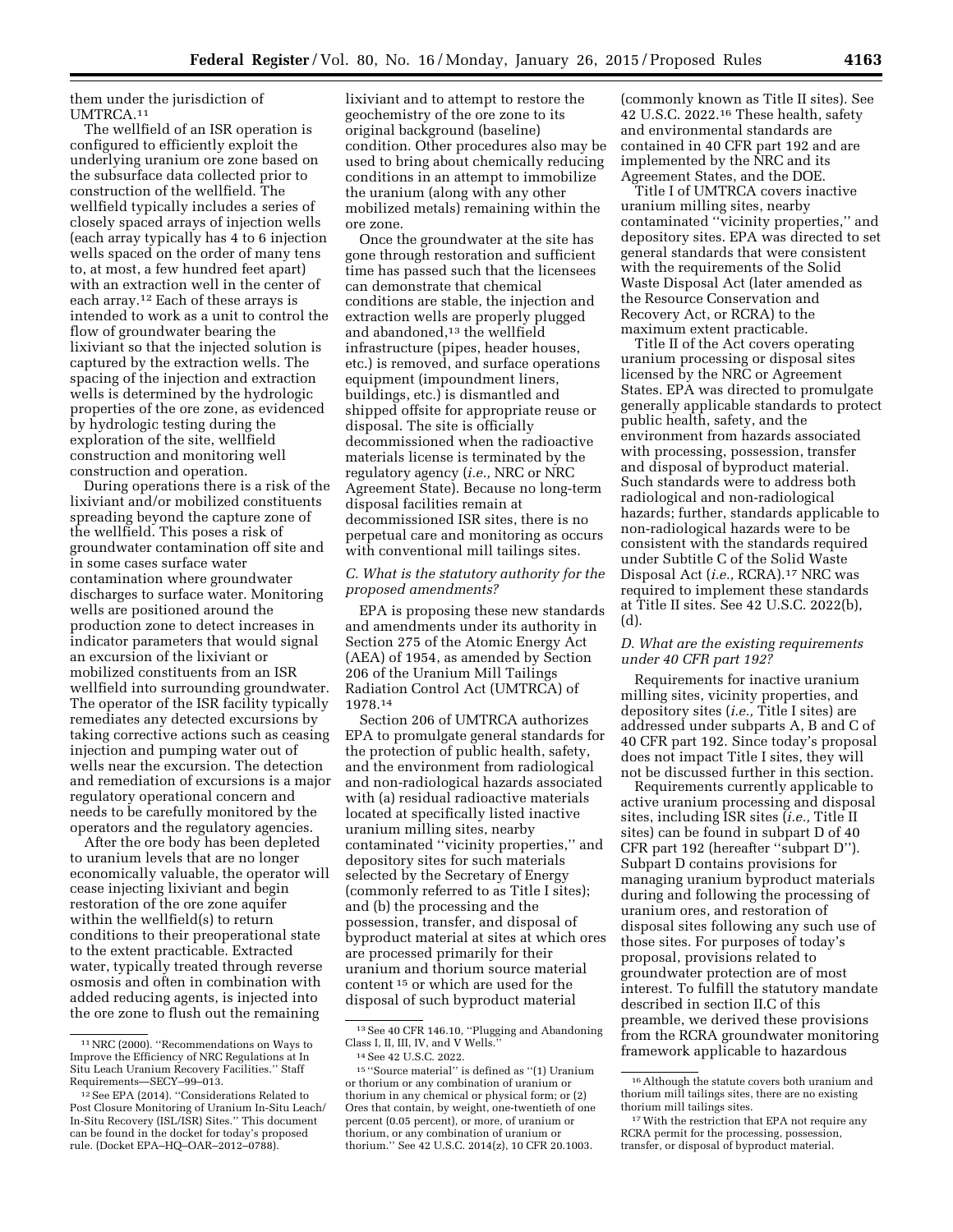waste disposal sites.18 Today's proposal further adapts that framework to better address the specific situation presented by ISR technology.

Though standards at subpart D apply to ISR facilities, ISR was not the predominant uranium extraction method at the time the standards were promulgated. Subpart D addresses contamination of aquifers resulting from releases of contaminants from uranium mill tailings impoundments, which are surface structures (engineered units) designed to contain uranium byproduct material (*e.g.,* conventional tailings impoundments, evaporation or holding ponds). The RCRA hazardous waste framework, which is intended to prevent, detect, and mitigate contamination of groundwater resulting from releases of hazardous waste being held in an engineered unit, is directly applicable to this situation.19 A basic RCRA hazardous waste management unit is an engineered unit, designed, constructed, and installed to prevent any migration of wastes out of the unit to the adjacent subsurface soil, groundwater or surface water at any time during the unit's operating life, during closure and during post-closure.

At ISR sites, however, the groundwater has already been influenced by the natural mineralization associated with the uranium roll front deposits. In essence, the ''management unit'' that is the potential source of contamination is the natural setting itself, though extraction of the uranium from the deposit alters the geochemistry of the ore-bearing formation and may increase the concentration of radionuclides and other metals in the water. Restoration activities attempt to restore the original geochemistry to the subsurface. However, at present, monitoring to verify restoration generally lasts for only a period of a few years at most. We are proposing to establish standards that will require licensees to ensure that the results of their restoration process(es) persist through time, thereby limiting the future potential for groundwater to be degraded from undetected, long-term changes in groundwater from ISR operations.

#### *E. Why does EPA believe new standards are necessary?*

We believe that ISR-specific standards are necessary because uranium ISR operations are very different from conventional uranium mills and the existing standards do not adequately address their unique aspects.

In particular, we believe it is necessary to take a longer view of groundwater protection than has been typical of current ISR industry practices. Although the presence of significant uranium deposits typically diminishes groundwater quality, current industry practices for restoration and monitoring of the affected aquifer may not be adequate to prevent either the further degradation of water quality or the more widespread contamination of groundwater that is suitable for human consumption.

Because monitoring after restoration is typically conducted for only a short period, we find it difficult to characterize the probability or magnitude of future contamination problems, or the costs involved in remediating such future contamination. Such costs are not now borne by ISR licensees, nor is there any guarantee that they could be held responsible if contamination were detected by new monitoring implemented years, decades or even longer after the end of site activities once the facility is officially decommissioned and the license is terminated by the NRC or Agreement State. It is likely, however, that the costs of such future remediation would far exceed the costs of the more extensive monitoring (in all phases of site activity) that we are proposing today, together with the costs of any additional restoration or prompt corrective action that may be required to address any issues identified as a result of the more extensive monitoring. In this sense, perhaps a generalized future cost of groundwater remediation can be viewed as a proxy for the value of groundwater and its protection. Similarly, because ISR activities often take place in areas that are sparsely populated, and any subsequent contamination may take years, decades or even longer to reach groundwater being consumed by humans, it is difficult to characterize the benefits of our proposal by applying typical Agency metrics, such as the number of cancers averted.

We also recognize, however, that our efforts to protect groundwater must consider the use, value, and vulnerability of the resource, as well as social and economic values. We believe it is important to protect groundwater to ensure the preservation of the nation's

currently used and potential underground sources of drinking water (USDWs) for present and future generations. Also, we believe it is important to protect groundwater to ensure that where it interacts with surface water it does not interfere with the attainment of surface-water-quality standards; these standards are also necessary to protect human health and the integrity of ecosystems.

Thus, taking a more qualitative view of the situation leads us more broadly to consider the impacts on future groundwater uses. In many areas of the country, particularly in western states where ISR activities are most likely to take place, groundwater is a scarce and valuable resource that is being rapidly depleted to support increased demands. There is evidence that some communities are making efforts to utilize groundwater that is not of ''good'' quality, and in our view this trend will only increase.

Another critical issue in groundwater protection is that groundwater generally is not directly accessible. Thus, it is much more difficult to monitor and/or decontaminate groundwater than is the case with other environmental media. Because of the expenses and difficulties associated with remediation of contaminated groundwater, we believe it is prudent and cost-effective to prevent the occurrence of such contamination rather than rely on the cleanup of preventable pollution.

Thus, the Agency believes that it is in the national interest to preserve the quality of groundwater resources to the extent practicable, and that the best way to do so is to prevent contamination by addressing its source.20 We believe today's proposal, which focuses on the source of potential contamination at ISR sites by stricter application of groundwater standards and more extensive monitoring to ensure that groundwater restoration will endure, is a reasonable and responsible approach to achieving this goal.

1. What are the environmental impacts of uranium ISR?

As noted earlier, ISR facilities affect the environment in ways that are both distinct from, and more complicated than, conventional mill tailings sites. The alteration of large subsurface areas through injection of chemical solutions also has the potential to cause changes in groundwater at significant distances downgradient. The migration of constituents liberated from the

<sup>18</sup>See 40 CFR part 264, ''Standards for Owners and Operators of Hazardous Waste Treatment, Storage, and Disposal Facilities.'' See particularly subpart F, ''Releases from Solid Waste Management Units.''

<sup>19</sup>The design and construction requirements for surface impoundments are also taken from 40 CFR part 264. See subpart K, ''Surface Impoundments,'' specifically 40 CFR 264.221.

<sup>20</sup>EPA (1991). ''Protecting the Nation's GroundwaterGroundwater: EPA's Strategy for the 1990s,'' 21Z–1020.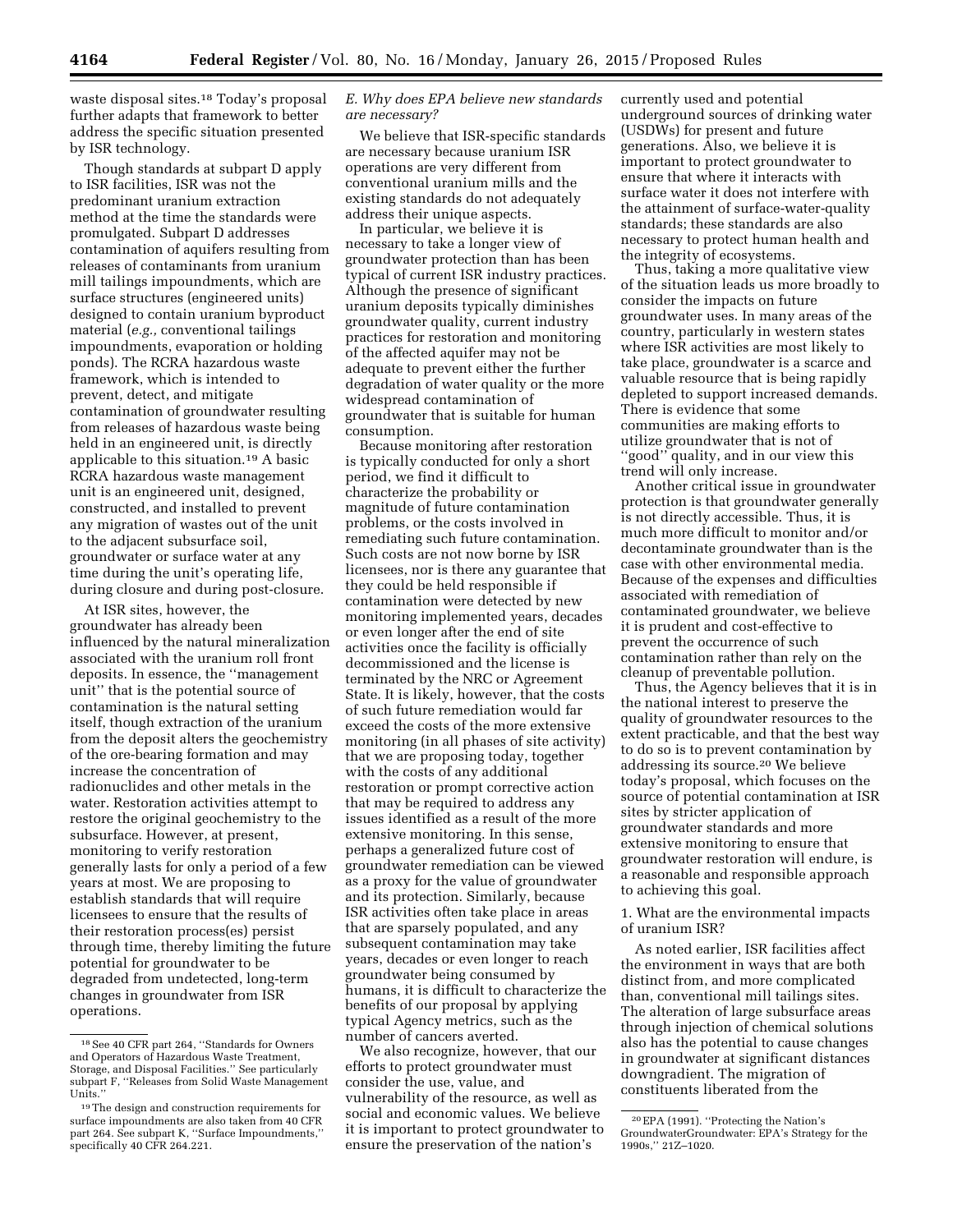subsurface is controlled during the operational phase through the use of extraction wells.21

Once uranium recovery operations at a wellfield are complete, efforts to restore groundwater in the wellfield begin. Without such efforts, contaminants could migrate hydrologically downgradient from the ISR site. Restoration efforts largely consist of injecting and extracting water to flush out the remaining mobilizing solutions (*i.e.,* lixiviant) and chemical treatments designed to reverse the chemical process and return the prevailing chemical conditions (oxidizing) in the subsurface to their preoperational chemically reducing state.

Much remains unknown about the geochemical stability of restored wellfields once ISR operations have ceased. Long-term environmental impacts may result if restoration processes do not return aquifers to their preoperational state, or if restored levels do not persist over time and groundwater degrades through the slow release of residual contaminants. Most ISR sites historically have been unable to meet restoration goals for all constituents even after extensive effort.22 Because the past practice of monitoring after restoration has typically been for a very limited time period, we do not know if the goals that are met for the short-term are maintained for a longer time.

The restoration process itself is extremely complex and difficult to control. The fact that significant quantities of uranium and other constituents have been removed from the natural setting may affect flow patterns and create discontinuities that further complicate or retard the restoration process. Originally, uranium was precipitated from groundwater moving through pore spaces in the host medium, which altered the flow paths on a local level throughout the deposit as the deposition of uranium continued and changed the porosity and permeability of the host medium. Once uranium extraction processes begin, fluids are pumped into the deposit to mobilize the precipitated uranium and remove it; the porosity and permeability of the host rock are also affected. Because the uranium is not initially distributed evenly throughout the deposit (because of the natural variations in the host rock properties),

the extraction process cannot be assumed to remove all of the uranium; in fact, it does not. The restoration process likewise cannot be assumed to fully restore the porosity and permeability characteristics of the host rock to the exact conditions that existed before the ISR operations began. These changes in hydrologic properties in the host rock during extraction and restoration processes can have the net effect of altering flow paths within the deposit on a local level. Such largely unavoidable, incomplete restoration efforts may result in pockets of slowly leaching contaminants that may migrate out of the production zone over time.

In the absence of explicit regulatory language addressing ISR facilities, NRC and its Agreement States have used guidance and license conditions to implement many aspects of groundwater protection programs, including the selection of restoration goals and post-restoration monitoring. Based upon the information that we have reviewed,<sup>23</sup> we believe an even more rigorous approach is warranted for (a) determining background groundwater concentrations, which are necessary to establish appropriate restoration goals, (b) establishing restoration goals, and (c) demonstrating the continued stability of groundwater after restoration. In addition, prolonged stability monitoring is needed to provide the necessary level of confidence that groundwater quality will not degrade over time or promote contaminant migration in the future.

We recognize that it is difficult to reach a definitive conclusion regarding the frequency and extent to which longterm contamination has been or is likely to be a problem at ISR sites, because post-restoration stability monitoring typically occurs for a relatively short timeframe, a few years at most; nevertheless, we believe the available information supports our concerns in this matter. Because the lixiviant used during operations oxidizes not just the uranium but the entire production zone, the effect from adding reducing agents to restore the wellfield may just be temporary. If these reducing agents migrate out of the production zone, reoxidation of the uranium in the ''restored'' wellfield may occur. This is especially likely if the natural reducing agents originally present in the production zone (*i.e.,* organic materials and iron sulfide minerals) were sufficiently depleted during ISR operations. To determine if remobilization of constituents precipitated by the restoration process will occur, longer-term monitoring of the site is warranted.

We are aware of the potential for geochemical conditions in the restored wellfield to alter over time. The ISR process can cause a loss of the chemically reducing potential in the ore zone. Over time, as oxidizing groundwater makes its way into the abandoned wellfield, re-oxidation could occur. Given the slow groundwater travel times in these deposits, it would take even longer time for the degraded water to make its way to water supply wells downgradient of the production zone aquifer and be detected there. Therefore, when we speak of long-term alteration of the groundwater, we imply timeframes of decades (or longer) rather than a few years.

2. What analysis has EPA done to support the proposal?

There is only very limited information in the open literature 24 on the stability of a restored wellfield after ISR operations have ended. Typically, postrestoration monitoring concludes and license termination proceeds within a matter of several years after the restoration phase ends. The behavior of the restored wellfield in the long-term, *i.e.,* decades or longer after the ISR operations end, has not been examined. The potential for re-mobilization of the contaminants is possible and this concern is the impetus for proposing longer post-restoration monitoring periods.

We have assessed exposure scenarios and exposure pathways for potentially hazardous constituents (mainly radionuclides) and found that migration of contaminants within the ore-bearing aquifer and slow movement of contaminants into upper aquifers through discontinuities or disruptions (*e.g.,* abandoned boreholes) and other possible failure scenarios (leaks, spills, etc.) have the potential to result in significant exposures to individuals outside the production areas.25 These assessments suggest that a robust regulatory approach is advisable in order to prevent various failure scenarios that may occur during and after ISR operations, and to mitigate the

<sup>21</sup>Extraction wells are also used during the restoration phase to control the migration of constituents liberated from the subsurface.

<sup>22</sup>Hall, Susan (2009). ''Groundwater Restoration at Uranium In-Situ Recovery Mines, South Texas Coastal Plain.'' U.S. Geological Survey.

<sup>23</sup>For example, Hall, Susan (2009). ''Groundwater Restoration at Uranium In-Situ Recovery Mines, South Texas Coastal Plain.'' U.S. Geological Survey.

<sup>24</sup>Borch, T., N. Roche and T.E. Johnson (2012), ''Determination of Contaminant Levels and Remediation Efficacy in Groundwater at a Former In Situ Recovery Uranium Mine.'' Journal of Environmental Monitoring, 14:1814–1823.

<sup>25</sup>EPA (2012), ''Groundwater Modeling Studies at In Situ Leaching Facilities and Evaluation of Doses and Risks to Off-Site Receptors from Contaminated Groundwater.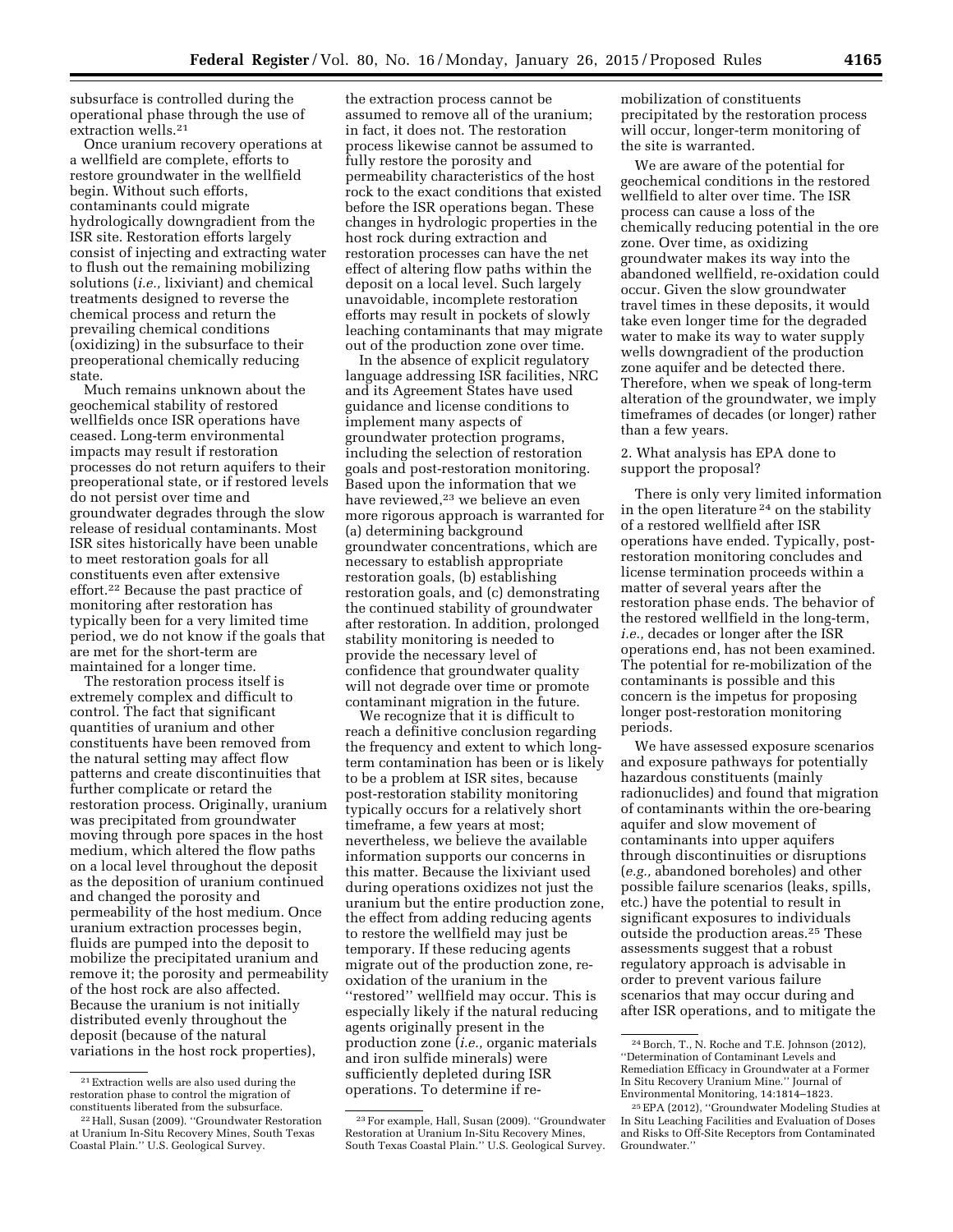potential adverse effects of any such failures.

In examining the technical literature pertaining to ISR operations, we have found that some modeling studies indicate that the uranium recovery operations can result in the development of relatively slower groundwater pathways through the wellfield, as well as the persistence of injected lixiviant within the production zone. These results suggest that the typically short post-remediation monitoring periods prior to license terminations may fail to detect subsequent contaminant migration out of the wellfield along these slow transport paths. We are proposing stability monitoring periods longer than the current practice and requirements to address these situations. Statistical analyses of well water chemistry data over a relatively short time (a year or two) alone does not in itself demonstrate that slow pathways are absent or that the groundwater will remain in a chemically reduced state over the long term. We believe that only a combination of longer stability monitoring and geochemical modeling using site-specific data can provide confidence that the ISR site poses no long-term hazards, and we are proposing such provisions today.

We have also examined various statistical approaches that might be suitable for evaluating long-term groundwater stability.26 We gave special attention to the requirements for data to be used in deciding, with a given level of statistical confidence, that stability was achieved over a specified period of time. While we do not recommend any specific statistical method be applied universally to all ISR situations (because the hydrogeology and geochemistry of ISR sites are not uniform by nature and because there is more than one statistical method that can be used), we do believe that the method(s) chosen must be justified by the quality and quantity of the field data collected. Linear regression techniques are typically used to examine time series measurements (concentrations of groundwater constituents measured over time intervals) for the presence of trends in the data (*i.e.,* to determine if the data show increases or decreases in the measured concentrations over time). While this type of analysis is relatively simple and can be used for quick screening to identify the presence of strong linear trends, it is often not sufficiently rigorous when used with

field data because of significant limitations on the data sets. For linear regression assessments, the data must have a normal distribution and constant variance (two requirements that are difficult to demonstrate with field data). The data must have few or no values below the analytical detection limits for the measured parameter, and minimal outliers in the data or cyclical patterns (*e.g.,* no detectable seasonality in the case of shallow aquifers). Field data rarely meet these conditions. Parametric and nonparametric techniques are more rigorous than simple linear regression but also have specific data demands. Parametric statistical tests require more complete data sets but require less data overall to reach the same statistical confidence levels as non-parametric tests, which are more tolerant of data shortcomings such as missing data in a series of measurements. Less than perfect data sets are common in field efforts, making non-parametric techniques potentially more useful in practice. These methods are extensively assessed in the background information document.27 The EPA document, ''Statistical Analysis of Groundwater Monitoring Data at RCRA Facilities— Unified Guidance'' (2009), offers appropriate guidance on the level of confidence to be attained for demonstrating stability before regulatory decisions are made to terminate the operating license and release the wellfield for other uses. For RCRA monitoring results, where the intent is to ensure contaminants do not migrate out of the unit and into the uppermost aquifer, a confidence level of 95 percent is expected to support a regulatory action to terminate the permit.28 We believe an equivalent degree of confidence in the long-term stability of a restored ISR wellfield is appropriate.

3. What came out of the Advisory from EPA's Science Advisory Board?

In early 2011, we approached EPA's Science Advisory Board (SAB) 29 to obtain advice regarding the complex scientific and technical issues related to groundwater protection at ISR sites. The SAB is an independent advisory body established by Congress in 1978 with a broad mandate to advise the Agency on technical matters. The SAB typically interacts with EPA programs through one of the following processes: (1) A consultation, which is a conceptual evaluation at the early stages of an action; (2) an advisory, which is

typically a more detailed evaluation to address specific technical issues during development of a rule or technical guidance; or (3) a review, which is a detailed evaluation of a completed action to determine how the Agency incorporated science into its decisionmaking. The SAB will often conduct a review of an action on which it had previously weighed in through a consultation or advisory.

We sought an advisory with the Radiation Advisory Committee (RAC), which is the committee of the SAB specializing in radiation issues. For purposes of this advisory, the RAC was augmented with several additional experts with specialized knowledge of geochemistry or hydrogeology pertinent to ISR.

We prepared a report outlining the technical issues involved in groundwater protection during the life cycle of an ISR facility 30 and requested that the RAC comment on the following:

(1) The technical areas described in the report and their relative importance for designing and implementing a groundwater monitoring network;

(2) The proposed approaches for characterizing background (baseline) groundwater chemical conditions in the pre-operational phase and proposed approaches for determining the duration of such monitoring to establish background (baseline) conditions;

(3) The approaches considered for monitoring in the long-term stability phase and the approaches considered for determining when groundwater chemistry has reached a ''stable'' level; and

(4) Suitable statistical techniques that would be applicable for use with uranium ISR applications (particularly for the areas in items 2 and 3 above), as well as the subsequent data requirements for their use.

Public meetings/teleconferences of the advisory committee were held from July 12, 2011 through December 21, 2011, and included a two-day meeting in July 2011 with presentations by EPA management and staff, discussions with the RAC members, comments from members of the public, and initial reporting assignments for the RAC. NRC staff also attended the meetings and provided valuable input for the committee.

The RAC submitted its final report on February 17, 2012.31 EPA responded to

<sup>26</sup>EPA (2014), ''Considerations Related to Post Closure Monitoring of Uranium In-Situ Leach/In-Situ Recovery Sites.''

<sup>27</sup> *Ibid.* 

<sup>28</sup> 40 CFR 264.97(h) & (i).

<sup>29</sup>*[http://yosemite.epa.gov/sab/sabpeople.nsf/](http://yosemite.epa.gov/sab/sabpeople.nsf/WebCommittees/BOARD) [WebCommittees/BOARD.](http://yosemite.epa.gov/sab/sabpeople.nsf/WebCommittees/BOARD)* 

<sup>30</sup>EPA 402/D–14–001 ''Considerations Related to Post Closure Monitoring of Uranium In-Situ Leach/ In-Situ Recovery (ISL/ISR) Sites,'' Environmental Protection Agency, 2014.

<sup>31</sup>All information related to the advisory is located at *[http://yosemite.epa.gov/sab/](http://yosemite.epa.gov/sab/sabproduct.nsf/c91996cd39a82f648525742400690127/0314cef928df63cc8525775200482fa3!OpenDocument)  [sabproduct.nsf/c91996cd39a82f6485257424006](http://yosemite.epa.gov/sab/sabproduct.nsf/c91996cd39a82f648525742400690127/0314cef928df63cc8525775200482fa3!OpenDocument)*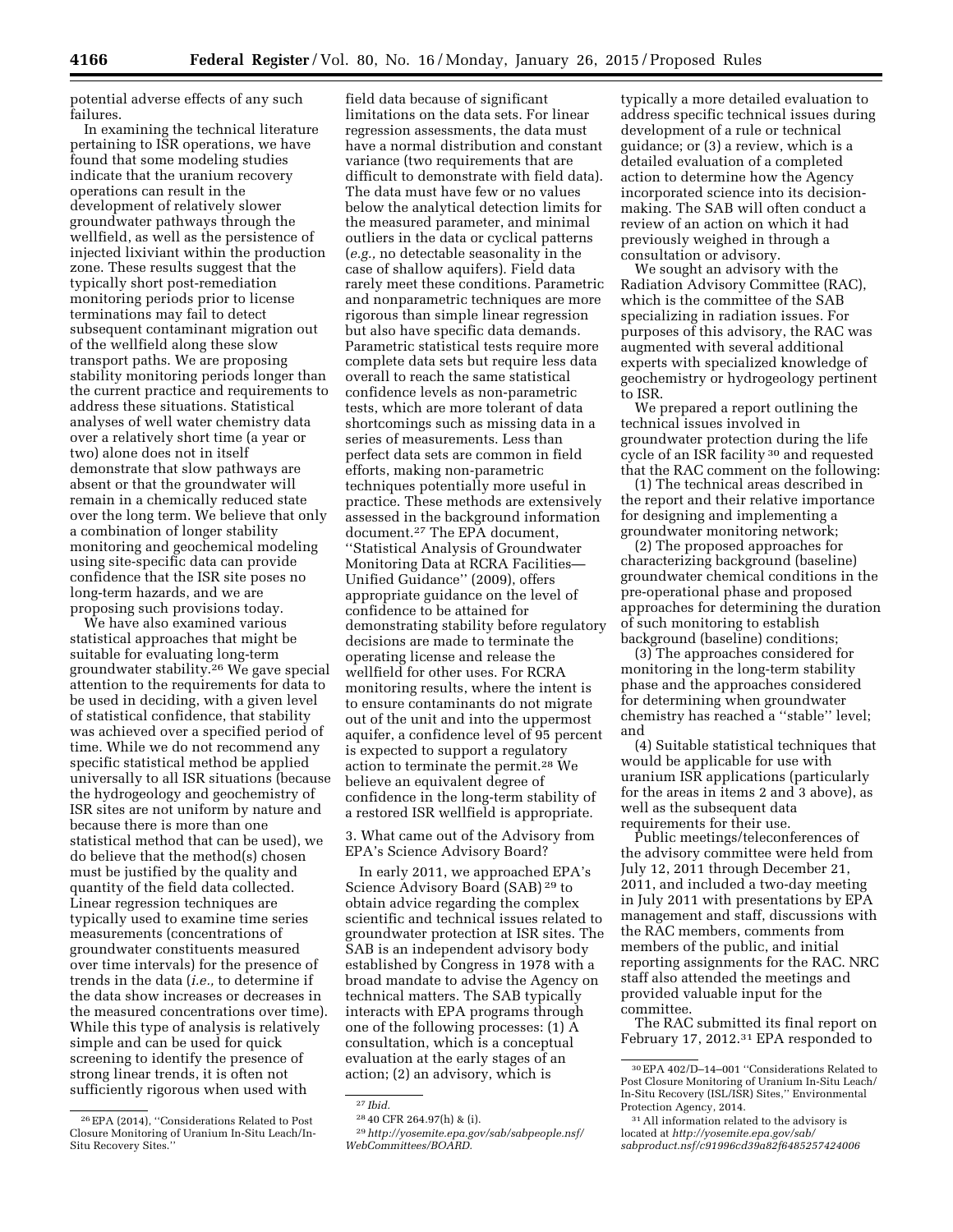each recommendation and updated its draft report as part of the technical background information document for this proposal.32 Among the more prominent RAC recommendations are the following:

• Identify indicators, both chemical and radioactive, for establishing conditions pre- and post-operationally, not limited to those with regulatory limits, but also including non-hazardous constituents that can affect the behavior of, or serve as surrogates for, constituents of interest;

• Devote at least as much effort to defining background groundwater conditions as to post-operational trend monitoring;

• Consider challenging and fluctuating ambient circumstances in background characterization;

• Build in flexibility to modify the design and implementation of monitoring programs as new information becomes available;

• Carefully qualify the meaning of ''return to preoperational groundwater quality'';

• Match sampling frequency and duration to information needs for hydrogeologic model confirmation;

• Present a survey of methods to determine sufficient well number and density; and

• Select statistical evaluation approach in terms of strengths and weaknesses to suit questions to be answered.

We believe today's proposal appropriately addresses these issues and incorporates the advice of the RAC.

4. What efforts has the Nuclear Regulatory Commission taken recently?

NRC regulates uranium mills and mill tailings in accordance with Appendix A to 10 CFR part 40.33 Appendix A incorporates EPA's 40 CFR part 192 standards. NRC has developed guidance related to ISR activities 34 and has implemented facility requirements through license conditions. Agreement

States regulating ISR facilities have taken a similar approach.

In recent years, NRC has recognized the desirability of ISR-specific regulations. NRC has been concerned with the potential for duplicative or conflicting groundwater protection requirements at ISR sites where NRC implements UMTRCA requirements but the EPA, or a state with primary enforcement responsibility (''primacy''), also regulates the injection associated with ISR through its Underground Injection Control (UIC) authorities, which are derived from EPA under the Safe Drinking Water Act (see Section II.F.1 of this document). In 2003, NRC staff recommended that NRC enter into a Memorandum of Understanding (MOU) with the affected states (at the time, Wyoming and Nebraska) to defer active regulation of groundwater to the states.35 This recommendation was approved by the Commission.

Upon further investigation, however, NRC staff reported to the Commission that ''the Nebraska and Wyoming groundwater protection programs were found to be not equivalent to the NRC's groundwater protection program.'' Specifically, both states required restoration of groundwater to ''a quality of use'' consistent ''with the uses for which [it] was suitable prior to'' the ISR operation, rather than to levels consistent with NRC and EPA restoration standards under UMTRCA.36

After considering this information, the Commission determined in 2006 that the appropriate action was ''initiation of a rulemaking effort specifically tailored to groundwater protection programs at *in situ* leach (ISL) uranium recovery facilities.'' Further, the Commission directed that ''[t]he staff should focus on eliminating dual regulation by the NRC and EPA of groundwater protection. The NRC should retain its jurisdiction over the wellfield and groundwater under its Atomic Energy Act authority, but should defer active regulation of groundwater protection programs to the EPA or the EPA-authorized state through EPA's underground injectioncontrol permit program.'' 37

EPA disagreed with the approach recommended by the Commission. EPA has always held the position that UMTRCA is the controlling legal authority for protection of groundwater and NRC is obligated to implement the 40 CFR part 192 standards to carry out that function at ISR sites. Reliance on the requirements of the UIC program alone would not adequately address groundwater protection at ISR facilities, given that the purpose of the UIC program is to prevent endangerment of underground sources of drinking water (USDWs), not to address restoration of groundwater. Moreover, if the groundwater is not considered a USDW, as is typically the case at ISR sites, it is not protected under the Safe Drinking Water Act (SDWA). Reliance on the UIC program alone would also likely lead to inconsistent levels of protection since states can implement more stringent requirements than the national UIC requirements and, as NRC discovered, states with authority to implement the UIC program may not have groundwater protection requirements consistent with those that have been applied to conventional mills. EPA decided to address groundwater protection at ISR facilities by amending its UMTRCA standards, as we are proposing to do today. The Commission subsequently decided that the NRC rulemaking should be deferred until EPA's revised standards are final.38

#### *F. What other EPA statutes and regulations are relevant?*

There are several other EPA environmental statutes and regulations that are relevant to ISR facilities and operations. The Safe Drinking Water Act, Clean Water Act, Clean Air Act and Resource Conservation and Recovery Act are all detailed below. It should be noted that UMTRCA requires us to establish protections consistent with the requirements of the Resource Conservation and Recovery Act.

#### 1. Safe Drinking Water Act (SDWA)

The Safe Drinking Water Act (42 U.S.C. 300f *et seq.,* 1974) is the main federal law that addresses drinking water. Under the SDWA, EPA sets health-based standards for drinking water to protect against naturally occurring and anthropogenic contaminants that may be found in drinking water.39 EPA and states work

*[<sup>90127/0314</sup>cef928df63cc8525775200482fa](http://yosemite.epa.gov/sab/sabproduct.nsf/c91996cd39a82f648525742400690127/0314cef928df63cc8525775200482fa3!OpenDocument) [3!OpenDocument.](http://yosemite.epa.gov/sab/sabproduct.nsf/c91996cd39a82f648525742400690127/0314cef928df63cc8525775200482fa3!OpenDocument)* 

<sup>32</sup>EPA (2014), ''Considerations Related to Post Closure Monitoring of Uranium In-Situ Leach/In-Situ Recovery Sites.''

<sup>&</sup>lt;sup>33</sup> "Criteria Relating to the Operation of Uranium Mills and the Disposition of Tailings or Wastes Produced by the Extraction or Concentration of Source Material From Ores Processed Primarily for Their Source Material Content.'' 10 CFR part 40 more broadly covers ''Domestic Licensing of Source Material.''

<sup>34</sup>For example, see NRC (2003). ''Standard Review Plan for In Situ Leach Uranium Extraction License Applications (NUREG–1569).'' Available at *[http://www.nrc.gov/reading-rm/doc-collections/](http://www.nrc.gov/reading-rm/doc-collections/nuregs/staff/sr1569/) [nuregs/staff/sr1569/.](http://www.nrc.gov/reading-rm/doc-collections/nuregs/staff/sr1569/)* 

<sup>35</sup>NRC (2003). ''Options and Recommendations for NRC Deferring Active Regulation of Ground-Water Protection at In Situ Leach Uranium Extraction Facilities.'' SECY–03–0186.

<sup>36</sup>NRC (2006). ''Status of the Development of Memoranda of Understanding with Nebraska and Wyoming, Regarding the Regulation of Groundwater Protection at Their *In Situ* Leach Uranium Recovery Facilities.'' SECY–05–0123.

<sup>37</sup>NRC (2006). ''Regulation of Groundwater Protection at *In Situ* Leach Uranium Extraction Facilities.'' Staff Requirements—COMJSM–06– 0001.

<sup>38</sup>NRC (2011). ''NRC Regulatory Agenda: Semiannual Report, July–December 2010.'' NUREG–0936; Vol. 29, No. 2.

<sup>39</sup>After reviewing health effects studies, EPA sets a Maximum Contaminant Level Goal (MCLG), the maximum level of a contaminant in drinking water Continued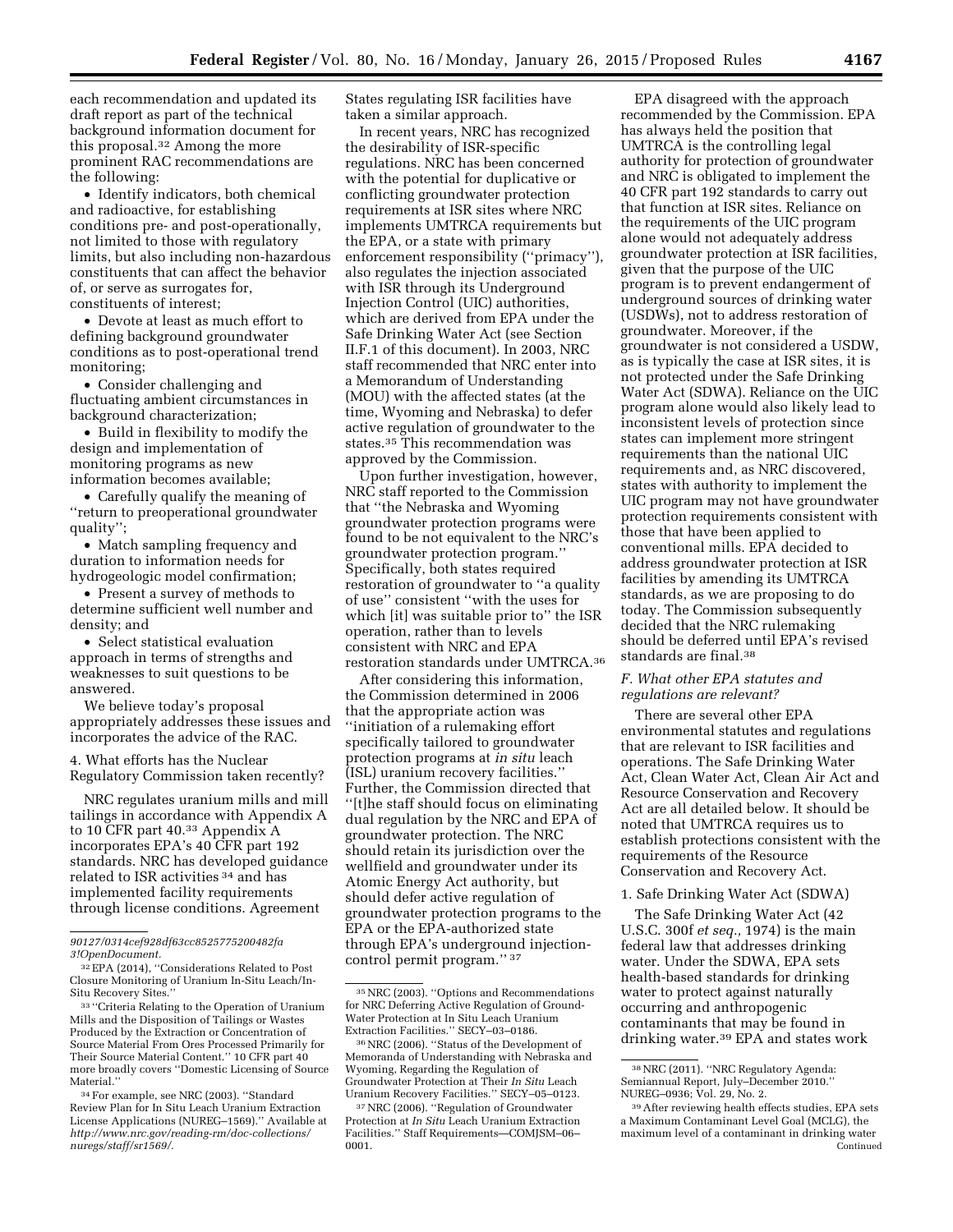together to implement those standards at public water systems.40 Implementing regulations in 40 CFR part 141 include the establishment of national primary drinking water standards.

The SDWA also addresses sources of drinking water, including underground sources, which may be used by public water systems or private well owners. As required by the SDWA, EPA established regulations for UIC programs to prevent underground injection that endangers drinking water sources.41 Under this program, the Agency has a permit system to prevent endangerment of USDWs. It prohibits any injection activity that allows the movement of fluid containing any contaminant into underground sources of drinking water if the presence of that contaminant may cause a violation of any primary drinking water regulation or otherwise adversely affect the health of persons. EPA's UIC regulations, including permit requirements, are found at 40 CFR parts 144–148. They address construction, operation, monitoring, reporting, and plugging and abandonment of injection wells to prevent the movement of fluids into any USDW.42

EPA's UIC regulations for Class III wells protect USDWs by prohibiting the movement of any contaminant into the

40SDWA does not regulate private wells that serve fewer than 25 individuals or have fewer than 15 service connections.

 $41$  SDWA Section  $1421(c)(2)(C)(2)$  states: ''Underground injection endangers drinking water sources if such injection may result in the presence in underground water which supplies or can reasonably be expected to supply any public water system of any contaminant, and if the presence of such contaminant may result in such system's not complying with any national primary drinking water regulation or may otherwise adversely affect the health of persons.'' 42 U.S.C. 300h(d)(2).

42EPA defines six classes of underground injection well. Uranium in-situ recovery operations are permitted as Class III wells. 40 CFR 146.5(c)(2).

underground source of drinking water (*e.g.,* injection of fluids or release or migration of naturally occurring contaminants into an underground source of drinking water). A USDW is defined in EPA regulations as any aquifer or its portion (a)(1) which supplies a public water system or (2) which contains a sufficient quantity of groundwater to supply a public water system; and (i) currently supplies drinking water for human consumption; or (ii) contains fewer than 10,000 mg/l total dissolved solids; and (b) which is not an exempted aquifer. The receiving aquifer must not meet the definition of a USDW. An aquifer or a portion of an aquifer may be exempted from the protections afforded USDWs if (a) it does not currently serve as a source of drinking water and (b) it cannot now and will not in the future serve as a source of drinking water because one of four specified conditions is met,43 or the total dissolved solids content of the groundwater is more than 3,000 mg/l and less than 10,000 mg/l and it is not reasonably expected to supply a public water system.

The construction of a Class III injection well at an ISR facility requires a UIC permit be obtained. Currently, ISR facilities are injecting lixiviant and extracting uranium from within exempted aquifers. If an underground injection well is used for injection into an exempted aquifer or a portion of an exempted aquifer, it is still regulated to protect the non-exempt portions of the USDW and other nearby USDWs. The scope of coverage of an aquifer exemption request is typically the portion of the USDW affected by the activity. It is possible that future ISR facilities will inject lixiviant and extract uranium from ore deposits that are within poorer quality aquifers that do not meet the definition of USDW; although an aquifer exemption would not be necessary in such a case, an UIC permit would still be required.

EPA has established minimum requirements for states or tribes to obtain authority to implement the UIC program.44 To obtain ''primacy'' to implement the UIC program for Class III wells, states or tribes must adopt and submit to EPA for approval, UIC Class III injection well requirements that are at least as stringent as EPA's minimum requirements. The state or tribe may establish and implement requirements

more stringent than the EPA UIC regulations, but not less stringent than the minimum federal requirements. Further, primacy states have the authority to identify and propose aquifers for exemption as part of their initial UIC program submission, or subsequent to program approval; however, these proposed exemptions generally must be affirmatively approved by the EPA.45

Aquifer exemptions have been a source of confusion regarding the applicability of our UMTRCA standards, which we hope to clarify today in this rule. There are limited UIC requirements relating to restoration of the exempted portion of the aquifer; 46 furthermore, an aquifer exemption does not eliminate the need to comply with the requirements of UMTRCA. The aquifer exemption provides relief from certain UIC requirements under the SDWA, thereby allowing injection into aquifers that would otherwise meet the definition of a USDW. The part 192 standards, however, are promulgated under a different statute. Therefore, an aquifer exemption under the SDWA does not relieve the licensee of the obligation to remediate environmental contamination resulting from activities regulated under UMTRCA. Today's proposal clarifies that EPA standards issued pursuant to UMTRCA do apply within the exempted portion of the aquifer.

#### 2. Clean Water Act (CWA)

The Clean Water Act (33 U.S.C. 1251 *et seq.,* 1972) requires the establishment of water quality standards for, and regulation of pollutant discharges into, waters of the United States. The CWA's definition of ''pollutant'' includes radioactive materials, 33 U.S.C. 1362(6); EPA's regulations at 40 CFR 122.2 define the term ''pollutant'' to include radioactive materials ''except those regulated under the Atomic Energy Act of 1954, as amended (42 U.S.C. 2011 *et seq.*) . . . .'' Radioactive materials covered by the AEA are those encompassed in its definitions of source, byproduct, and special nuclear materials. *See* 42 U.S.C. 2014. The radioactive materials EPA may regulate under the CWA ''are those not encompassed in the definition of source, byproduct or special nuclear materials as defined by the [AEA] and regulated pursuant to that Act.'' *See Train* v. *Colorado Public Interest Research Group, Inc.,* 426 U.S. 1, 11 (1976). Under the CWA, EPA has implemented pollution control programs, such as

at which no known or anticipated adverse effect on the health of persons would occur, and which allows an adequate margin of safety. MCLGs are non-enforceable public health goals. Since MCLGs consider only public health and not the limits of detection and treatment technology, sometimes they are set at a level which water systems cannot meet. When determining an MCLG, EPA considers the risk to sensitive subpopulations (infants, children, the elderly, and those with compromised immune systems) of experiencing a variety of adverse health effects. Once the MCLG is determined, EPA sets an enforceable standard. In most cases, the standard is a Maximum Contaminant Level (MCL), the maximum permissible level of a contaminant in water which is delivered to any user of a public water system. The MCL is set as close to the MCLG as feasible. EPA must determine the feasible MCL or treatment technique which the Safe Drinking Water Act defines as the level that may be achieved with the use of the best available technology, treatment techniques, and other means which EPA finds are available (after examination for efficiency under field conditions, not solely under laboratory conditions), taking cost into consideration.

<sup>43</sup>The presence of minerals or hydrocarbons that are, or are expected to be, commercially producible, is one of these specified conditions; this would likely be the situation at a proposed ISR site. 40 CFR 146.4.

<sup>44</sup> 40 CFR part 145, ''State UIC Program Requirements.''

<sup>45</sup> 40 CFR 144.7(b)(2) & (3).

<sup>46</sup> 40 CFR 146.10(a)(4).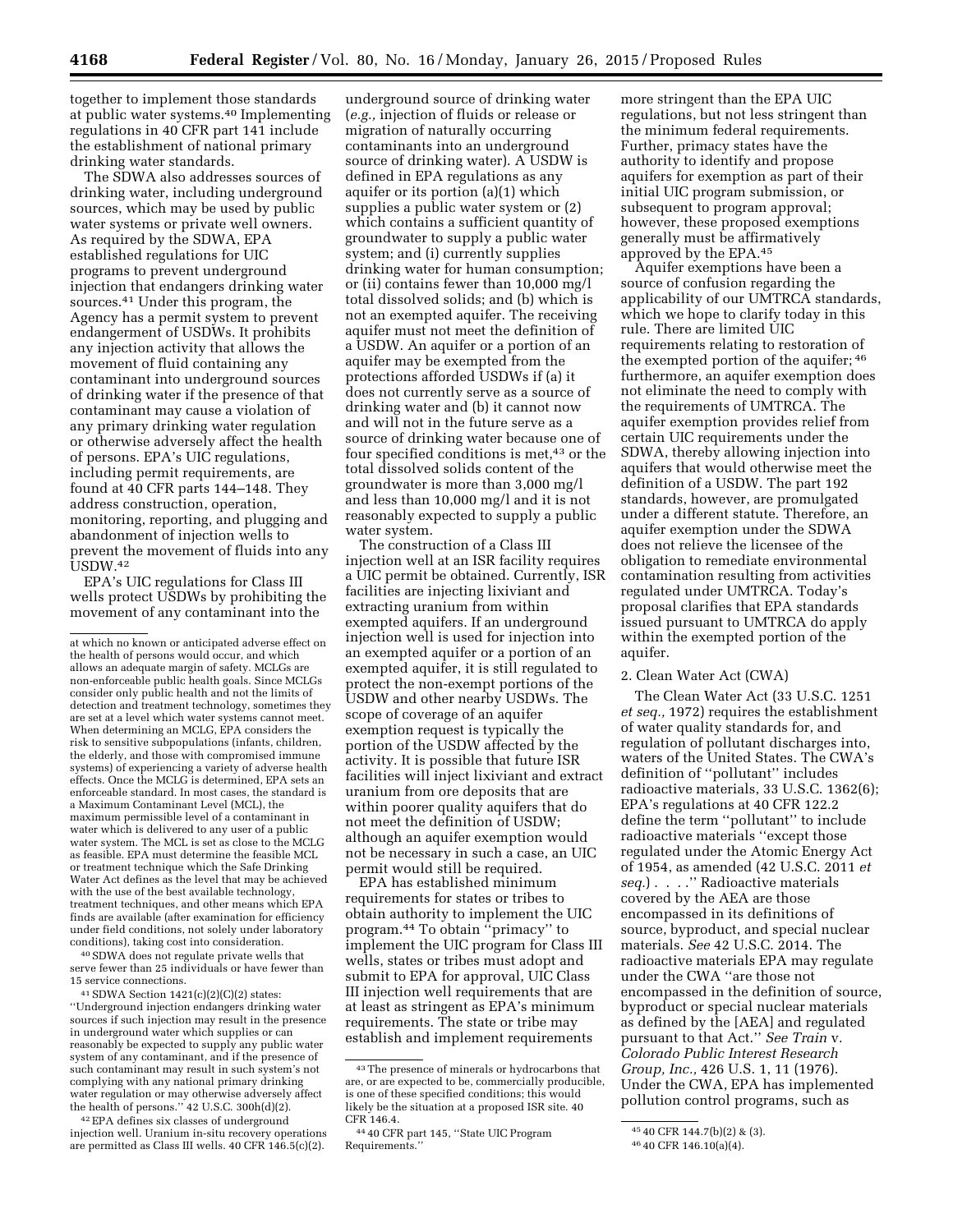setting technology-based wastewater discharge limitations and standards for various industries. Subpart C of 40 CFR part 440 provides technology-based effluent limitations guidelines and standards applicable to discharges from mills at which uranium, radium and vanadium are extracted. Permits for discharges to surface waters must include applicable technology-based limits, as well as any more stringent water quality-based effluent limits necessary to achieve water quality standards established under Section 303 of the CWA, including state narrative criteria for water quality.

#### 3. Clean Air Act (CAA)

EPA regulates radionuclide emissions through its authority under the CAA, 42 U.S.C. 7401 *et seq.* The Agency has promulgated regulations for controlling radon emissions from operating uranium byproduct materials impoundments located at uranium recovery facilities, including ISR sites, at 40 CFR part 61, Subpart W.

4. Resource Conservation and Recovery Act (RCRA)

The Resource Conservation and Recovery Act (42 U.S.C. 6901 *et seq.*) was passed in 1976 as an amendment to the Solid Waste Disposal Act of 1965, to ensure that solid wastes are managed in an environmentally sound manner. RCRA gives EPA the authority to control hazardous waste from ''cradle-to-grave.'' This includes the generation, transportation, treatment, storage, and disposal of hazardous waste (Subtitle C). RCRA also set forth a framework for the management of non-hazardous solid wastes (Subtitle D). RCRA has been further amended to extend its application; for example, the 1986 amendments to RCRA enabled EPA to address environmental problems that could result from underground tanks storing petroleum and other hazardous substances.

UMTRCA requires that generally applicable standards promulgated under its authority by EPA for non-radiological hazards be consistent with the standards issued under Subtitle C of the Solid Waste Disposal Act (now RCRA) that are applicable to those same hazards. The most appropriate RCRA regulations that bear on the ISR process are contained in 40 CFR part 264.47 These regulations deal with functionally relevant issues such as requirements for: The siting, design and operation of impoundments; monitoring groundwater around land-

based storage and disposal facilities; detecting contaminant releases and conducting subsequent corrective actions; and establishing the duration of compliance monitoring periods. These requirements are easily applied to conventional mill tailings impoundments, which are to be constructed to RCRA standards, although they are expected to remain under institutional control for much longer periods.48 Similarly, we believe many of the requirements and concepts should be applicable to the long-term behavior of an ISR site after uranium extraction has ceased and the operators have made efforts to restore the wellfield to conditions that existed before the uranium recovery operation began. Conceptually, at that stage there is similarity between a closed hazardous waste disposal facility and a restored ISR wellfield in the sense that both strive to avoid off-site migration of contaminants. The intent of the groundwater monitoring efforts at these two types of facilities share the common objective of verifying that containment of contaminants meets expectations. The location of compliance point(s) for monitoring data collection, performance measures for assessing compliance with regulatory requirements, duration of the monitoring program and the extent of data necessary for regulatory decisionmaking are areas that we believe can be adapted to better fit the unique aspects of the ISR application. These subjects are discussed in the next section.

#### **III. Summary of Today's Proposal**

Today's proposal is limited to the following items. First, we are proposing new standards to explicitly address groundwater protection at uranium ISR facilities. Second, we are proposing to amend existing provisions only as necessary to address a judicial decision, an outdated reference and known typographical and grammatical errors. At this time, we request public comment only on these proposed standards and amendments. We are not requesting, and will not respond to, public comments related to any other provisions since they are beyond the scope of today's proposal. The rationale for these elements of our proposal is discussed in Section IV of this document.

#### *A. Proposed Standards (Subpart F)*

1. Proposal of a New Subpart—Subpart F—Public Health, Safety and Environmental Protection Standards for Byproduct Materials Produced by Uranium In-Situ Recovery

A new subpart F is being proposed that would set standards that would apply to uranium ISR facilities only.

2. Addition of a New Section on Applicability—§ 192.50 Applicability

We are proposing applicability language under subpart F that specifies the subpart will apply to the management of uranium byproduct materials during and following the processing of uranium ores using ISR methods.

3. Addition of a New Section Containing Definitions—§ 192.51 Definitions and Cross-References

To help ensure consistency with subparts A, B, C, D and E, all terms in the proposed subpart shall carry the same meaning as previously defined, unless otherwise specified. To help ensure clarity, the new subpart will contain numerous definitions specific to ISR. The following terms are defined:

#### **TERMINOLOGY**

Adjacent Aquifer Alternate Concentration Limit (ACL) Aquifer **Background** Constituent Exceedance Excursion Excursion Monitoring Well Exempted Aquifer Extraction Well Indicator Parameter Injection Well In-Situ Recovery (ISR) Listed Constituent Lixiviant Long-Term Stability Phase Maximum Constituent Concentration Maximum Contaminant Level (MCL) Monitoring Wells Operational Phase Overlying Aquifer Point(s) of Compliance Point(s) of Exposure Preoperational Monitoring Production Zone Restoration (Act of) Restoration Goal Restoration Phase Site Stability Phase Underlying Aquifer Upper Control Limit (UCL) Uranium Recovery Facility Wellfield

<sup>47</sup> ''Standards for Owners and Operators of Hazardous Waste Treatment, Storage, and Disposal Facilities.''

<sup>48</sup>These requirements also apply to any uranium byproduct impoundments (*i.e.,* ponds) that are removed at the end of licensed operations.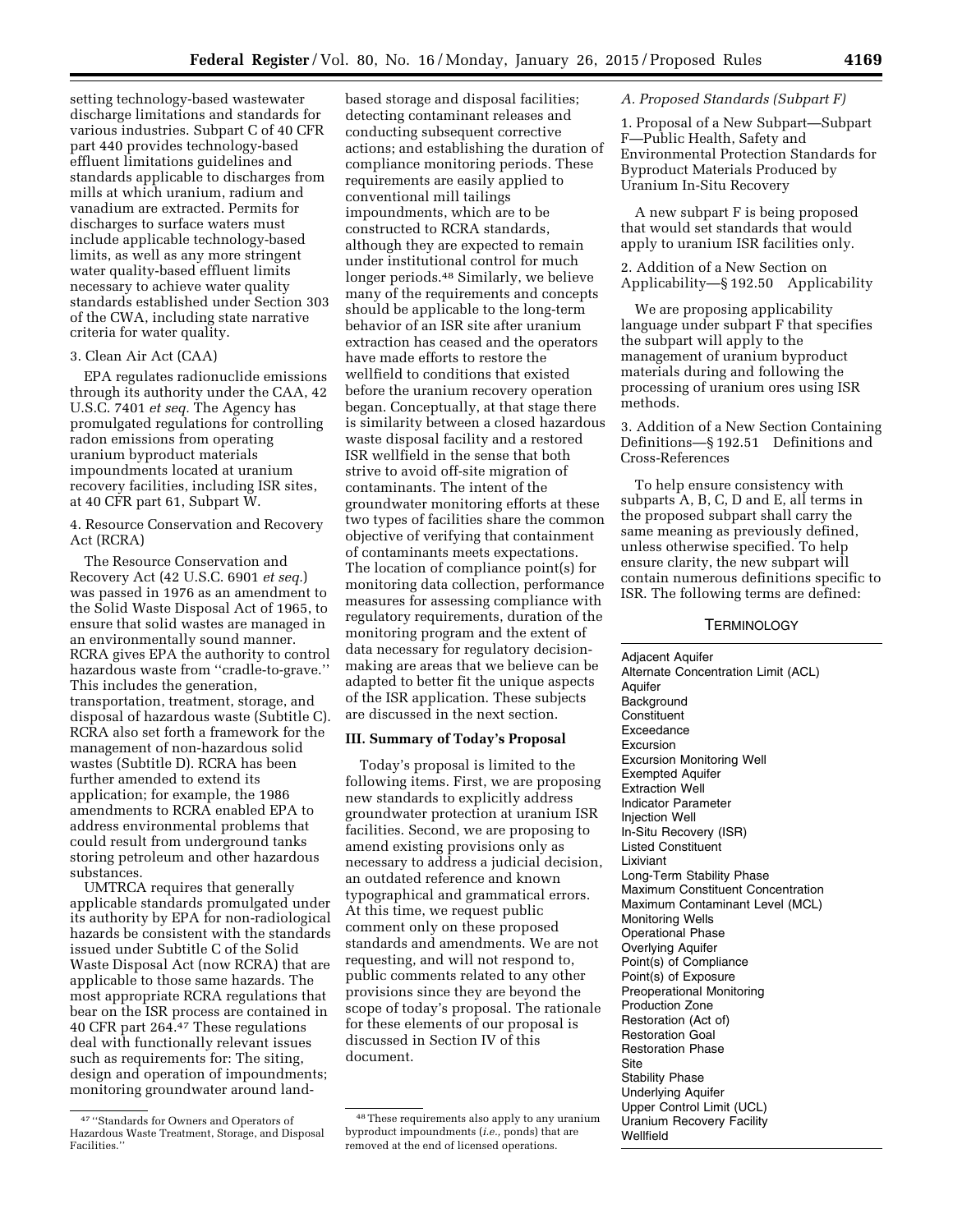4. Addition of a New Section Detailing Standards—§ 192.52 Standards

In the new subpart, EPA proposes to specify the minimum 13 constituents for which groundwater protection standards must be met. The list includes the following: Arsenic, barium, cadmium, chromium, lead, mercury, selenium, silver, nitrate (as N), molybdenum, combined radium-226 and radium-228, uranium (total), and gross alpha-particle activity (excluding radon and uranium). See section II.F.1 of the preamble and footnote for background. After groundwater restoration, the concentration of each listed constituent within the exempted aquifer of an ISR wellfield must remain at or below the most protective standards under the SDWA (40 CFR 141.61, 141.62, 141.66, 141.80 and 143.3), values from RCRA standards (40 CFR 264.94), or Table 1 to subpart A of part 192, except in cases where the measured preoperational background concentration is higher than the most stringent value in the applicable regulations. In such cases, the measured background concentration will serve as the restoration goal. The proposed language allows for the regulatory agency to set groundwater protection standards for additional constituents as necessary, consistent with site conditions.

The new subpart also describes the process for requesting and approving

alternate concentration limits (ACLs) after restoration has taken place.

5. Addition of a New Section Discussing Monitoring Requirements—§ 192.53 Monitoring Programs

In addition to the constituents to be monitored at ISR facilities, the new subpart also details the specific requirements of monitoring programs to be conducted during the preoperational, operational, restoration, stability and long-term stability phases.

6. Addition of a New Section Establishing Requirements for Corrective Actions—§ 192.54 Corrective Action Program

Should an excursion be detected or the proposed groundwater standards be exceeded at the excursion monitoring wells or long-term stability compliance wells at any licensed ISR site, we propose to require that a corrective action program be put into place as soon as is practicable and no later than 90 days after an excursion or an exceedance is discovered. Similar to the approach taken in subpart D, we propose that the corrective action program put into place meet the specifications of § 264.100.

7. Addition of a New Section Detailing the Effective Date of the New Subpart— § 192.55 Effective Date

We are proposing that the rule go into effect 60 days after it is promulgated in

the **Federal Register**, the legal minimum amount of time between promulgation of the new subpart and its effective date.49

#### *B. Other Proposed Amendments*

1. Revision to Subpart C— Implementation

In an effort to address an outdated reference, EPA proposes to remove mention of the Grand Junction Remedial Action Criteria (10 CFR 712); the criteria were removed from the CFR between 1981 and 1982. In addition, EPA proposes to delete language citing certain remedial options that ''may provide reasonable assurance of'' radon decay product concentration reductions. The final report for the Grand Junction Remedial Action Program, issued in 1989, stated that the methods were not effective over the long term.

2. Revision to Subpart D—Standards for the Management of Uranium Byproduct Materials

EPA proposes to amend the heading of Subpart D. The proposed amendment will remove an inaccurate citation of EPA's authority. In order to correct certain typographical and grammatical errors that have been identified in Subpart D since promulgation, EPA proposes the following technical corrections:

| Section | Proposed technical correction and reason                                                                                                         |
|---------|--------------------------------------------------------------------------------------------------------------------------------------------------|
|         | Replace "Uranium Mill Tailings Rediation Control Act" with "Uranium Mill Tailings Radiation Control<br>Act" to correct a typographical error.    |
|         | Replace "pile containing uranium by product materials" with "pile containing uranium byproduct mate-<br>rials" to correct a typographical error. |
|         | Replace "laser fusion, of soils, etc." with "laser fusion of soils, etc." to correct a grammatical error.                                        |

EPA is also proposing to modify  $\S 192.32(a)(2)(v)$  in order to delete the NRC requirement to obtain concurrence from EPA before NRC may approve an alternate requirement or proposal under AEA section  $84(c)$ .<sup>50</sup> This portion of § 192.32(a)(2)(v) was effectively struck down by the Tenth Circuit Court of Appeals in *Environmental Defense Fund vs. U.S. Nuclear Regulatory Commission,* 866 F.2d 1263 (10th Cir. 1989).

#### **IV. What is the Rationale for today's proposal?**

Groundwater is one of our nation's most precious resources. A significant portion of the U.S. population draws on groundwater for its potable water supply. In addition to serving as a

source of drinking water, people use groundwater for irrigation, stock watering, food preparation, personal health and hygiene, and various industrial processes. When that water is radioactively contaminated, each of those uses becomes a radiation exposure pathway for people. Groundwater contamination is also of concern to us because of potential adverse impacts upon ecosystems, particularly sensitive or endangered ecosystems. For these reasons, it is a resource that needs protection.

A number of federal and state laws have been passed through the years to protect drinking water. At the federal level, the SDWA (discussed in detail in Section II.F.1) establishes the basic

framework for protecting the drinking water used by public water systems in the United States. This law contains requirements for ensuring the safety of the nation's public drinking water supplies. At the state level, many similar drinking water and water use laws have been passed.

Groundwater is also a valuable and dwindling resource, particularly in western states where most ISR activities are anticipated. EPA views protecting groundwater as a fundamental part of its mission. Particularly in cases where groundwater is directly threatened by an activity, as it is by the ISR technology, EPA believes it has a special duty to ensure that the authority of all applicable federal statutes (*e.g.,* 

<sup>49</sup>See 42 U.S.C. 2022(c)(3). 50See 42 U.S.C. 2114(c).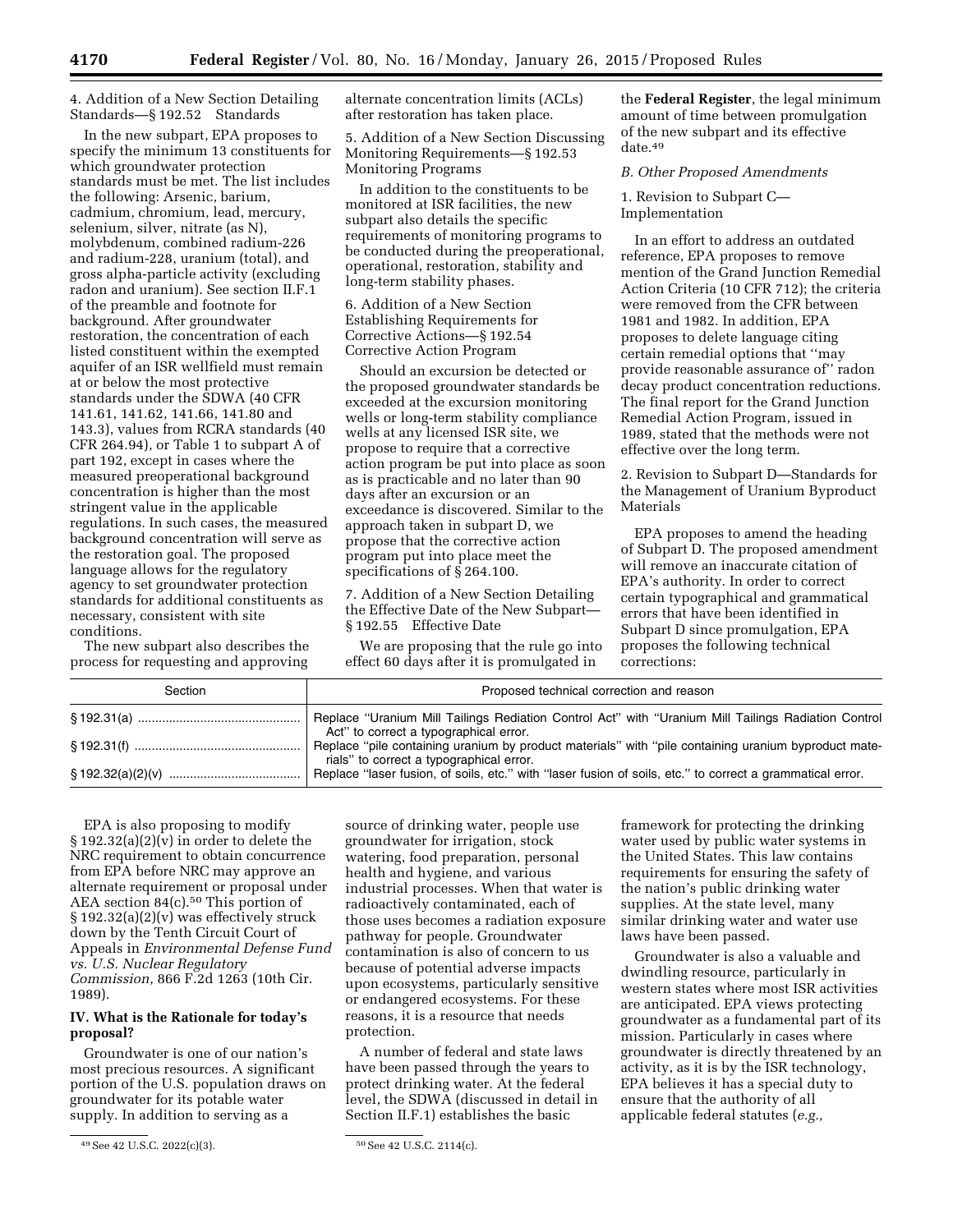UMTRCA and the SDWA) are used to help protect the groundwater and that appropriate standards to protect public health, safety and the environment are developed and implemented.

We anticipate the objection that the presence of uranium deposits typically results in groundwater of poor quality, and not a pristine source of drinking water. We recognize that this is often the case, and that the volume of water affected by the mineralized zone may be significant. We do not, however, see this as a reason to allow this groundwater to be further degraded. The increasing scarcity of groundwater is leading some communities to consider using sources of water that previously would have been considered non-potable, using advanced treatment to make it suitable for livestock or human consumption. Since such advanced treatment may not be economically feasible for some communities, it is all the more important to prevent, as much as reasonably possible, additional degradation of the groundwater.

A guiding philosophy in radioactive waste management, as well as waste disposal in general, has been to avoid imposing burdens on future generations for clean-up efforts as a result of management approaches that are reasonably anticipated to result in pollution in the future. Adhering to the concept of sustainability, we should not knowingly impose undue burdens on future generations. Imposing performance requirements that avoid polluting resources that reasonably could be used in the future, therefore, is a more appropriate choice than imposing clean-up burdens on future generations. ISR facilities use significant volumes of water during both operations and restoration. We believe it is reasonable to make every effort to ensure that ISR activities leave groundwater in no worse condition than pre-ISR operational status.

#### *A. How does today's proposal relate to existing 40 CFR part 192?*

In 1983, EPA promulgated regulations at 40 CFR part 192 in response to the statutory requirements of UMTRCA. At the time, uranium recovery from ore was done almost exclusively by conventional milling processes, where at most a few pounds of uranium were recovered for each ton of ore mined and processed. The wastes from the milling process (the tailings and raffinates, *i.e.,*  uranium byproduct materials) were disposed of in large piles on the surface at mill sites, posing contamination risks to surface water, groundwater, and soils, both on and off site. Liquid wastes were often discharged into rivers.

Contaminants of concern consisted primarily of radionuclides and nonradioactive metals, radon gas and organics. Concerns that these tailings piles would be a continuing source of radiation exposure and environmental contamination unless properly reclaimed and managed were the driving force behind the passage of UMTRCA. The statute's intent was to contain tailings in engineered impoundments to prevent the further dispersion and misuse of the material. This measure would also protect uncontaminated aquifers from becoming contaminated by the uranium mill tailings impoundments and prevent radon emissions through performance specifications for radon barriers (covers). Because the major environmental risk at that time was perceived to come from the conventional uranium mill tailings, which already existed in large volumes, other uranium recovery technologies, including ISR, received little attention.

As stated earlier, ISR has surpassed conventional milling as the dominant form of uranium extraction in the United States and is expected to predominate in the future. The ISR process presents different environmental concerns from conventional milling. ISR does not generate large volumes of solid waste materials or require permanent tailings impoundments. The ISR process does, however, directly alter groundwater chemistry, posing the challenge of groundwater restoration and long-term subsurface geochemical stabilization after the ISR operational phase ends. With ISR, the "milling" of uranium ore is performed within the ore zone aquifer by injection of lixiviants. As stated earlier, the lixiviants can also liberate other elements, particularly metals that are often found co-located with uranium deposits. Their migration outside the production zone can potentially contaminate surrounding aquifers. Furthermore, when processing of the ore zone is no longer economically viable, ISR operators can release the site for future use, either by selling the land or returning the property to the original owner. The operators are required to restore the aquifer to its original geochemical conditions, to the extent possible, and to show some level of stability in the geochemistry of the production zone before terminating the license and making the site available for other uses. Whereas conventional mill tailings piles are under perpetual institutional control, current NRC regulations allow for ISR sites to

terminate their licenses, essentially ending regulatory oversight of the site.

Today, EPA is reaffirming that ISR facilities are subject to the 40 CFR part 192 requirements. We seek to provide clear direction on how to monitor groundwater in and around the production zone during all phases of the ISR facility's lifecycle, and how to demonstrate geochemical stability at these sites.

We believe there has been some uncertainty about how to apply the current standards, which are more targeted to conventional mills, to ISR sites. In addition, there has been confusion about applicability of UMTRCA restoration requirements at aquifers that have been exempted from the standards of the SDWA. With the prospect of additional ISR facilities beginning operations, we believe it is necessary to clarify these issues. Therefore, we are proposing additional groundwater protection provisions to 40 CFR part 192 that are specific to uranium ISR facilities and consistent with the SDWA and RCRA. We believe these provisions are necessary to ensure that ISR sites are not released from regulatory control until it can be reasonably demonstrated that groundwater will not degrade over time.

Specifically, we are proposing provisions that will result in long lasting protection of surrounding aquifers. The provisions specify how to determine preoperational background conditions that will be used to set appropriate restoration goals, applicable standards and alternate concentration limits. We are also proposing specifications for long-term groundwater stability monitoring and a corrective action program that is triggered if excursions/exceedances do occur. We view these as the key elements in ensuring that ISR sites do not become a source of continuing or widespread contamination after the ISR operation is terminated.

Sufficient data must be collected to characterize the conditions existing within and outside the proposed production zone to set appropriate groundwater protection standards (*i.e.,*  restoration goals) that account for the variability in geochemistry frequently encountered in mineralized regions. Subsequent to the end of uranium production, the regulator must ensure that alternate standards are approved only after restoration has been attempted and it is clearly demonstrated that the initial groundwater protection standard(s) cannot be achieved, or once achieved, cannot be maintained. Such approval should take place only after the operator has made reasonable and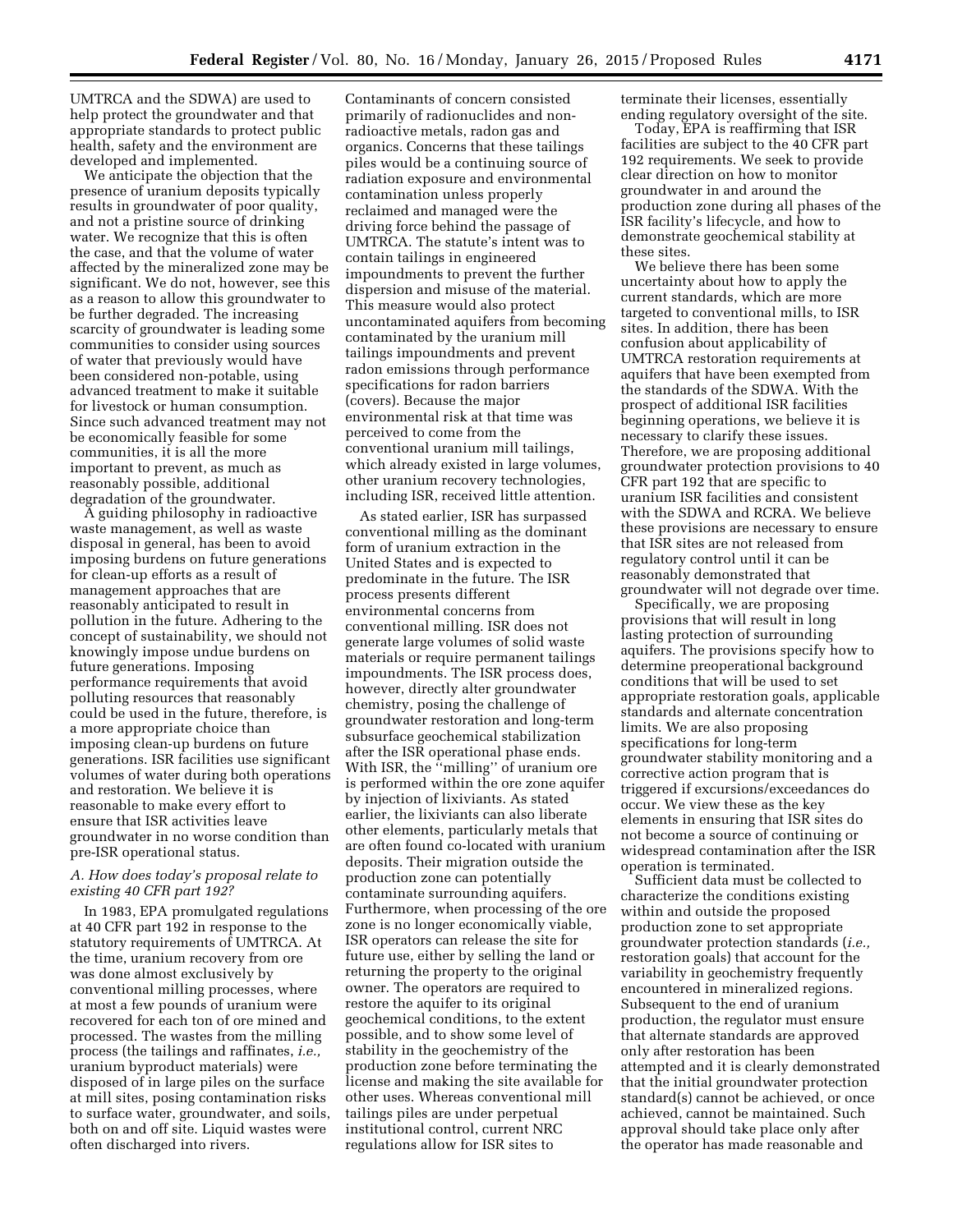satisfactory efforts to achieve and maintain the initial standard(s) and fully considered a number of factors. Whether the initial goals are met or alternate concentration limits are approved, conditions must be shown to be stable and groundwater quality must not degrade over time, as is possible when: lingering amounts of lixiviant solution remain in isolated pockets within the wellfield; reducing conditions are not fully reestablished; and/or the long-term stability monitoring period is too short compared to the time it takes for groundwater to move through the aquifer. Therefore, the operator must monitor groundwater at the site for a sufficiently long period after restoration is complete and use statistically significant results to provide a reasonable demonstration that long-term stability has been achieved. This demonstration can include geochemical modeling to confirm the persistence of stability of the groundwater chemistry. Geochemical modeling can provide a defensible demonstration of an aquifer's natural capacity to maintain stability, which statistics alone cannot provide. Although the selection and application of geochemical models will be on a sitespecific basis, geochemical models that have been used to predict the fate and transport of uranium at ISR facilities include PHT3D, PHREEQC, and PHAST.

We intend for today's proposal to eliminate any confusion about the relationship of the aquifer exemption process to restoration requirements at ISR sites. We further recognize that the application of the existing standards in 40 CFR part 192 to ISR sites is not as straightforward as it could be. Nevertheless, we believe there is sufficient information available to indicate that practices related to groundwater protection at ISR facilities have not been sufficiently rigorous to provide confidence either that groundwater is being restored appropriately or that such restoration will persist into the reasonably foreseeable future.51 52 53 We believe today's proposal addresses these issues in a manner that is both logical and

implementable;54 we solicit comment on our view of the current situation and the overall approach of our proposal.

#### *B. What groundwater protection standards are we proposing for ISR facilities?*

We are proposing today to establish groundwater protection standards consistent with those applied to conventional mills in 40 CFR part 192, subpart D. That is, the licensee will use as the applicable standard during restoration and long-term stability monitoring either (1) the background concentrations of groundwater constituents measured prior to the start of the ISR operational phase; or (2) a specified regulatory level, whichever is higher. In certain circumstances, the licensee may request that the regulatory agency approve an alternate concentration limit.

1. Generally Applicable Groundwater Standards

We emphasize again that the groundwater protection standards currently found in 40 CFR part 192 apply to ISR sites. These standards address both radiological and nonradiological constituents. The standards applicable to non-radiological constituents adopted the requirements for groundwater monitoring at RCRA hazardous waste sites.<sup>55</sup> These generally applicable standards were originally based upon EPA's 1976 Maximum Contaminant Levels (MCLs) in drinking water (40 CFR part 141).<sup>56</sup> See section II.F.1 of the preamble and footnote for background. EPA further specified radiological and non-radiological constituents of concern at mill tailings sites. Following the same approach, we are proposing today to specify, as Table 1 to subpart F, the constituents that must be monitored at ISR sites, as appropriate. The required constituents mirror those included in Table 1 to subpart A of 40 CFR part 192, with the exception of the six pesticides.57

We are not proposing to establish new numerical standards in the rule. EPA's preferred option for carrying over and updating the groundwater protection standards in the new ISR-specific subpart F is to incorporate, by reference, the most protective standards issued under the SDWA (40 CFR 141.61, 141.62, 141.66, 141.80 and 143.3), values from RCRA standards (40 CFR 264.94), and the maximum constituent concentrations found in Table 1 to subpart A of 40 CFR part 192. By incorporating these standards by reference, the new subpart F would automatically update if those concentration values change in the standards under SDWA or RCRA and thereby, be self-implementing. Upon promulgation, licensees currently in restoration, stability monitoring or longterm monitoring at a given wellfield at a licensed facility would continue to be held to the standard(s) in place at the time of licensing for those given wellfield(s), unless the regulatory agency determines otherwise. Operating wellfields, new wellfields and expansions of wellfields would be required to meet the newly promulgated standards. This option would make the groundwater protection standards under the proposed subpart consistent with all relevant current and future standards under SDWA and RCRA. We believe that this approach will more effectively keep the groundwater protection standards current with the Agency's policies while providing for regulatory certainty. The standards in the existing portion of 40 CFR part 192 are outdated for arsenic and uranium, both of which have had new MCLs established since the year 2000.58 Today's proposal would update the standards for arsenic and uranium as they apply to ISR facilities. Should the Agency propose to update its MCLs or RCRA standards at some point in the future, stakeholders will have the opportunity to comment on the potential impacts to ISR activities.

We are also considering the alternative approach of placing a static table of restoration goals in the new subpart F. The table would list the 13 required constituents for which groundwater protection standards must be met, and also provide the specific numeric concentration value associated with each constituent. If this option is promulgated in the final rule, the standards would not automatically update with any future changes to standards under the SDWA or RCRA but would remain static. Under this

<sup>51</sup>Hall, Susan (2009). ''Groundwater Restoration at Uranium In-Situ Recovery Mines, South Texas Coastal Plain.'' U.S. Geological Survey.

<sup>52</sup> Darling, Bruce (2008). ''Report on Findings Related to the Restoration of Groundwater at In-Situ Uranium Mines in South Texas.'' Southwest Groundwater Consulting, LLC.

<sup>53</sup>Fettus, G. and M.G. McKinzie (2012). ''Nuclear Fuel's Dirty Beginnings: Environmental Damage and Public Health Risks from Uranium Mining in the American West.'' Natural Resources Defense Council.

<sup>54</sup> It should be noted that we are not proposing to establish specific requirements related to the technical aspects of groundwater restoration (*i.e.,*  what methods to use for restoration or which statistical methods to use for assessing temporal stability of the groundwater chemical state).

<sup>55</sup> 40 CFR 264.94, Table 1.

<sup>56</sup> 47 FR 32285, July 26, 1982. The use of MCLs as standards for groundwater protection anticipated the Agency's Ground Water Protection Strategy, first developed in 1984 and updated in 1991. Under the Strategy, MCLs provide a benchmark for groundwater protection. Contamination of groundwater above MCLs is viewed as a failure of pollution prevention.

<sup>57</sup>Endrin, lindane, methoxychlor, toxaphene, 2,4–D, and 2,4,5–TP Silvex. These constituents are unlikely to be present at ISR sites.

<sup>58</sup> 66 FR 6976, January 22, 2001; and 65 FR 76708, December 7, 2000, respectively.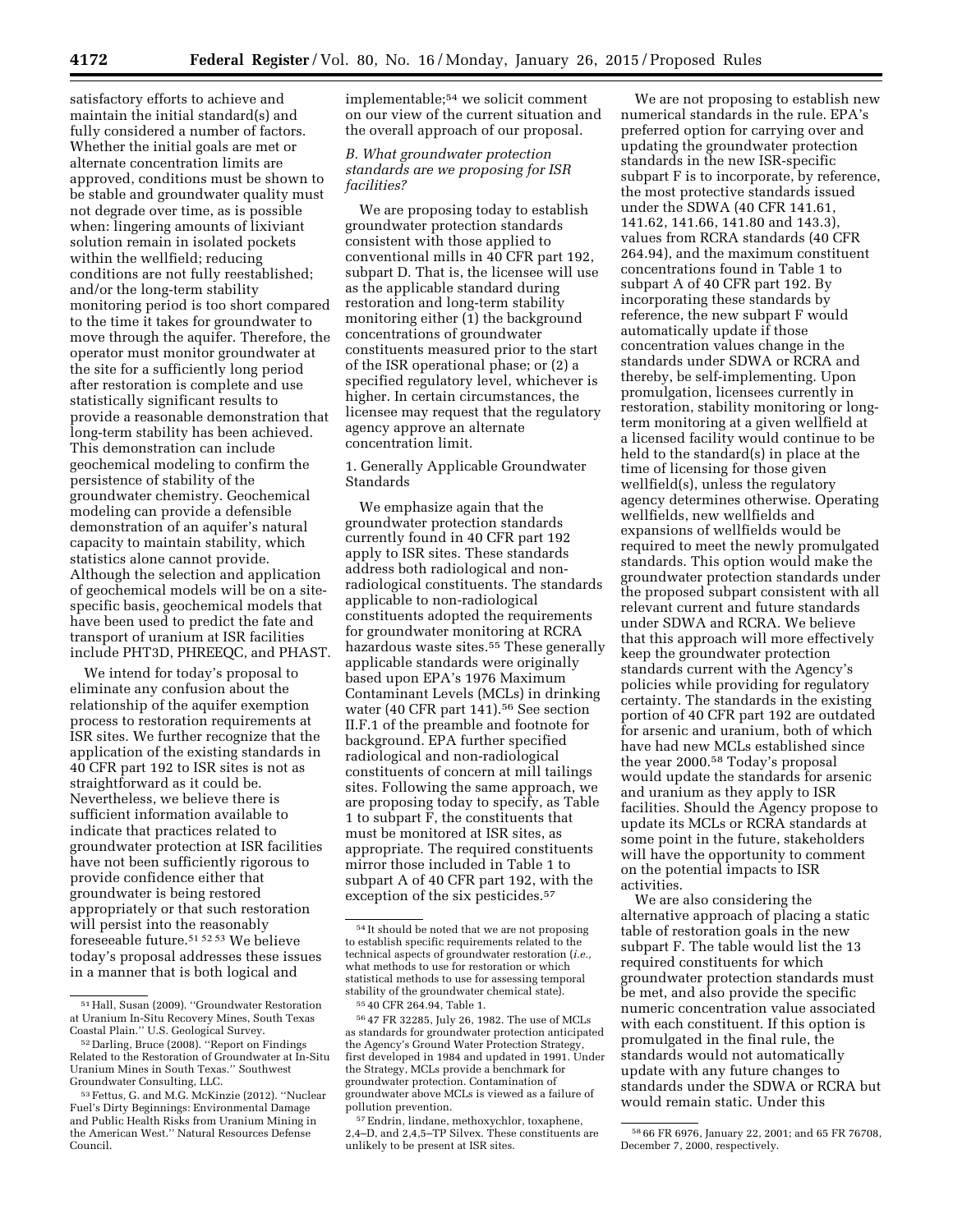approach, the Agency would initiate future changes to standards through a notice-and-comment rulemaking specifically for 40 CFR part 192.

In order for an ISR operation to proceed, a UIC permit is required and typically, an aquifer exemption is needed as well. The exemption effectively removes from the protection of the SDWA, an aquifer or portion of an aquifer that would otherwise meet the definition of an underground source of drinking water. The wellfield used by the ISR operation to extract the uranium deposit may constitute only a portion of the overall exempted area. As noted in Section II.E.1 of this document, there is no similar exemption for the aquifer from the requirements of UMTRCA, nor does UMTRCA contemplate such a concept. We emphasize again that the SDWA-based aquifer exemption does not relieve the operator of an ISR facility of the obligation to remediate environmental contamination resulting from activities regulated under UMTRCA, both within and outside the exempted portion of the aquifer.

#### 2. Alternate Concentration Limits (ACLS)

Consistent with RCRA, EPA currently allows the use of ACLs if the operator is unable to restore groundwater to either preoperational background conditions/concentration levels or the applicable restoration goals. Today we propose to clarify the requirements for requesting and granting ACLs in the production zone, after restoration efforts have taken place. While the 19 criteria to be considered in granting ACLs are spelled out for Title II sites in 40 CFR 192.32(a)(2)(iv) through incorporation of 40 CFR 264.94(b), they have not always been implemented as intended.59 60 In the past, NRC and Agreement States have issued secondary class-of-use restoration goals at ISR sites, but these goals were typically less restrictive than meeting background concentration levels.61 NRC no longer recognizes class-of-use as an appropriate standard for restoration of groundwater at uranium ISR facilities; 62 secondary

groundwater based on its quality. For example, groundwater that is not suitable for human consumption may be designated for livestock. Class of use typically encompasses a range of constituent concentration values.

62NRC (2009). ''Uranium Recovery Policy Regarding: (1) The process for scheduling licensing

class-of-use restoration goals are inconsistent with the requirements of 40 CFR part 192 and 10 CFR part 40, Appendix A. There is evidence that relaxed restoration standards have been granted in Agreement States,63 and some instances where ACLs have been identified and approved by the regulator before restoration efforts have been initiated and/or completed.64 65 We believe these situations can result in insufficient protection of groundwater; in particular, we believe it only is appropriate to establish restoration goals based on a thorough characterization of the preoperational environment and not to approve ACLs unless it has proven impracticable to achieve or maintain the initial restoration goals or return to background conditions after restoration. With this proposal, we specify the conditions that must be met prior to requesting an ACL and emphasize the factors that must be considered in establishing and approving ACLs. These factors specify that, if ACLs are deemed necessary or appropriate after all best practicable restoration activities have been completed, they must not pose a substantial present or potential hazard to human health or the environment.<sup>66</sup> ACLs can be established for carcinogens and/or non-carcinogens. When considering the potential for health risks caused by human exposure to known or suspected carcinogens, ACLs should, where practicable, be established at

64Hall, Susan (2009). ''Groundwater Restoration at Uranium In-Situ Recovery Mines, South Texas Coastal Plain.'' U.S. Geological Survey.

65Fettus, G. and M.G. McKinzie (2012). ''Nuclear Fuel's Dirty Beginnings: Environmental Damage and Public Health Risks from Uranium Mining in the American West.'' Natural Resources Defense Council.

66 ''[A] licensee may propose alternatives to specific requirements adopted and enforced by the Commission under this chapter. Such alternative proposals may take into account local or regional conditions, including geology, topography, hydrology and meteorology. The Commission may treat such alternatives as satisfying Commission requirements if the Commission determines that such alternatives will achieve a level of stabilization and containment of the sites concerned, and a *level of protection for public health, safety, and the environment from radiological and nonradiological hazards associated with such sites, which is equivalent to, to the extent practicable, or more stringent than the level which would be achieved by standards and requirements adopted and enforced by the Commission for the same purpose and any final standards promulgated by the Administrator of the Environmental Protection Agency* in accordance with section 2022 of this title.'' 42 U.S.C. 2114(c), emphasis added.

concentration levels that represent a cumulative excess lifetime risk to an average individual at no greater than  $10^{-4}$  (one chance in ten thousand).

The regulatory agency may face situations in which the operator will request ACLs. If after extensive effort the operator determines that the initial restoration goals for one or more constituents cannot be achieved as required in the license, the operator may request and the regulatory agency may approve the levels that have been achieved as provisional ACLs and determine that restoration is complete (*i.e.,* that there is no statistically significant trend in the concentrations of regulated species over time). Then, the operator may request and the regulatory agency may approve final ACLs if post-restoration monitoring indicates three consecutive years of stability at the 95 percent confidence level. The approval of final ACLs, however, would not by itself satisfy the requirements for long-term stability monitoring.

In the second case, after restoration is complete, the operator may find that post-restoration monitoring detects increases in the concentration of one or more constituents of concern. Depending on the statistical significance of the increase, the regulatory agency may determine that further attempts at restoration or corrective action are needed. If the situation persists after such action is taken, the regulatory agency may choose to wait and see if the increase levels off (*i.e.,* stabilizes). If stabilization does occur, the operator may request and the regulatory agency may approve final ACLs if postrestoration monitoring indicates three consecutive years of stability at the 95 percent confidence level.

An additional consideration is the potential effect of ACLs on groundwater downgradient of the wellfield. The granting of ACLs could be viewed as inconsistent with the purpose of groundwater restoration, which is to prevent contamination of groundwater resources beyond the production zone. However, NRC has in recent years adopted an approach defining the ''point of exposure'' as the aquifer exemption boundary, where the initial restoration goal must be met. We propose to adopt a similar approach today.67 This will ensure that the non-

<sup>&</sup>lt;sup>59</sup>These criteria are also reproduced for Title I sites in 40 CFR 192.02(c)(3)(ii).

<sup>&</sup>lt;sup>60</sup> EPA (1987). "Alternate Concentration Limit Guidance, Interim Final,'' provides guidance to RCRA facility permit applicants and writers concerning the establishment of RCRA Alternate Concentration Limits. The guidance lists 19 factors, % or criteria, that are used to evaluate ACL requests.  $61$  ''Class of use'' designates the potential uses of

reviews of applications for new uranium recovery facilities and  $(2)$  the restoration of groundwater at licensed uranium in situ recovery facilities.'' NRC Regulatory Issue Summary 2009–05.

<sup>63</sup> Darling, Bruce (2008). ''Report on Findings Related to the Restoration of Groundwater at In-Situ Uranium Mines in South Texas.'' Southwest Groundwater Consulting, LLC.

<sup>67</sup>EPA guidance on application of ACLs under RCRA makes a similar distinction between the ''point of compliance'' and the ''point of exposure,'' emphasizing that in granting ACLs, (1) groundwater plumes should not increase in size or concentration above allowable health or environmental exposure levels; (2) increased property holdings should not Continued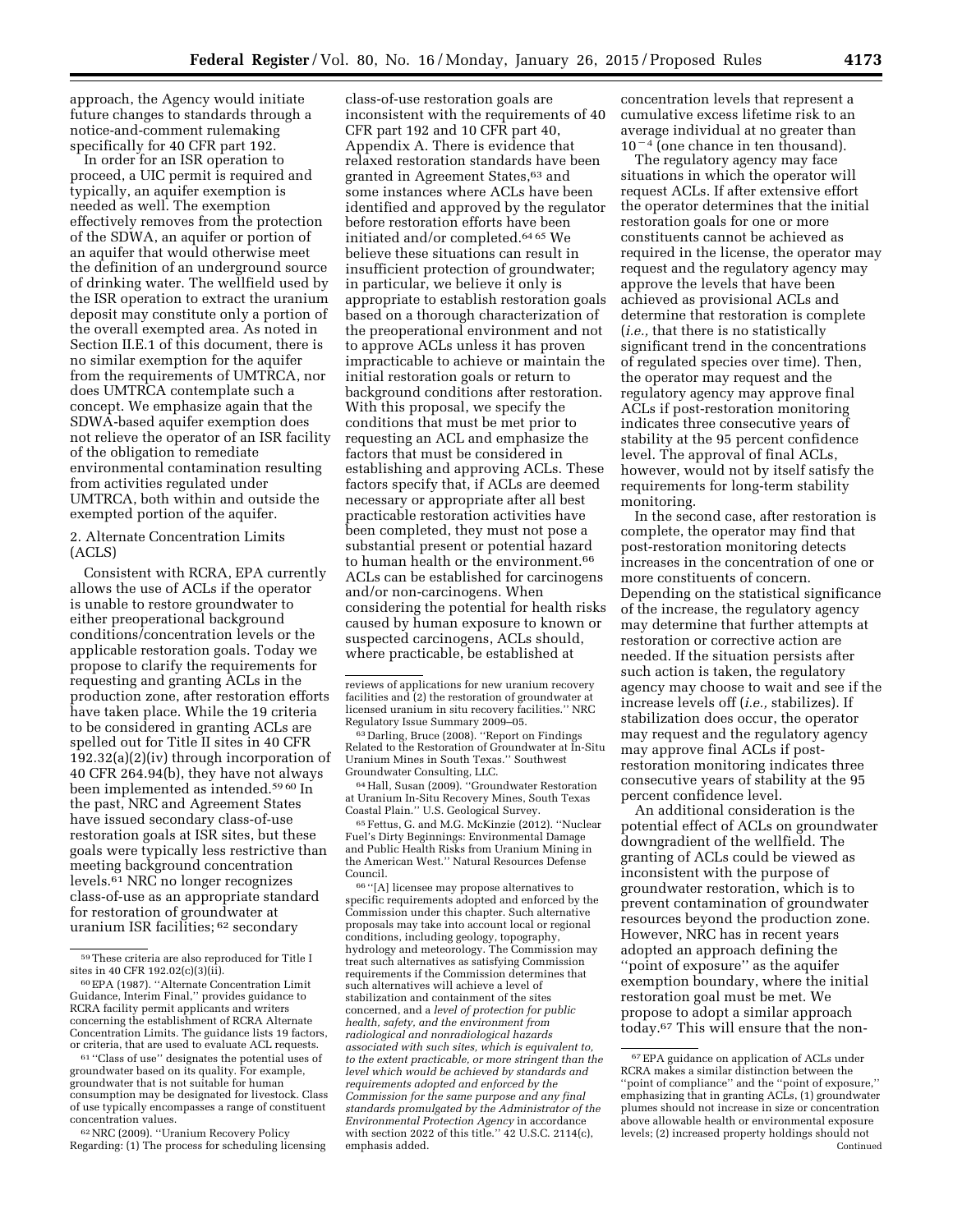endangerment condition of the UIC permit will be sustained. We believe the decision to grant an ACL is among the most important that the regulatory agency can make. We believe our proposal appropriately clarifies the situations in which ACLs can be considered and emphasizes the factors that must be considered, thereby making the overall process more rigorous. However, we also recognize that the regulatory agency may need to spend additional effort to evaluate the full record of activities at the site in order to determine whether an ACL is appropriate, and at what level. Because the long-term protectiveness of this decision may not be fully understood until well after site activities conclude and the license is terminated, we encourage the regulatory agency to inform and seek input from the affected public when ACLs are being considered. We believe this request would constitute a license amendment significant enough to warrant an opportunity for public comment, if not public hearings.

#### *C. Adequate Characterization of Groundwater Prior to Uranium Recovery*

To design and operate an ISR facility, the chemical composition and hydrology of the groundwater in and around the ore body must first be rigorously characterized. Defining the configuration of the ore zone and designing the production zone for uranium recovery requires detailed subsurface information obtained from geophysical investigations, including but not limited to logs and cores.68 In addition, the groundwater in the production zone is also characterized to determine the proposed chemical composition of the lixiviant and to determine background groundwater chemistry by which to set restoration goals for the post-production phase of the ISR operation (*i.e.,* the efforts to return the groundwater chemical conditions in the production zone to those that existed prior to the uranium recovery efforts). The preoperational chemical composition of the groundwater in the production zone is called ''baseline'' in practice within the ISR industry and by NRC. In EPA documents and regulations the term ''background'' is used to indicate the

original state of groundwater before activities take place that may introduce contamination into the groundwater, such as leakage of contaminants from a surface or near-surface waste disposal cell or an underground source of contamination such as leaking storage tanks or disposal wells.69

For the ISR method, there are a number of ''backgrounds'' involved, the most important being the preoperational background within the portion of the ore zone where uranium production will take place (*i.e.,* the production zone). Knowledge of this background is necessary to design the leaching process and set restoration goals—two very important steps in the ISR operation. ''Background'' groundwater composition data are also needed in portions of the aquifer surrounding the wellfield and in overlying and underlying aquifers that may have communication with the uranium orebearing aquifer to determine whether excursions occur during operations, and to determine whether seasonal variations in groundwater chemistry are occurring in shallow aquifers. Background data are also needed for geochemical modeling of the groundwater in the production zone and downgradient to support assessments of the natural capacity of the restored production area and downgradient portion of the exempted aquifer to maintain long-term stability of the restored wellfield.

There are spatial and temporal designations for the various ''backgrounds'' measured in relation to an ISR operation. For instance, preoperational background is determined above, below, around and within the wellfield in the exempted aquifer. The preoperational background downgradient of the wellfield and in aquifers above and below the production zone are needed to detect any excursions that may occur during the ISR operational phase or restoration phase. The uses of the various ''backgrounds'' are described in the technical background information document supporting this rulemaking.70

NRC requires establishment of background at uranium recovery sites in its regulations at 10 CFR part 40, Appendix A, Criterion  $7;71$  most of the

implementing requirements are found in guidance and license conditions. Today's proposal includes provisions to ensure that operators adequately characterize preoperational conditions inside and outside the wellfield. This characterization is necessary to establish appropriately protective restoration goals that are representative of the wellfield, accounting for natural variability. There is evidence that regulators and operators have at times used high-end values to represent the overall wellfield or have used a generalized ''class-of-use'' for the groundwater to set restoration goals.72 We do not believe this is appropriate, as we explain below.

Today's proposal also specifies that the preoperational groundwater monitoring program must account for the effects of well installation and development on the groundwater characteristics. The physical act of penetrating the aquifer to install the well can cause localized changes in constituent concentrations or chemical parameters, which can lead to a misleading picture of background conditions. This can, in turn, result in selection of artificially high restoration goals. It is important that the operator allow a sufficient interval of time between well installation and sampling to allow localized disturbances to dissipate and ensure that background conditions are accurately characterized.

#### 1. Establishing Restoration Goals

The successful protection of groundwater at ISR sites begins with the selection of rigorous and appropriate restoration goals. As described in Section III.B of this preamble, restoration goals will be established as the preoperational background concentration or as a specified regulatory level for that constituent, whichever is higher.

This is more complicated than it might seem. ISR wellfields may cover areas of 10 acres or more, and the presence of mineralized zones often means that there is significant variability within the proposed production area. As a result, background

72 12. NRC (2006). ''Status of the Development of Memoranda of Understanding with Nebraska and Wyoming, Regarding the Regulation of Groundwater Protection at Their In Situ Leach Uranium Recovery Facilities.'' SECY–05–0123.

be used to allow a greater ACL; and (3) ACLs should not be established so as to contaminate off-site groundwater above allowable health or environmental exposure levels. See *[http://](http://www.epa.gov/wastes/hazard/correctiveaction/resources/guidance/gw/acl.htm) [www.epa.gov/wastes/hazard/correctiveaction/](http://www.epa.gov/wastes/hazard/correctiveaction/resources/guidance/gw/acl.htm) [resources/guidance/gw/acl.htm.](http://www.epa.gov/wastes/hazard/correctiveaction/resources/guidance/gw/acl.htm)* 

<sup>68</sup>EPA (2014). ''Considerations Related to Post Closure Monitoring of Uranium In-Situ Leach/In-Situ Recovery Sites.''

<sup>69</sup>For example, owners and operators of hazardous waste facilities are required to have a monitoring system that can ''represent the quality of background water that has not been affected by leakage from a regulated unit.'' 40 CFR 264.97(a)(1).

<sup>70</sup>EPA (2014). ''Considerations Related to Post Closure Monitoring of Uranium In-Situ Leach/In-Situ Recovery Sites.''

<sup>71</sup> ''At least one full year prior to any major site construction, a preoperational monitoring program

must be conducted to provide complete baseline data on a milling site and its environs. Throughout the construction and operating phases of the mill, an operational monitoring program must be conducted to measure or evaluate compliance with applicable standards and regulations; to evaluate performance of control systems and procedures; to evaluate environmental impacts of operation; and to detect potential long-term effects.''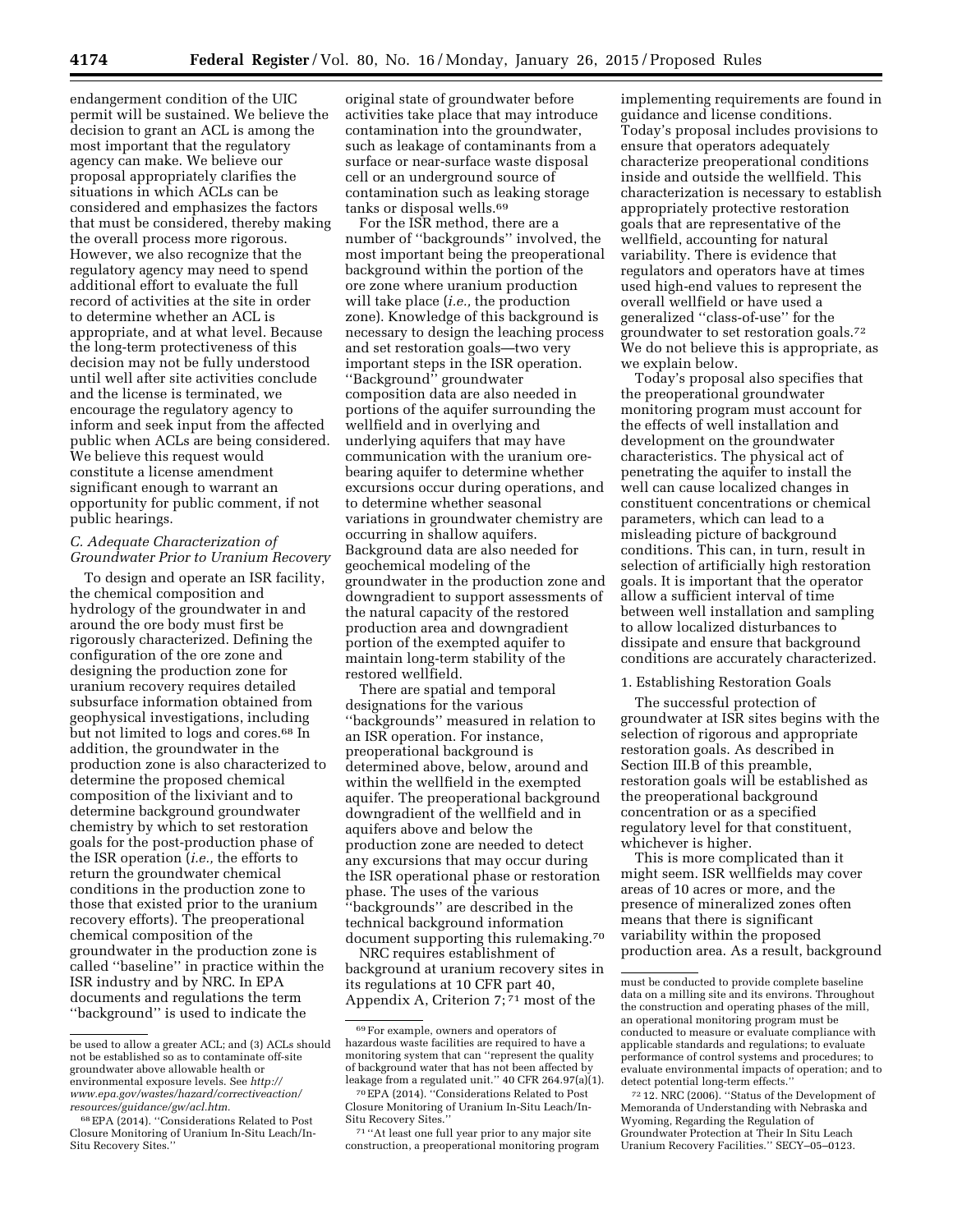concentrations in one area of the wellfield may diverge significantly from those measured elsewhere. The question, then, is whether it is possible to select a single level that is representative of the entire wellfield and, if not, how measurements should be evaluated.

We stated previously that we do not believe it is appropriate to select among high-end measurements as representative values for restoration. It might be argued, however, that restoring a given well to its preoperational values would be an indication that restoration would be equally successful in the rest of the wellfield. This might be the case at sites where remediation of groundwater is focused on removing a contaminant that has been introduced from outside the system; however, we question the general application of this assumption at ISR sites. As discussed earlier, the initial deposition (precipitation) of uranium mineralization is uneven and alters the porosity and permeability of the host rock. The extraction and restoration processes at ISR sites are imperfect and further alter the distribution of the uranium in the deposit. Flow paths and velocities in local areas are altered as a result of changes in porosity and permeability that occur from the removal of material from pore spaces and later re-precipitation. It is possible that areas of heavy and lighter mineralization or groundwater concentrations can change from the distribution existing before uranium recovery to that after restoration, reflecting the degree to which the oxidizing and reducing agents contact the mineralization. As a result of these changes, ''hot spots'' may be found at wells that initially registered lower constituent concentration measurements, and vice versa.

Because of the site-specific nature of this variability, we are proposing today that operators utilize background measurements from across the wellfield, combined with appropriate statistical techniques, to determine restoration goals. As appropriate, goals may be developed for individual wells, groups of wells, or the entire wellfield. The point(s) of compliance for restoration will be determined by the operator and regulatory agency after a thorough technical evaluation of the operator's geophysical investigation.

#### *D. Excursions*

During the operational and restoration phases at an ISR wellfield, it is possible that lixiviant or byproduct fluids can escape the capture zones of the extraction wells and move toward the

monitoring well ring surrounding the production zone. The placement of the injection and extraction wells, combined with their relative pumping rates, are designed to prevent such movement,73 but heterogeneities in the aquifer characteristics and difficulties in maintaining perfect performance of the wellfield can lead to lateral excursions as well as excursions into overlying and underlying aquifers (*i.e.,* vertical excursions). Detecting these excursions is a prime focus of regulatory attention. Indicators of excursions (*e.g.,* increases in concentrations of certain indicator parameters, such as, but not limited to, chloride ion concentrations above the preoperational background) are typically defined in the license conditions, as are requirements for reporting excursions to the regulatory authorities and corrective action requirements once an excursion is detected. The excursion monitoring wells are positioned far enough away from the injection and extraction wells so as to not be affected by the production processes, but close enough to detect excursions in a timely manner. The spacing of wells within the monitoring ring must prevent contaminants from passing between the wells. The excursion monitoring wells should also be far enough from the aquifer exemption boundary to ensure that any necessary corrective action can be taken before a USDW is adversely impacted. We have seen instances where the outer monitoring ring is essentially coincident with the boundary of the exempted aquifer. We do not believe this practice is appropriate. While it may allow the operator to limit the amount of land dedicated to the ISR facility, it provides little margin for error in preventing contaminants from reaching protected aquifers (*i.e.,* USDWs), and may hamper corrective actions should they be needed.

Today we are proposing to adopt a definition of ''excursion'' consistent with that used by NRC in license conditions. Under this definition, an excursion is identified when two or more indicator parameters are measured at levels exceeding their upper control limits (essentially, background levels) at perimeter monitoring wells or in monitoring wells in overlying or underlying aquifers. Thus, an excursion can take place vertically between aquifers as well as horizontally within the aquifer from which uranium is being extracted.

This approach differs somewhat from that taken under RCRA to detect releases of hazardous constituents, so it is important that we distinguish between the two approaches and explain why our proposed approach is more suitable in the ISR context and consistent with law.

Monitoring under RCRA is conducted to detect any evidence that an engineered hazardous waste unit (*e.g.,* a landfill or impoundment) has failed. To that end, the detection monitoring program includes not only indicator parameters that might signal a change in groundwater chemistry or quality, but also hazardous constituents contained in the waste unit.74 The statistically significant detection of any monitored parameter or constituent triggers further investigation and potentially corrective action. Because the engineered unit has been introduced into the environment and the monitoring takes place at the edge of the unit, it is unlikely that a detection can be attributed to the natural variability in the groundwater at the site. Detection of a single parameter or constituent appropriately triggers action in this case because, in addition to remediating groundwater, the failure of the unit itself must be addressed to prevent further releases.

By contrast, at an ISR site all constituents that may be ''released'' are part of the natural setting, and their presence in groundwater may vary over time. Only the lixiviant is introduced from outside the natural system. Therefore, the ''indicator parameters'' are typically those that most reflect the lixiviant properties. For example, chloride is often incorporated into the lixiviant as a tracer; similarly, because the lixiviant mobilizes uranium by increasing alkalinity, a significant increase in alkalinity at excursion monitoring wells may signal that lixiviant has escaped the production zone extraction wells. Because the lixiviant typically moves more rapidly than the mineral constituents, increases in the properties associated with the lixiviant will most likely be detected well before the other constituents reach the excursion monitoring wells. The presence of these parameters in the natural groundwater accounts for the reliance on detecting two such parameters at levels above their upper control limits to signal an excursion, rather than only one.

We believe this approach to defining excursions (*i.e.,* relying on two indicator parameters) is reasonable and has been shown to be workable in practice. We are also proposing to define ''upper

<sup>73</sup>EPA (2014). ''Considerations Related to Post Closure Monitoring of Uranium In-Situ Leach/In-Situ Recovery Sites." The CFR 264.98.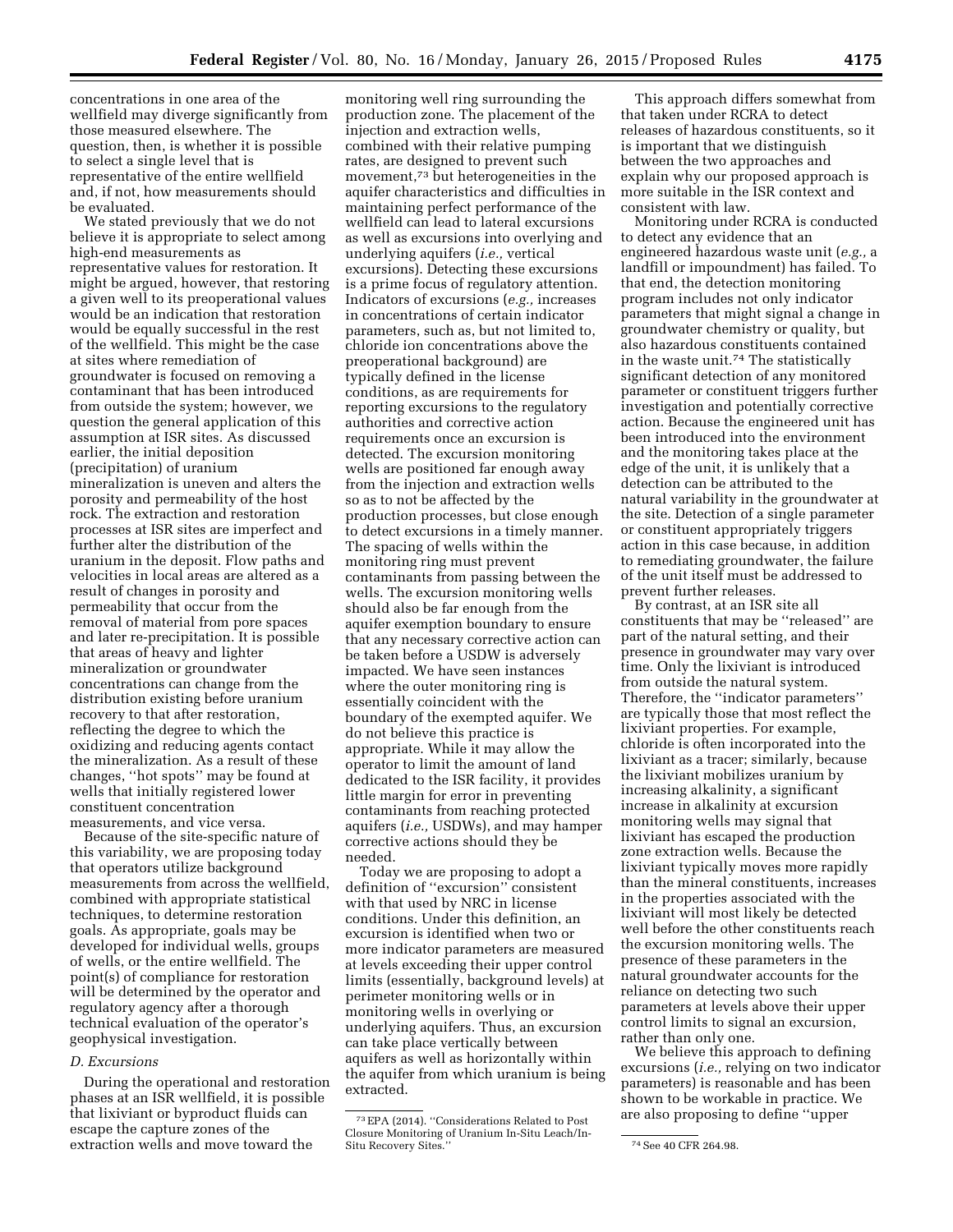control limit'' consistent with NRC's use of the term. The ''upper control limit'' defines the level of an indicator parameter that, when two of which are detected at excursion monitoring wells, would signal an excursion; as described above, indicator parameters will typically be identified in the facility license.

It is important that the upper control limits be set appropriately to account for both background levels of indicator parameters and the characteristics of the lixiviant. We agree with NRC that ''upper control limit concentrations of the chosen excursion indicators should be set high enough that false positives (false alarms from natural fluctuations in water chemistry) are not a frequent problem, but not so high that significant groundwater quality degradation could occur by the time an excursion is identified.'' 75 We have heard some concerns that upper control limits have in some cases been established at levels that would be unlikely to be exceeded under any conditions, thereby eliminating the possibility of detecting an excursion altogether. Such a situation must be avoided.

Upper control limits can be calculated using various statistical techniques, but are often derived by adding a multiple of the standard deviation to the mean of a distribution. EPA's Unified Guidance 76 covers methods that can be used to develop control limits or prediction limits, which serve a similar function. NRC staff describes its current view of acceptable practice in NUREG– 1569 77: ''The staff has decided that in areas with good water quality (total dissolved solids less than 500 mg/l), setting the upper control limit at a value of 5 standard deviations above the mean of the measured [background] concentrations is an acceptable approach.'' 78

The potential for excursions may also be a factor in the facility's decision to stop operations and enter the restoration phase. In some cases, conventional mills may enter a standby period, in which they stop processing ore with the intent to resume operations at some point in the future (the price of uranium is often the decisive factor in these decisions). In some cases, mills have remained on standby for years at a time. For an ISR

#### *E. Long-Term Stability Monitoring*

Perhaps the most significant aspect of today's proposal involves the actions to be taken by the operator after groundwater restoration is complete. If insufficient monitoring is conducted, either in duration, frequency, or in the number of wells used to sample the wellfield, it is very possible to reach premature conclusions of stability. In such cases, residual lixiviant or localized areas within the production zone that have not stabilized may cause continued mobilization of uranium and other constituents after monitoring is terminated, potentially leading to contamination downgradient or beyond the boundary of the exempted aquifer. Today's proposal contains provisions related both to the duration of the monitoring and to the sufficiency of the data necessary to determine that stability has been achieved.

After the ISR operational phase ends, the altered chemical state has to be returned to the preoperational conditions, to the extent possible, so that uranium and other contaminants do not migrate outside the wellfield. Treatments to re-establish chemically reducing conditions (which greatly reduce the uranium concentration in the ore zone groundwater) can restore groundwater constituents to preoperational background levels to a large extent, although experience has shown that restoration of all constituents to the preoperational background level is seldom 100 percent successful.79 In addition, the chemically reducing conditions initially present, and the mechanisms that maintained these conditions originally, may not be restored sufficiently to persist over the long-term. Re-oxidation of treated groundwater-host rock systems in other situations has been observed, and postrestoration monitoring at ISR locations has historically been relatively short,

typically six months to periods of no more than a few years. A slow reoxidation process with the resulting potential for enhanced migration of uranium and other contaminants may not be detected during a relatively short post-restoration monitoring period. Such an event could occur if the oxidizing agents in the lixiviant significantly removed the reducing agents originally present in the ore zone (*e.g.,* organic material and iron sulfide minerals) that were responsible for sequestering the uranium to form the ore deposit in the first place. Over time, naturally oxygenated waters entering the ore zone from up gradient could reoxidize the uranium removed from solution during the restoration process, mobilizing it once again and transporting it downgradient beyond the wellfield. To determine whether a trend of increased concentrations is occurring, it is necessary to monitor over long periods of time and use statistical techniques to analyze the data. This is particularly important if the trend in increased concentrations is relatively slow and the natural variability in the well samples is relatively high. These difficulties point to the need for longer post-restoration monitoring periods than historically performed. However, as discussed earlier, the choice of appropriate statistical techniques to determine the presence or absence of trends in monitoring data can be complicated by shortcomings in the monitoring database, such as missing measurements, ''nondetects,'' analytical errors and other causes that are difficult to avoid in practice for long timeframe monitoring efforts.80 We have considered several options for the length of the long-term stability monitoring period as described below.

1. Thirty-Year Long-Term Stability Monitoring Period, With Provisions for Shortening That Time Period

The initial part of our proposal for long-term stability monitoring addresses the duration of monitoring. Specifically, we are proposing that a facility must demonstrate three consecutive years of stability monitoring and then maintain long-term stability monitoring for an additional period of 30 years; this timeframe can be shortened by demonstrating long-term geochemical stability through modeling, as described below. In determining the appropriate length of long-term stability monitoring to provide confidence that the restored wellfield conditions will remain stable over time, and considering our statutory direction for consistency with RCRA

<sup>75</sup>See NRC (2003). ''Standard Review Plan for In Situ Leach Uranium Extraction License Applications.'' NUREG–1569, page 5–40.

<sup>&</sup>lt;sup>6</sup>EPA (2009). "Statistical Analysis of

Groundwater Monitoring Data at RCRA Facilities— Unified Guidance.''

<sup>77</sup>NRC (2003). ''Standard Review Plan for In Situ Leach Uranium Extraction License Applications.'' NUREG–1569. 78 Ibid, page 5–41.

facility, however, such a "standby" period is inappropriate because the migration of constituents mobilized by the prior injection of lixiviant continues even if the decision is made to stop extracting uranium. Excursions beyond the production zone are more likely to occur if the gradient within the wellfield is not maintained. In our view, stopping the extraction cycle must be interpreted as an end to the operational phase and should trigger initiation of the restoration phase. We are interested in stakeholder views on this interpretation.

<sup>79</sup>EPA (2014). ''Considerations Related to Post Closure Monitoring of Uranium In-Situ Leach/In-Situ Recovery Sites." 80 Ibid.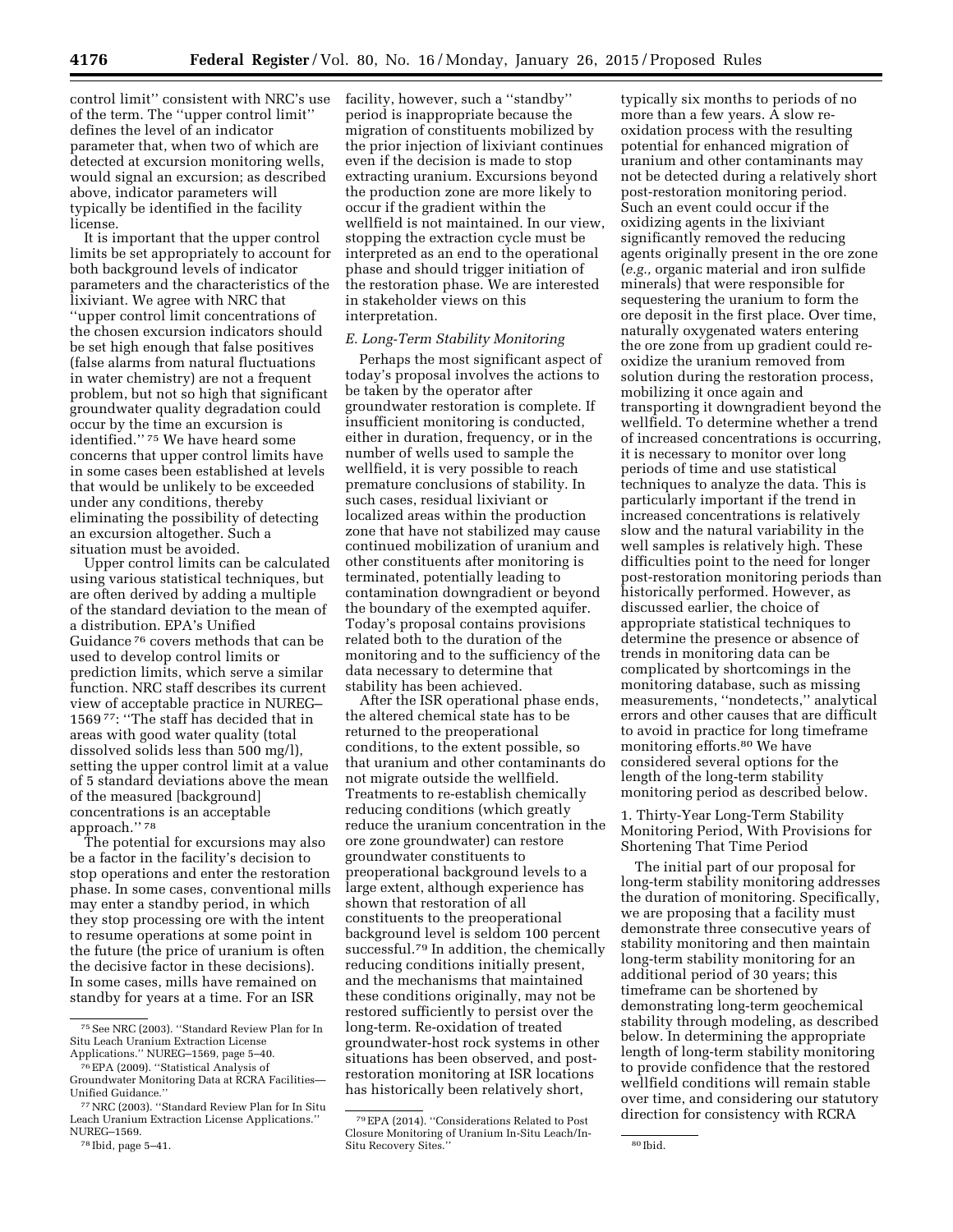requirements, we find that some direction can indeed be found in the RCRA regulatory framework. For RCRA hazardous waste disposal facilities, a post-closure monitoring period of thirty years is required before permit termination can occur.81 Since an engineered RCRA disposal facility for the containment of chemically hazardous waste is similar in concept to relying upon a chemically treated ISR wellfield to contain the potential spread of contaminants, we believe it is reasonable to conclude that a thirty-year long-term stability monitoring period for ISR activities is a consistent application of RCRA requirements. We have examined various statistical techniques for determining the presence or absence of trends in monitoring data, under assumed levels of natural variability and extent of trending, and concluded that, under reasonable values for these variables, a thirty-year monitoring period is a reasonable length of time to detect upward trends in constituent concentrations.82

We recognize that a thirty-year monitoring period would be significantly longer than current practice and that stability may be achieved in a shorter timeframe. Therefore, we are also proposing a provision that would allow the regulatory agency to shorten the monitoring period 83 if the operator can both demonstrate geochemical stability through monitoring and support a conclusion of long-term stability through geochemical modeling. We believe that modeling, which can provide confidence that a geochemical environment exists to prevent uranium and other constituents from remobilizing, is an important element of any decision to shorten the monitoring period. Further, we believe this provision will encourage operators to expend more effort in preoperational site characterization, which will improve their modeling efforts.<sup>84</sup>

84The Agency recently took a similar approach in defining the post-injection monitoring timeframe applicable to Class VI wells used for carbon dioxide geologic sequestration. Owners or operators of Class VI injection wells are required to monitor for at least 50 years after the cessation of injection, unless an alternative timeframe is approved. Further, the monitoring period can be shortened if it can be

We are proposing that three consecutive years of stability be demonstrated through monitoring as a prerequisite before the modeling would be considered as justification for reducing the monitoring period. The three-year stability demonstration begins when sufficient monitoring data have been collected to allow a showing of statistical significance at a specified level of confidence. This three-year demonstration period has its roots in the RCRA framework, where it is a metric for the success of corrective action after groundwater contamination has been detected.85 We also see this situation as analogous to the restoration of the ISR wellfield. Stability would be demonstrated statistically at the 95 percent confidence level, which we believe will help to ensure that operators collect data of sufficient quantity to support regulatory judgments. Stability would be demonstrated using statistical tests with sufficient power to detect trends with a false negative rate no higher than 5 percent. We believe this will ensure that operators collect data of sufficient quantity and quality with adequate power to support regulatory judgments. As noted in Section II.E.2 of this document, a 95 percent confidence threshold can also be found in the RCRA monitoring program.

2. What Other Options Did EPA Consider For the Long-Term Stability Monitoring Period?

In addition to the option described above, EPA considered two alternatives related to the duration of long-term stability monitoring. We are interested in receiving comments and data on all three options described.

a. Required Thirty-Year Long-Term Stability Monitoring Period

The second option we considered also relies on the RCRA regulatory framework. In this alternative, no provision for shortening the long-term

85 ''If the owner or operator is engaged in a corrective action program at the end of the compliance period specified in paragraph (a) of this section, the compliance period is extended until the owner or operator can demonstrate that the groundwater protection standard of § 264.92 has not been exceeded for a period of three consecutive years. 40 CFR 26.96(c). ''The owner or operator may terminate corrective action measures taken beyond the period equal to the active life of the waste management area (including the closure period) if he can demonstrate, based on data from the groundwater monitoring program under paragraph (d) of this section, that the ground-water protection standard of § 264.92 has not been exceeded for three consecutive years.'' 40 CFR 264.100(f).

stability monitoring time frame is permitted; thirty years of groundwater monitoring is required. This alternative provides a significant increase in the monitoring period over current industry practice, and the extended time would provide added confidence that the restored wellfield chemistry is remaining stable through this period of time. Thirty years of consistent statistical performance (*i.e.,* no upward trending) would provide strong support for concluding that groundwater systems will remain in a chemically reduced state over time. If upward trending of contaminant concentrations was observed during the monitoring period under this approach, the operator would be required to perform additional corrective action, after which the monitoring period would begin again. We ultimately decided not to pursue this option because it does not sufficiently recognize the site-specific aspects of aquifer restoration or give operators the incentive to reach license termination sooner by conducting geochemical modeling.

b. Narrative Standard With No Fixed Monitoring Period

We also considered the option of a performance-based standard without explicitly calling for a long-term monitoring period. We considered requiring that two conditions be met (*i.e.,* return of the physical hydrologic system to a condition similar to the preoperational flow regime and stability of the geochemical environment) before license termination. To meet the first condition, return of the physical hydrologic system, no significant residual influences from the injectionextraction restoration cycle could remain after restoration. This would include conditions such as hydraulic head and flow direction. Depending on the site, this would likely take many months and perhaps a year or more. To meet the second condition, stability of the geochemical environment, the operator would have to show that the groundwater chemistry is statistically stable at a 95 percent confidence level for a duration of time sufficient to account for site conditions. These site conditions would include such things as variability of constituents in the wellfield, groundwater velocity, constituent travel times and any seasonal influences. We expect it to take at least several years to collect data sufficient to achieve the 95 percent confidence level. With this approach, the regulatory agency would have maximum flexibility in determining whether to establish general

<sup>81</sup>See 40 CFR 264.117(a)(1).

<sup>82</sup>EPA (2014). ''Considerations Related to Post Closure Monitoring of Uranium In-Situ Leach/In-Situ Recovery Sites.

<sup>83</sup>This decision authority is also present in RCRA regulations: ''. . . any time during the post-closure period for a particular unit, the Regional Administrator may . . . shorten the post-closure care period applicable to the hazardous waste management unit. . . if he finds that the reduced period is sufficient to protect human health and the environment . . .'' 40 CFR 264.117(a)(2).

demonstrated, based on monitoring and other sitespecific data, that the project no longer poses an endangerment to USDWs. See 40 CFR 146.93(b).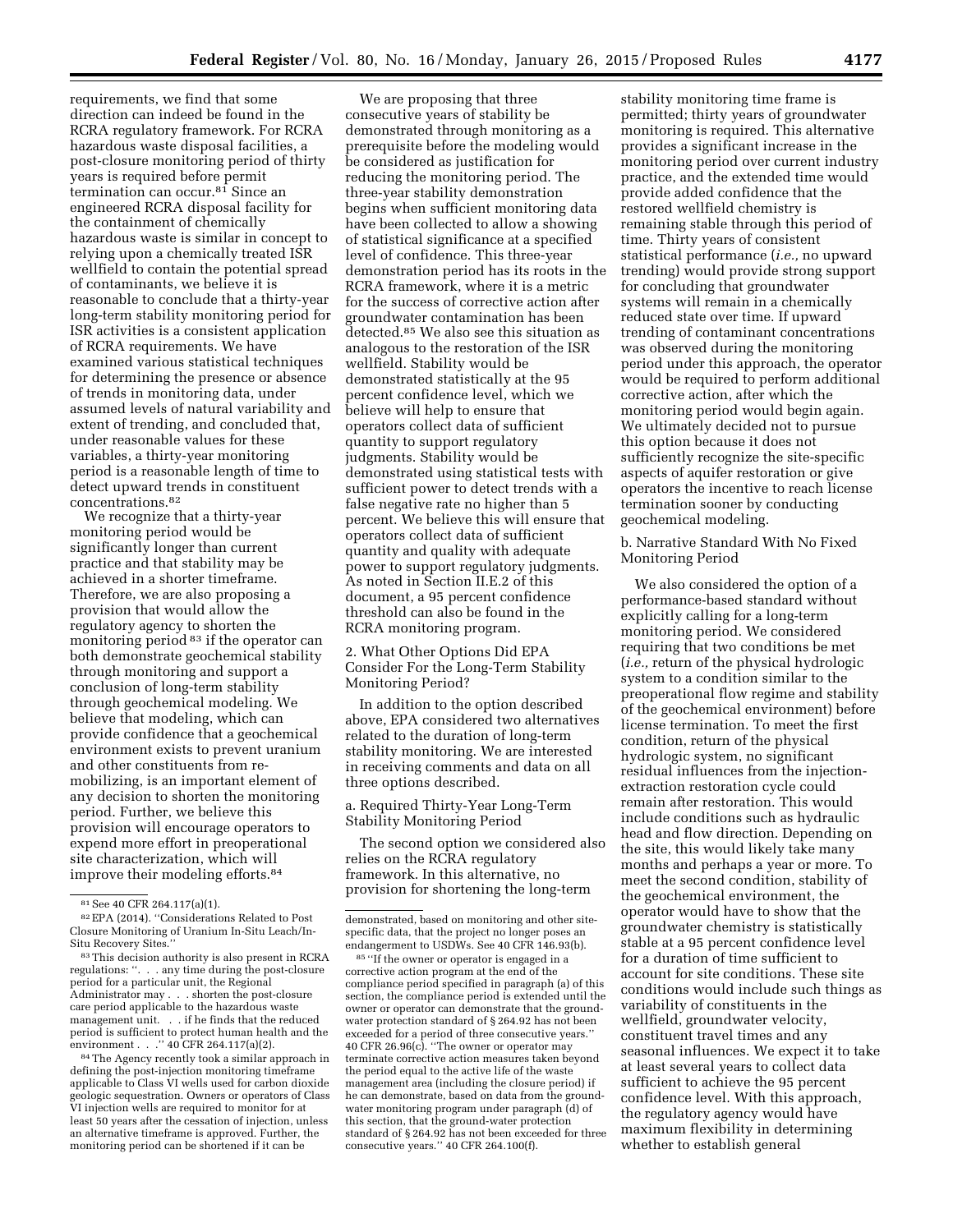requirements or approach each site on an individual basis.

Ultimately, we decided against this approach for several reasons. Statistical analyses alone, without the added requirement of long-term monitoring or the option of geochemical modeling, would provide no assurance that groundwater systems will remain in a chemically reduced state over a longer time frame than that used for data collection. Furthermore, this option does not incorporate RCRA's thirty-year post-closure period. As previously stated, UMTRCA requires that generally applicable standards promulgated under its authority by EPA for non-radiological hazards be consistent with the standards issued under Subtitle C of RCRA. Based on these two reasons, we feel that this approach has greater potential for premature termination of the license. Furthermore, ambiguity in the narrative nature of such standards has the potential to provoke litigation and make implementation difficult.

3. How will groundwater stability be determined?

The success of a groundwater restoration effort will be measured ultimately not only by whether the restoration goals are achieved, but also by whether those levels can persist and the geochemistry of the groundwater remain stable in the long term. The primary intent of the restoration effort is to return the chemical condition of the groundwater in the production zone to the state that existed prior to the initiation of the ISR operations; restoring the hydrologic regime is also important. The persistence in time (*i.e.,*  stability) of the chemical condition developed during restoration is the ultimate measure of success for the aquifer restoration effort. We define stability as the state in which the concentrations of the constituents in the groundwater remain relatively constant over time, with no significant upward trending. The key factor in determining stability, then, is developing a meaningful measure by which to determine whether trending is occurring. Such a measure must address the sufficiency of the data collected, both over time and in its spatial distribution within the wellfield. We discussed the proposed monitoring timeframes in the previous section. The remainder of this section describes how we propose to determine whether groundwater chemistry is stable and where we propose to apply this method. a. What do we propose for determining stability?

There are some similarities between a hazardous waste land disposal situation and an ISR operation that allow us to draw on the RCRA experience for developing standards. Both the RCRA disposal technology and the postoperation aquifer restoration efforts for an ISR operation are intended to prevent contaminants from migrating in the environment. However, there are some differences that apply to developing ISR standards. An ISR production zone differs from a hazardous waste disposal situation in that the contaminants of potential concern (largely uranium and radium) were present at significant levels entrained within the host rock of the aquifer before ISR operations began and will still be present, to some extent, in the groundwater after the aquifer restoration effort has ended; the process will not completely remove them. The concentrations of contaminants of potential concern are subject to natural temporal variations both before and after ISR operations, and this variability must be taken into consideration in setting standards for judging the adequacy of aquifer restoration. Because of this natural variability, repeated sampling of the post-restoration groundwater must be done to judge the adequacy of the restoration process. To assess when the chemical condition in the wellfield groundwater has become stable, statistical measures and analyses are necessary for examining temporal variations in the water composition data collected over a period of time. Today we are proposing to establish a statistical level of confidence as the standard for determining stability of post-restoration groundwater. We believe this is a relatively simple and straightforward way to represent the level of rigor we believe is necessary to conclude that concentrations of important constituents in the groundwater are not increasing significantly over time.

Determining when groundwater compositions have achieved temporal stability will be a site-specific decision, dependent on the natural variability at the site, which is in turn dependent on many site-specific factors (*e.g.,* spatial variations in uranium mineral distribution within the aquifer, variations in other chemical constituents that affect uranium dissolution), the frequency of sample collection, and the magnitude of any trends in composition that may be present relative to the magnitude of natural variability. Chapter 7 of the technical background information

document supporting this rulemaking discusses these aspects of stability monitoring in much greater detail and illustrates the relationships between sampling frequency and data trends with time.<sup>86</sup> Because of the site-specific interplay between the variables that affect stability, we are not proposing to specify what statistical methods the operator should use to make this determination. There are a variety of methods available that could prove appropriate given the specific conditions at each site. These would include both parametric and nonparametric methods. We recommend that readers consult EPA's ''Statistical Analysis of Groundwater Monitoring Data at RCRA Facilities—Unified Guidance'' (2009), which provides exhaustive discussion of methods that have been considered for use in the RCRA program. Further discussion of statistical methods for determining trends in groundwater data may also be found in EPA's technical background information document, which was prepared to support this proposal.87 We emphasize that the choice of statistical method must be based on the quantity and quality of the available data and must be justified accordingly to the implementing regulatory agency.

The intent of the statistical analysis of groundwater monitoring data is to avoid a situation where a wellfield that is unstable is judged to have reached temporal and spatial stability. An appropriate statistical analysis will help to ensure that the regulatory decision reflects a high degree of confidence in the interpretation of the monitoring data. We are proposing that a statistical confidence level of upper 95 percent confidence limit be used to determine stability over time. This level of confidence is often used in regulatory applications, including in the RCRA groundwater monitoring framework.88 We believe that an equivalent level of confidence, and its implications for sampling and analysis of groundwater composition data, is appropriate for consistency with RCRA approaches and requirements and the statutory direction applicable to this rulemaking. We believe a confidence level of this rigor will make it necessary for operators to collect an appropriate amount of data that clearly demonstrates that the restored ISR aquifer is geochemically stable and that UMTRCA requirements have been met. The frequency of

<sup>86</sup>EPA (2014). ''Considerations Related to Post Closure Monitoring of Uranium In-Situ Leach/In-Situ Recovery Sites.''

<sup>87</sup> *Ibid.* 

<sup>88</sup>See 40 CFR 264.97(h) & (i).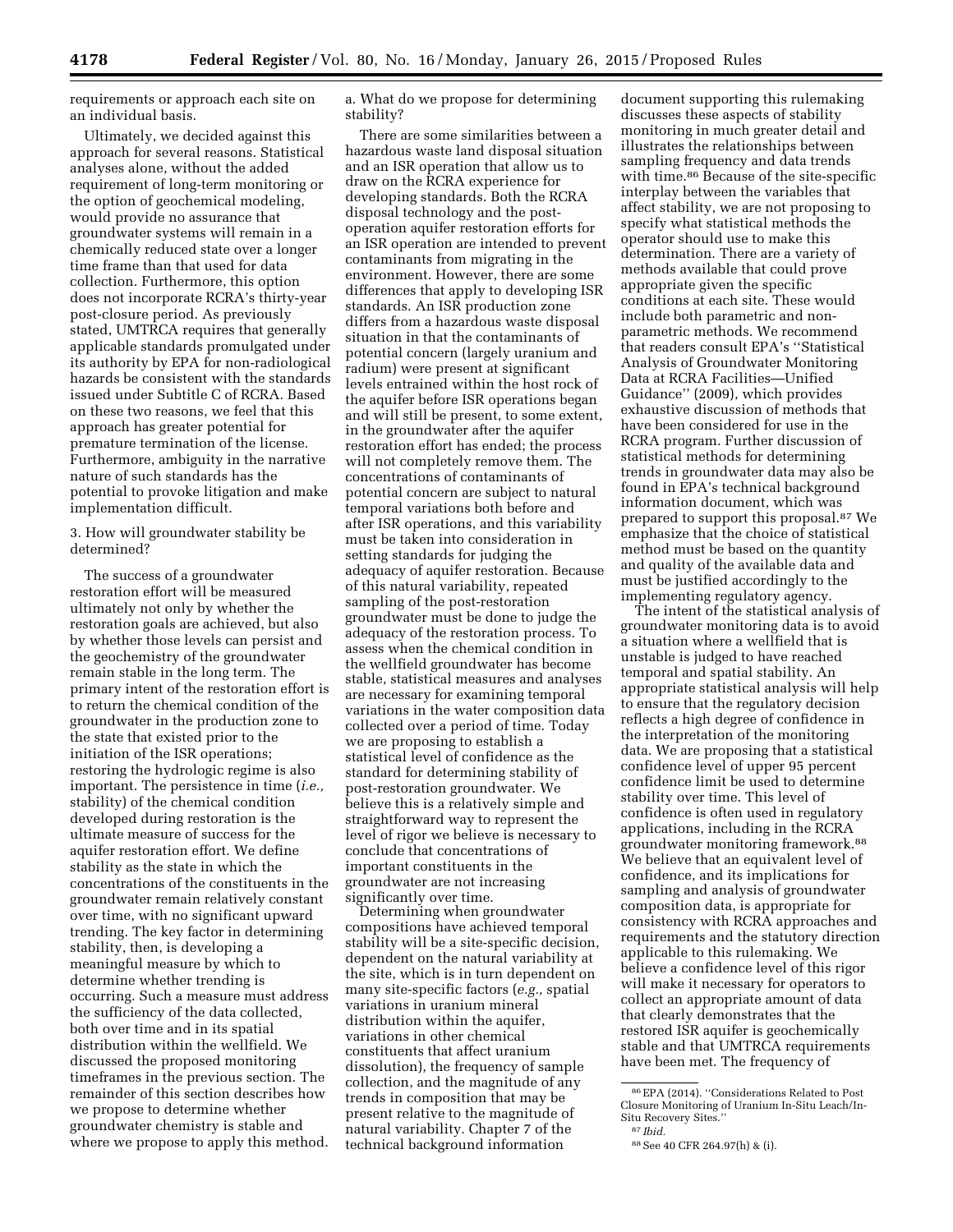sampling that will provide meaningful data must be determined from sitespecific conditions, such as groundwater flow rates. Another consideration is that stability sampling may be misleading if the operator has not allowed sufficient time for the natural system to recover to the point where the injection-extraction cycle is no longer influencing groundwater flow parameters in the wellfield, particularly in the immediate area around the monitoring wells.

#### b. Where will the determination of stability be made?

We have noted that a restored ISR wellfield essentially functions as a RCRA hazardous waste management unit. In this sense, when restoration is completed successfully, and the chemistry of the groundwater has been returned to a reducing environment, the uranium and other constituents that were mobilized are essentially ''locked in'' to the subsurface, as are hazardous constituents that are contained by RCRA engineered units. Following this reasoning, it might be considered appropriate for the outer boundary of the restored ISR wellfield to be designated as the point of compliance with the groundwater standards. However, we are not proposing to take this approach.

Today we are proposing that each well within the wellfield be considered for use as a point of compliance for purposes of determining stability after restoration is determined to be complete (note that today's proposal does not address the point of compliance for the regulatory agency's determination that restoration is complete, which may be a more complicated matter). We believe that this is appropriate given the size of some wellfields (on the order of hundreds of acres) and the significant variability that is typically present in the mineralized zone. We believe such an approach will more readily inform both the operator and regulatory agency of localized trending, which may then be remedied as appropriate. If the licensee is able to demonstrate that a particular well is sufficiently representative of groundwater conditions in a larger area, the regulatory agency may approve the use of one well to demonstrate stability in the area covered by a larger number of wells.

#### *F. Institutional Control*

Institutional controls are intended to maintain long-term cognizance of the nature and location of particular activities that were done at a specific site, in this case the location of the

uranium ore zone exploited by an ISR process. Institutional controls can prevent inadvertent intrusions or adverse consequences for future use of the site. Institutional controls are commonly described as active or passive. Active controls are measures such as guards and fences posted around a site. Passive controls could be the erection of signs or placards at a site.

We are not proposing to establish institutional controls for ISR facilities. Active maintenance of the site will cease with the termination of the license, which will occur when the regulatory agency determines that all license conditions have been met. In this sense, we do not view the long-term stability monitoring period as an institutional control following the ISR restoration phase; rather, we view it as a period of active surveillance to determine the long-term success of the restoration effort.

Nor are we proposing to establish passive controls, either at the site or in documents such as local land records. Requirements for survey plats or other records to be maintained would be consistent with RCRA requirements for hazardous waste facilities; however, these typically apply when waste management units remain at the site and are intended to restrict disturbance of the site.89 Though we are not proposing that such records be established for ISR sites, we strongly encourage NRC and Agreement States to include such provisions in ISR licenses since ISR sites will not be restricted from sale or further development. Such provisions could simply inform the subsequent owner of the previous ISR, groundwater restoration activities and aquifer exemption on the property.

#### *G. Other Proposed Amendments*

EPA has identified several non-ISR related provisions within 40 CFR part 192 that should be updated and amended. The issues that we propose to address today include:

• Amending § 192.32 to address a ruling of the Tenth Circuit Court of Appeals;

• Deleting reference to Grand Junction Remedial Action Criteria (10 CFR 712) at § 192.20(b)(3) since the criteria have been removed from the Code of Federal Regulations (CFR); and

• Correcting minor typographical and grammatical errors found in §§ 192.31 and 192.32.

#### 1. Judicial Decisions

Section 192.32 has been affected by a ruling from the Tenth Circuit Court of

Appeals. Under § 192.32(a)(2)(v), NRC was required to obtain EPA concurrence for approval of ACLs in groundwater restoration. This provision was effectively struck down by the Tenth Circuit Court of Appeals in *Environmental Defense Fund* v. *U.S. Nuclear Regulatory Commission,* 866 F.2d 1263, 1268–1269 (10th Cir. 1989), when the Court ruled that NRC has authority under AEA section 84(c) to independently make these site-specific ACL determinations, and that NRC has no duty to obtain this EPA concurrence. Therefore, today we are proposing to revise 40 CFR 192.32(a) $(\overline{2})(\overline{v})$  by deleting this EPA concurrence requirement.

2. Miscellaneous Updates and Corrections

EPA is proposing an amendment to address an area of part 192 where reference is made to another environmental regulation that has since been removed from the CFR. EPA is also proposing several technical corrections to address known typographical and grammatical errors.

#### a. Outdated Cross-Reference

Section 192.20(b)(3) refers to criteria that no longer exist in the CFR. Because of this, EPA is proposing to eliminate reference to the Grand Junction Remedial Action Criteria, which once existed at 10 CFR part 712.

In addition, language in § 192.20(b)(3) cites methods that did not prove effective during the Grand Junction Remedial Action Program.90 The final report for the program clearly states that filtration (by high efficiency filters or by electrostatic precipitators) and sealants (mainly epoxy-based resins) were not effective over the long term, and were not recommended as remedial options for radon mitigation.91 EPA proposes to eliminate the language referencing sealants and filtration.

#### b. Technical Corrections

Since promulgation of 40 CFR part 192, several typographical and grammatical errors have been identified. Today, EPA is proposing amendments in §§ 192.31(a), 192.31(f) and  $192.32(a)(2)(v)$  to address these technical errors (*e.g.,* spelling mistakes, misplaced comma).

<sup>89</sup>See 40 CFR 264.116 and 264.119.

<sup>90</sup> In 1972, Public Law 92–314 created the Grand Junction Remedial Action Program to reduce radiation exposures inside structures affected by uranium tailings. The U.S. Surgeon General published cleanup guidelines for the voluntary project.

<sup>91</sup>Colorado Department of Health (1989). ''Final Report on the Grand Junction Remedial Action Program.''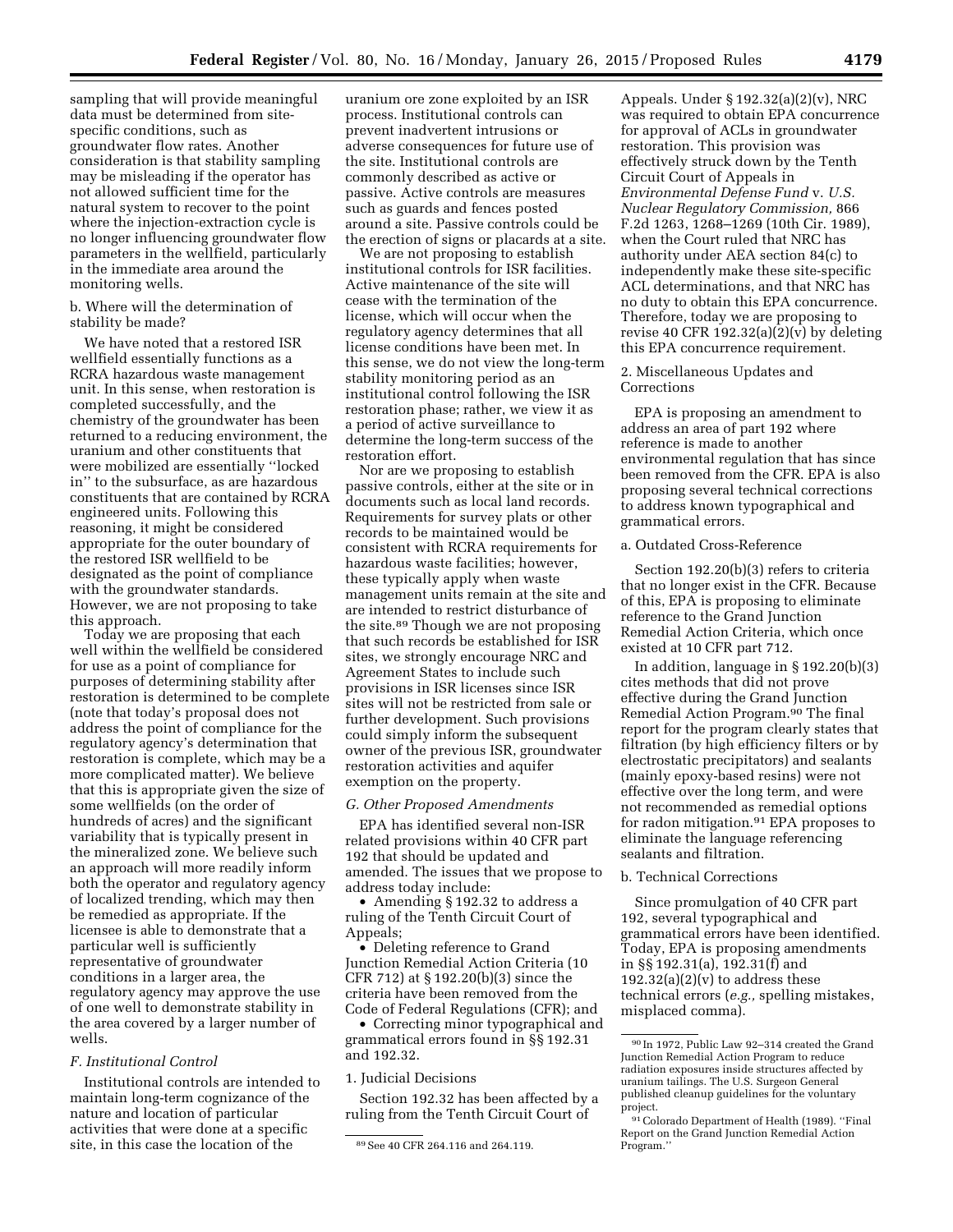#### **V. Summary of Environmental, Cost and Economic Impacts**

#### *A. What are the impacts to groundwater?*

EPA has conducted a qualitative assessment of the benefits of the proposed rule and the expected effects on human and environmental health.92 The rule would require thorough characterization of background groundwater conditions within the ore zone and surrounding aquifers, and would put in place an automatic updating feature so that the requirements affecting ISR operations are always consistent with requirements of the SDWA and the RCRA. The proposed rule would also require a longer period of monitoring, 30 years, to ensure that conditions in the exempted aquifer had been restored, achieved steady-state and remain stable. Further, EPA allows facilities to use geochemical modeling to demonstrate that groundwater conditions will remain stable, and thereby reduce the duration of stability monitoring to less than 30 years. These provisions help to ensure that, after the ISR operation's license is terminated and the site is closed, groundwater conditions do not deteriorate. Since a closed ISR facility has no regulatory oversight, EPA expects that the improved monitoring program being proposed will reduce the risk of contaminating valuable groundwater resources, thus also reducing unintended exposure of human and ecological receptors to radiological and non-radiological constituents in groundwater. To the extent that such exposures are reduced, associated human health risks such as cancer may also be reduced.

Groundwater is a valuable resource, particularly in the Western United States where uranium ISR is most common. Although EPA is unable to quantify the value of the groundwater resources that would be protected by the proposed rule, EPA nevertheless believes that the groundwater resources are likely to become more valuable over time. Reducing the risk of contamination of groundwater also protects surface water bodies to which affected aquifers discharge. If groundwater near an ISR facility were to become contaminated due to remobilization of uranium and other constituents, it might be many years before the contamination was

discovered, especially under current practice where stability monitoring only lasts a year or two. Benefits associated with protecting other potential services provided by groundwater are also expected.93

#### *B. What are the benefits of avoiding impacts to groundwater?*

In order to illustrate the potential benefits of avoiding impacts to groundwater, EPA estimated the costs of corrective action that would be required if uranium and other constituents remobilized in groundwater over time, resulting in contamination.94 By preventing groundwater contamination (or causing it to be discovered sooner), the proposed rule reduces the corrective action costs incurred to remediate the contamination. Based on groundwater contamination simulations (using a model facility approach under varying assumptions), the cost of remediation would far exceed the costs of complying with the proposed rule, both on an annual and total basis. Using a hydrological model, EPA estimated that cleaning up the plume of contamination could require 100 years of pump and treat remediation. In addition, if contamination were detected after decommissioning of a site, it is possible that the costs of remediation would be borne by the taxpayer or by the owner of the property, rather than by the uranium company responsible. Because we cannot anticipate how many ISR operations might experience deteriorating groundwater conditions after decommissioning or how long it would be before the contamination would be detected, EPA was unable to estimate potential avoided costs of remediation on a national scale. However, EPA believes they could be substantial.

#### *C. What are the cost impacts?*

Using information about the uranium extraction industry and estimated incremental costs that would result from the rule as proposed today, EPA examined the economic impacts that

may result from the revisions to 40 CFR part 192.95

EPA's study estimates that affected ISR operators would incur costs to comply with the proposed rule, which would require comprehensive preoperational characterization of the site (including characterization of geochemical conditions downgradient of the production zone), careful monitoring during the operation, restoration of groundwater quality, at least three years of stability monitoring, and 30 years of long-term stability monitoring, with the potential to shorten the duration based on modeling and monitoring of downgradient geochemical conditions. Using existing ISR operations as models for ISR operations that would be affected by the rule, projecting that 2015 ISR uranium production will be 9.5 million pounds, and using average estimated costs of complying with the proposed rule, EPA estimates that the proposed rule would increase the average cost of uranium production at ISR facilities by approximately \$1.50 per pound of uranium (2.9%), and that annual costs incurred by individual ISR facilities would vary from \$304,000 to \$9.5 million, depending on the scale of the ISR facility. Nationally, EPA estimates that the incremental total annual cost of the proposed rule would be approximately \$13.5 million. Discounted at 7%, the estimated present value of the stream of national costs would be approximately \$181 million. Discounted at 3%, the estimated present value of national costs would be approximately \$290 million.

EPA estimated the impact of the proposed rule on the market for uranium using a simplified model of the U.S. market for uranium in 2015. The partial equilibrium model estimated market impacts and revealed: (a) Changes in the quantity of uranium purchased by U.S. civilian owners and operators of nuclear power plants, (b) changes in the domestic sales of uranium and imports, and (c) changes in the market price for uranium. EPA found that overall, the market quantity of uranium purchased for use in electric generation would decline by less than 0.1% and the market price would increase by approximately 0.4%. Domestic ISR facilities would decrease their production by approximately 3.8%, and imports of uranium would increase by less than 1%. Because the cost of uranium is a very small share of

<sup>92</sup>See EPA (2014). ''Economic Analysis: Proposed Revisions to the Health and Environmental Protection Standards for Uranium and Thorium Mill Tailings Rule (40 CFR part 192).'' This document which can be found in the docket for this proposed rule. (Docket EPA–HQ–OAR–2012–0788).

<sup>93</sup>See Committee on Valuing Ground Water, National Research Council (1997), ''Valuing Ground Water: Economic Concepts and Approaches, which discusses both the extraction value (*e.g.,*  value of groundwater used for drinking water, industrial water supply, and agriculture) and the value of in situ services (*e.g.,* buffer against periodic shortages in surface water supplies, protect water quality by maintaining the capacity to dilute and assimilate groundwater contaminants, etc.).

<sup>94</sup>See EPA (2014). ''Economic Analysis: Proposed Revisions to the Health and Environmental Protection Standards for Uranium and Thorium Mill Tailings Rule (40 CFR part 192).''

<sup>95</sup>EPA (2014). ''Economic Analysis: Proposed Revisions to the Health and Environmental Protection Standards for Uranium and Thorium Mill Tailings Rule (40 CFR part 192).''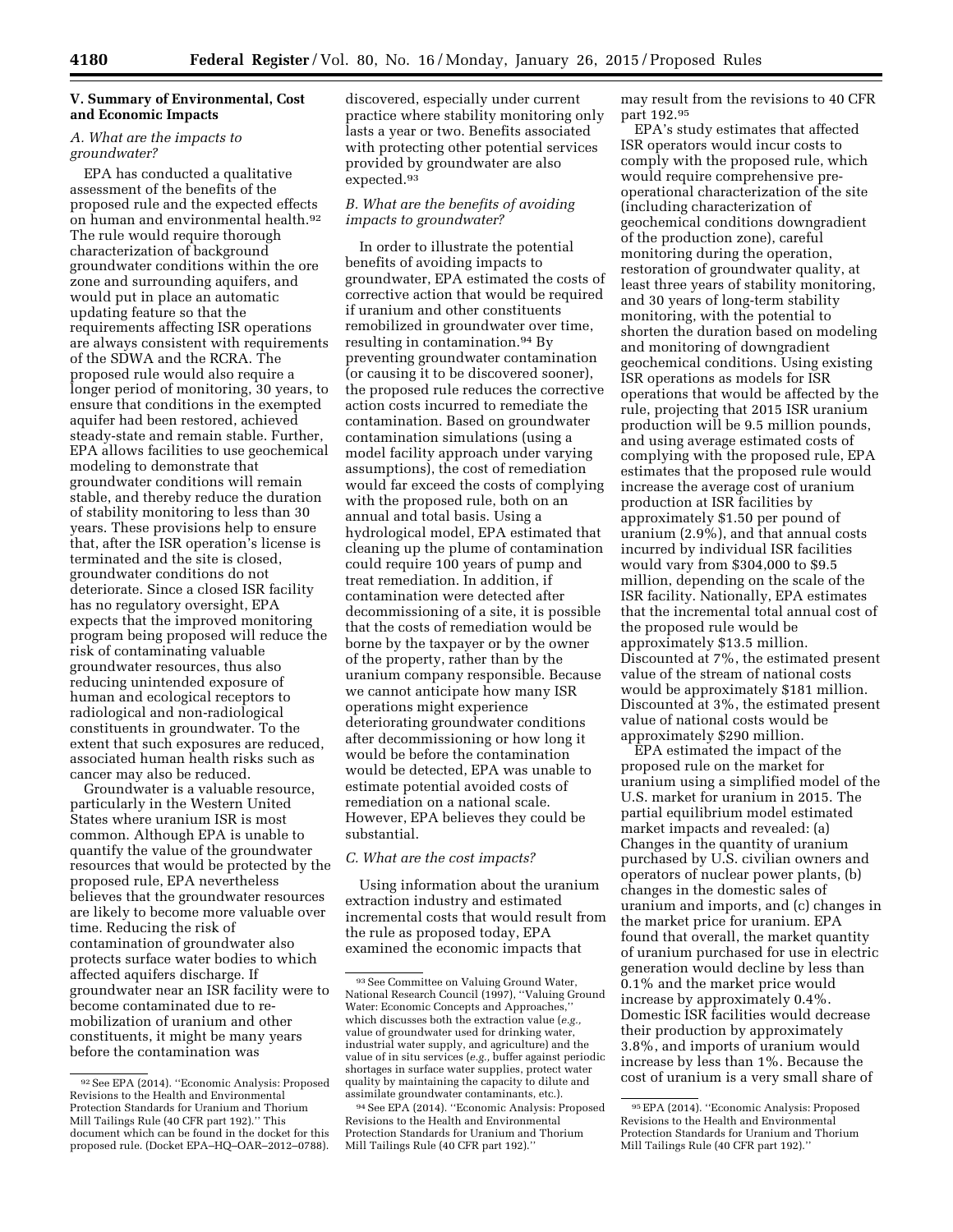the cost of electricity, EPA estimates that the cost of generating electricity would increase by less than 0.1%. Although the national total annual cost of the proposed rule (approximately \$13.5 million, based on average costs) is well below the \$100 million threshold that is one of the criteria used to identify a significant regulatory action, the industry has only a small number of companies operating a small number of ISR operations. EPA used existing ISR operations and the companies that own them as models for the types of facilities and companies that would potentially be affected by the proposed rule. EPA thus estimated that individual ISR facilities could incur annual costs of compliance between \$304,000 and \$9.5 million, depending on the characteristics of the ISR facility and the costing assumptions used.96 For small firms owning ISR facilities, EPA's analysis estimates cost-to-sales ratios of 0.6% to 1.7%. Because costs are generally less than 2% of company sales, EPA estimates that compliance costs would not cause a significant impact. Further, EPA estimates that only a few small businesses (ten or fewer, based on current information) would be affected by the proposed rule at a given time. Thus, EPA concludes that the rule would not have a significant impact on a substantial number of small entities.

#### **VI. Statutory and Executive Orders Review**

#### *A. Executive Order 12866: Regulatory Planning and Review and Executive Order 13563: Improving Regulation and Regulatory Review*

Under Executive Order 12866 (58 FR 51735, October 4, 1993), this action is a ''significant regulatory action.'' The Executive Order defines ''significant regulatory action'' as one that is likely to result in a rule that may ''raise novel legal or policy issues arising out of legal mandates, the President's priorities, or the principles set forth in the Executive Order.''

Accordingly, EPA submitted this action to the Office of Management and Budget (OMB) for review under Executive Orders 12866 and 13563 (76 FR 3821, January 21, 2011) and any changes made in response to OMB

recommendations have been documented in the docket for this action.

#### *B. Paperwork Reduction Act*

This action does not impose an information collection burden under the provisions of the Paperwork Reduction Act, 44 U.S.C. 3501 *et seq.;* no reporting requirements are imposed on affected facilities by this rule. This rule will not in-and-of itself create any new information collection requirements that require approval of the OMB.

Burden means the total time, effort, or financial resources expended by persons to generate, maintain, retain, or disclose or provide information to or for a Federal agency. This includes the time needed to review instructions; develop, acquire, install, and utilize technology and systems for the purposes of collecting, validating, and verifying information, processing and maintaining information, and disclosing and providing information; adjust the existing ways to comply with any previously applicable instructions and requirements; train personnel to be able to respond to a collection of information; search data sources; complete and review the collection of information; and transmit or otherwise disclose the information.

An agency may not conduct or sponsor, and a person is not required to respond to, a collection of information unless it displays a currently valid OMB control number. The OMB control numbers for EPA's regulations in 40 CFR are listed in 40 CFR part 9.

#### *C. Regulatory Flexibility Act*

The Regulatory Flexibility Act (RFA) generally requires an agency to prepare a regulatory flexibility analysis of any rule subject to notice and comment rulemaking requirements under the Administrative Procedure Act or any other statute unless the agency certifies that the rule will not have a significant economic impact on a substantial number of small entities. Small entities include small businesses, small organizations, and small governmental jurisdictions.

For purposes of assessing the impacts of today's rule on small entities, small entity is defined as: (1) A small business whose company has less than 500 employees and is primarily engaged in leaching or beneficiation of uranium, radium or vanadium ores as defined by NAIC code 212291; (2) a small governmental jurisdiction that is a government of a city, county, town, school district or special district with a population of less than 50,000; and (3) a small organization that is any not-for-

profit enterprise which is independently owned and operated and is not dominant in its field. Of these three categories, only small businesses are potentially affected by the proposed rule; no small organizations or small governmental entities have been identified that would be impacted by the proposed revisions to part 192.

This proposed rule is estimated to impact approximately 18 uranium recovery facilities that are currently operating or may operate in the near future. The 18 uranium recovery facilities are owned by 10 firms, of which eight are believed to be small.

The proposed revisions to 40 CFR part 192 would apply to the six ISRs operating in 2013. These ISRs are as follows: (1) Crow Butte (Nebraska) and (2) Smith Ranch-Highland (Wyoming), owned by Cameco Resources; (3) Alta Mesa (Texas), owned by Mestena Uranium, LLC; (4) Willow Creek (Wyoming), owned by Uranium One, Inc.; (5) Hobson-La Palangana (Texas), owned by Uranium Energy Corp.; and(6) Lost Creek(Wyoming), owned by Ur-Energy Inc. Using the fewer than 500 employees' criterion Mestena Uranium, LLC, Ur-Energy, Inc., and Uranium Energy Corp. qualify as small businesses, while Cameco Resources and Uranium One, Inc. are both large businesses.

In addition to the six ISRs operating in 2013, an additional ISR has been licensed in the state of Wyoming: Nichols Ranch, owned by Uranerz Uranium Corp. Uranerz Uranium Corp. qualifies as small business.

Eleven other ISRs are at some stage of licensing or permitting, or are undergoing restoration. These include: (1) Dewey-Burdock in South Dakota owned by Powertech Uranium Corp.; (2) Moore Ranch in Wyoming, owned by Uranium One, Inc.; (3) Kingsville Dome, (4) Rosita, and (5) Vasquez, all in Texas and owned by Uranium Resources Inc.; (6) Crownpoint and (7) Church Rock, both in New Mexico and owned by Uranium Resources Inc.; (8) Ross in Wyoming, owned by Strata Energy, Inc., (9) Goliad in Texas, owned by Uranium Energy Corp.; (10) Antelope-Jab in Wyoming, owned by Uranium One, Inc., and (11) Reno Creek in Wyoming, owned by Bayswater E&P. All of these companies, except for Uranium One, Inc., are small businesses.

To evaluate the significance of the economic impacts of the proposed revisions to 40 CFR part 192, EPA estimated the costs that would be incurred by existing facilities, based on their estimated production and EPA's estimated cost per pound of U3O8.

<sup>96</sup>See sensitivity analysis results in Table D–1 of EPA (2014). ''Economic Analysis: Proposed Revisions to the Health and Environmental Protection Standards for Uranium and Thorium Mill Tailings Rule (40 CFR part 192).'' The total estimated wellfield acreage for most ISR operations is under 500 acres (see Table 3–7 of EPA EA(2014). ''Economic Analysis: Proposed Revisions to the Health and Environmental Protection Standards for Uranium and Thorium Mill Tailings Rule (40 CFR part 192).''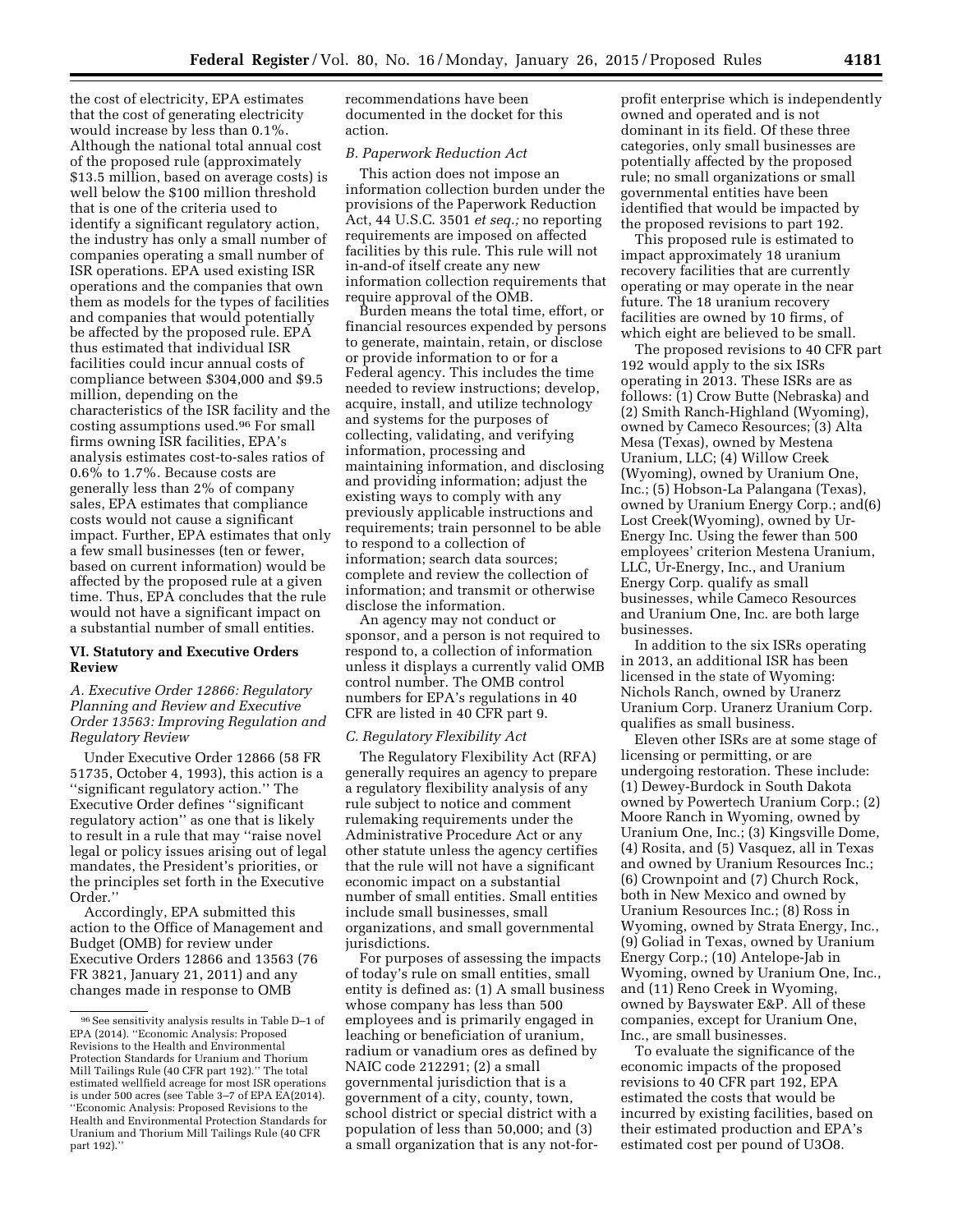Of the 18 ISR facilities identified above, 13 are owned by a total of eight small businesses; the other five are owned by two large businesses. EPA's economic impact analysis estimated that for the three small firms currently operating ISR facilities, costs of the proposed rule would range from 0.6% to 1.7% of estimated company sales, depending on the costing assumption used. Because the costs are generally estimated to be less than 2% of sales, impacts for these firms would not be significant. In addition, fewer than 10 small firms are likely to be affected by the proposed rule at any time, so the number of firms potentially incurring costs to comply with the rule is not a substantial number. Thus, EPA concludes that the proposed rule would not result in a significant impact to a substantial number of small entities.

No small organizations or small governmental entities have been identified that would be impacted by the proposed revisions to 40 CFR part 192. We continue to be interested in the potential impacts of the proposed rule on small entities and welcome comments on issues related to such impacts.

After considering the economic impacts of this proposed rule on small entities, I certify that this action will not have a significant economic impact on a substantial number of small entities.

#### *D. Unfunded Mandates Reform Act*

This rule does not contain a Federal mandate that may result in expenditures of \$100 million or more for State, local and Tribal governments, in the aggregate, or the private sector in any one year. Using the six ISR operations operating in 2013 as examples of typical ISR facilities, EPA estimates that total annual costs of complying with the rule for six such ISR facilities, would be \$13.5 million. The proposed rule imposes no enforceable duties on any State, local or Tribal governments or the private sector. Thus, this rule is not subject to the requirements of sections 202 or 205 of UMRA.

This rule is also not subject to the requirements of section 203 of UMRA because it contains no regulatory requirements or obligations that might significantly or uniquely affect small governments; the rule does not contain requirements that apply to such governments nor does it impose obligations upon them.

#### *E. Executive Order 13132: Federalism*

This proposed rule does not have federalism implications. It will not have substantial direct effects on the States, on the relationship between the national

government and the States, or on the distribution of power and responsibilities among the various levels of government, as specified in Executive Order 13132. None of the facilities subject to this action are owned and operated by State governments, and nothing in the proposed rule will supersede State regulations. Thus, Executive Order 13132 does not apply to this proposed rule.

EPA recognizes that Agreement States will have a substantial interest in this rule revision since they have primary responsibility for implementation of 40 CFR part 192 standards. In the spirit of Executive Order 13132 and consistent with EPA policy to promote communications between EPA and State and local governments, EPA specifically solicits comment on this proposed rule from State and local officials.

#### *F. Executive Order 13175: Consultation and Coordination With Indian Tribal Governments*

This action does not have tribal implications, as specified in Executive Order 13175 (65 FR 67249, November 9, 2000). The action imposes requirements on licensees of ISR facilities and not tribal governments. Although Executive Order 13175 does not apply to this action, EPA sought opportunities to provide information to tribes and tribal representatives during the review of 40 CFR part 192. EPA specifically solicits additional comment on this proposed action from tribal officials.

#### *G. Executive Order 13045: Protection of Children From Environmental Health Risks and Safety Risks*

EPA interprets Executive Order 13045 (62 FR 19885, April 23, 1997) as applying to those regulatory actions that concern health or safety risks, such that the analysis required under section 5– 501 of the Order has the potential to influence the regulation. Because this action addresses environmental standards intended to mitigate health or safety risks, it is subject to Executive Order 13045. We evaluated several regulatory strategies for assuring groundwater restoration and stability at ISR facilities and selected the option providing most assurance that groundwater systems will remain in a chemically reduced state, thereby limiting contamination of groundwater. The proposed rule is expected to reduce children's risk of exposure to contaminated groundwater by improving monitoring to detect and correct contamination.

#### *H. Executive Order 13211: Actions Concerning Regulations That Significantly Affect Energy Supply, Distribution or Use*

This action is not a ''significant energy action'' as defined in Executive Order 13211 (66 FR 28355, May 22, 2001), because it is not likely to have a significant adverse effect on the supply, distribution, or use of energy. This proposed rule will not adversely directly affect productivity, competition, or prices in the energy sector.

#### *I. National Technology Transfer and Advancement Act*

Section 12(d) of the National Technology Transfer and Advancement Act of 1995 (''NTTAA''), Public Law 104–113, 12(d) (15 U.S.C. 272 note) directs EPA to use voluntary consensus standards in its regulatory activities unless to do so would be inconsistent with applicable law or otherwise impractical. Voluntary consensus standards are technical standards (*e.g.,*  materials specifications, test methods, sampling procedures, and business practices) that are developed or adopted by voluntary consensus standards bodies. NTTAA directs EPA to provide Congress, through OMB, explanations when the Agency decides not to use available and applicable voluntary consensus standards.

This proposed rulemaking does not involve technical standards of the type indicated in NTTAA. Therefore, EPA is not considering the use of any voluntary consensus standards.

#### *J. Executive Order 12898: Federal Actions To Address Environmental Justice in Minority Populations and Low-Income Populations*

Executive Order 12898 (59 FR 7629, Feb. 16, 1994) establishes federal executive policy on environmental justice. Its main provision directs federal agencies, to the greatest extent practicable and permitted by law, to make environmental justice part of their mission by identifying and addressing, as appropriate, disproportionately high and adverse human health or environmental effects of their programs, policies, and activities on minority populations and low-income populations in the United States.

EPA has determined that this proposed rule will not have disproportionately high and adverse human health or environmental effects on minority or low-income populations because it increases the level of environmental protection for all affected populations without having any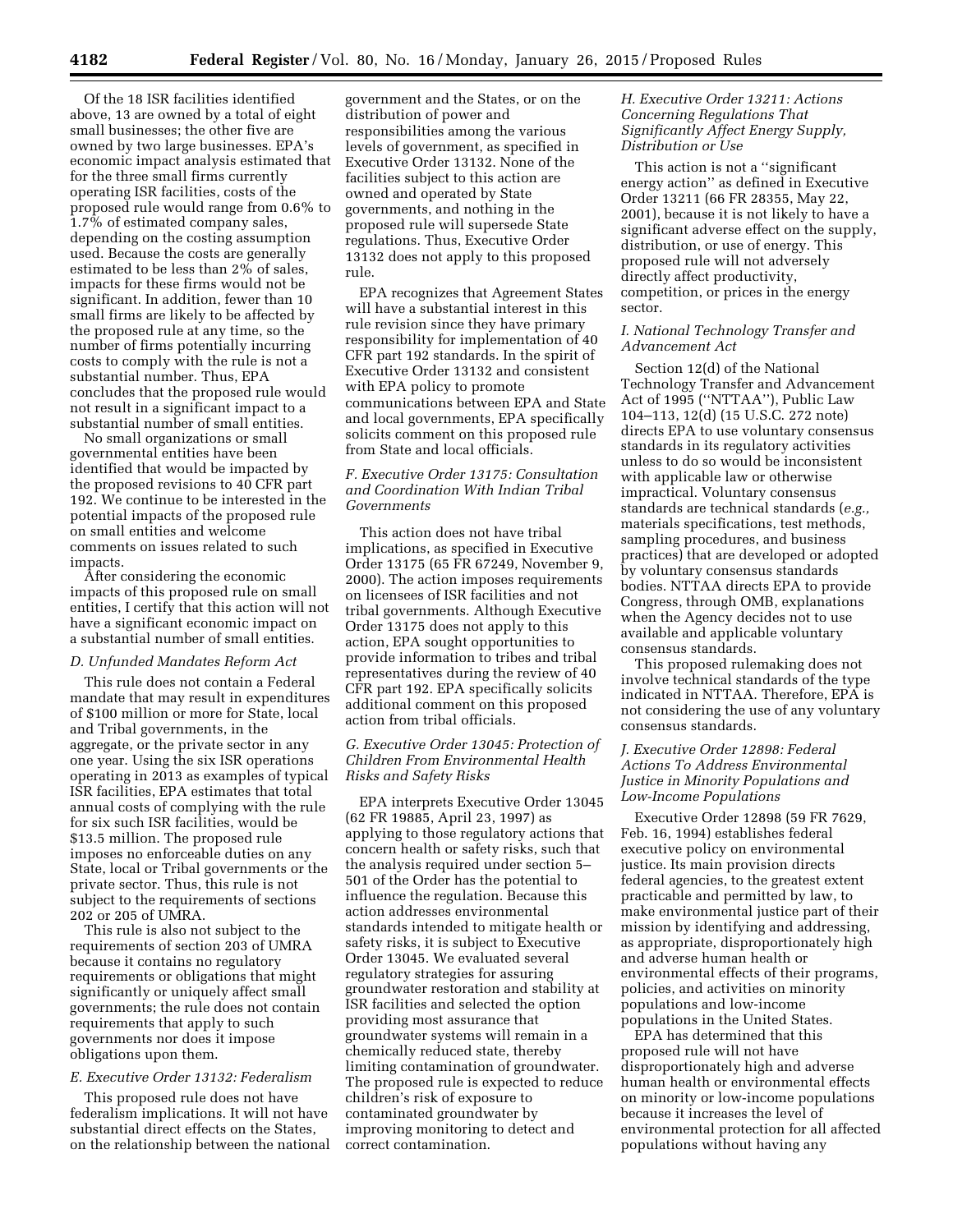disproportionately high and adverse human health or environmental effects on any population, including any minority or low-income population. This proposed rule addresses groundwater restoration, monitoring and protection of surrounding aquifers and thus decreases the potential groundwater contamination to which all affected populations are exposed. Thus, the proposed rule is projected to have positive, not adverse impacts on human health and the environment.

#### **List of Subjects in 40 CFR Part 192**

Environmental protection, Hazardous substances, Radiation protection, Radioactive materials, Reclamation, Uranium, Waste treatment and disposal, Water resources.

Dated: December 31, 2014.

**Gina McCarthy,** 

*Administrator.* 

For the reasons stated in the preamble, the Environmental Protection Agency proposes to amend title 40, Chapter I of the Code of Federal Regulations as follows:

#### **PART 192—[AMENDED]**

■ 1. The authority citation for 40 CFR part 192 continues to read as follows:

**Authority:** Sec. 275 of the Atomic Energy Act of 1954, 42 U.S.C. 2022, as added by the Uranium Mill Tailings Radiation Control Act of 1978, Pub. L. 95–604, as amended.

■ 2. Section 192.20 is amended by revising paragraph (b)(3)as follows:

#### **Subpart C—[Amended]**

#### **§ 192.20 Guidance for implementation.**

\* \* \* \* \* (b) \* \* \*

(3) Compliance with § 192.12(b) may be demonstrated by methods that the Department of Energy has approved for use or methods that the implementing agencies determine are adequate. Residual radioactive materials should be removed from buildings exceeding 0.03 WL so that future replacement buildings will not pose a hazard [unless removal is not practical—see § 192.21(c)]. However, ventilation devices and other radon mitigation methods recommended by EPA may provide reasonable assurance of reductions from 0.03 WL to below 0.02 WL. In unusual cases, indoor radiation may exceed the levels specified in § 192.12(b) due to sources other than residual radioactive materials. Remedial actions are not required in order to comply with the standard when there is reasonable assurance that residual radioactive

materials are not the cause of such an excess.

\* \* \* \* \*

#### **Subpart D—[Amended]**

■ 3. The heading for Subpart D is amended by revising the language to read as follows:

#### **Subpart D—Standards for the Management of Uranium Byproduct Materials**

- 4. Section 192.31 is amended by:
- a. Revising paragraph (a).
- b. Revising paragraph (f).
- c. Revising the second sentence of paragraph (m).

The revisions read as follows:

#### **Subpart D—Standards for the Management of Uranium Byproduct Materials**

\* \* \* \* \*

#### **§ 192.31 Definitions and cross-references.**

(a) Unless otherwise indicated in this subpart, all terms shall have the same meaning as in Title II of the Uranium Mill Tailings Radiation Control Act of 1978, subparts A and B of this part, or parts 190, 260, 261, and 264 of this chapter. For the purposes of this subpart, the terms ''waste,'' ''hazardous waste,'' and related terms, as used in parts 260, 261, and 264 of this chapter, shall apply to byproduct material. \* \* \* \* \*

(f) *Disposal area* means the region within the perimeter of an impoundment or pile containing uranium byproduct materials to which the post-closure requirements of § 192.32(b)(1) of this subpart apply.

\* \* \* \* \* (m) \* \* \* This term shall not be construed to include extraordinary measures or techniques that would impose costs that are grossly excessive as measured by practice within the industry or one that is reasonably analogous (such as, by way of illustration only, unreasonable overtime, staffing or transportation requirements, etc., considering normal practice in the industry; laser fusion of soils, etc.), provided there is reasonable progress toward emplacement of a permanent radon barrier. \* \* \*<br>\* \* \* \* \* \* \*

\* \* \* \* \* ■ 5. Section 192.32 is amended by revising paragraph (a)(2)(v) as follows:

#### **§ 192.32 Standards**

- \* \* \* \* \*
	- (a) \* \* \*
	- $(2)^*$  \* \* \*

(v) The functions and responsibilities designated in part 264 of this chapter as

those of the ''Regional Administrator'' with respect to "facility permits" shall be carried out by the regulatory agency. \* \* \* \* \*

■ 6. Part 192 is amended by adding subpart F to read as follows:

#### **Subpart F—Public Health, Safety and Environmental Protection Standards for Byproduct Materials Produced by Uranium In-situ Recovery**

Sec.

- 192.50 Applicability.
- 192.51 Definitions and cross-references.<br>192.52 Standards.
- Standards.
- 
- 192.53 Monitoring programs.<br>192.54 Corrective action prog Corrective action program.
- 192.55 Effective date.

#### **Subpart F—Public Health, Safety and Environmental Protection Standards for Byproduct Materials Produced by Uranium In-Situ Recovery**

#### **§ 192.50 Applicability.**

This subpart applies to the management of uranium byproduct materials prior to, during and following the processing of uranium ores utilizing uranium in-situ recovery methods, and to the restoration of groundwater at such sites. Unless otherwise specified, all wellfields shall comply with this subpart as of the effective date of this rule.

#### **§ 192.51 Definitions and cross-references.**

(a) Unless otherwise indicated in this subpart, all terms shall have the same meaning as in Title II of the Uranium Mill Tailings Radiation Control Act of 1978, subparts A, B, and D of this part, or parts 190, 260, 261, and 264 of this chapter.

(b) *Adjacent Aquifer.* An aquifer or portion of an aquifer that shares a border or end point with the exempted aquifer or the exempted portion of an aquifer.

(c) *Alternate Concentration Limit (ACL).* Concentration limit approved by the regulatory agency for a groundwater constituent that has not been restored to its restoration goal after best practicable restoration activities have been completed following the process prescribed in 40 CFR 192.52(c)(2) thru  $192.52(c)(5)$  of this subpart.

(d) *Aquifer.* A geological ''formation,'' group of formations, or part of a formation that is capable of yielding a significant amount of water to a well or spring. See 40 CFR 144.3.

(e) *Background.* The condition of groundwater, including the radiological and non-radiological constituent concentrations, in the exempted aquifer, adjacent aquifers, and in both overlying and underlying aquifers, prior to the beginning of ISR operations.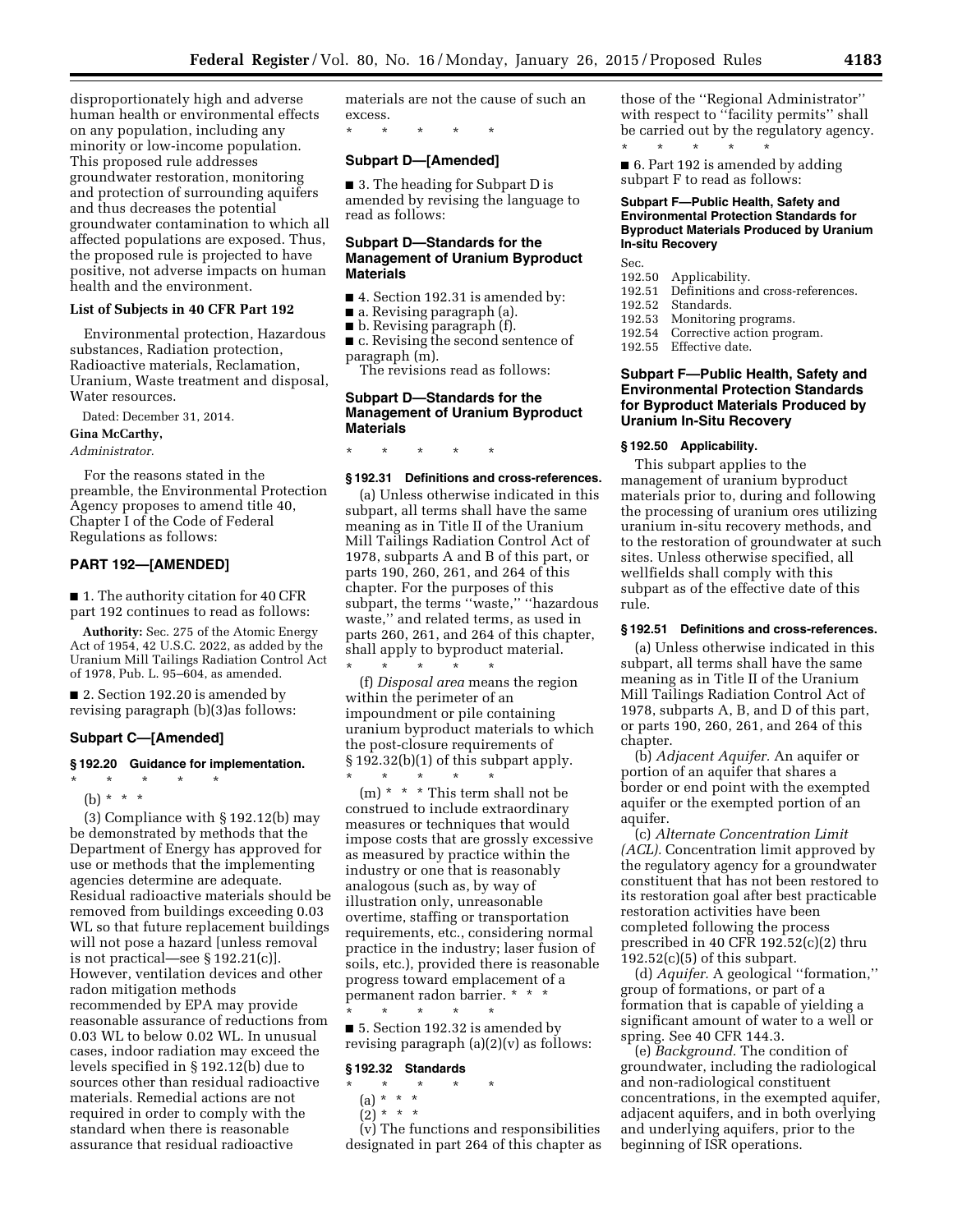(f) *Constituent.* A detectable component within the groundwater.

(g) *Exceedance.* An exceedance has occurred when, during stability or longterm stability monitoring, a groundwater protection standard is exceeded at any point of compliance well.

(h) *Excursion.* The movement of fluids containing uranium byproduct materials from an ISR production zone into surrounding groundwater. An excursion is considered to have occurred when, during operational or restoration phase monitoring, any two indicator parameters (*e.g.,* chloride, conductivity, total alkalinity) exceed their respective upper control limits in any overlying, underlying, or perimeter monitoring well. Horizontal excursions refer to the lateral movement of the water, while vertical excursions indicate movement of water through aquitards above or below the production zone aquifer.

(i) *Excursion Monitoring Wells.* Wells located around the perimeter of the production zone (horizontal excursion wells) and in overlying and underlying aquifers (vertical excursion wells), which are used to detect any excursions from the production zone. Excursion monitoring wells can serve as the ''point(s) of compliance'' during all phases of ISR.

(j) *Exempted Aquifer.* An ''aquifer,'' or its portion, that meets the criteria of ''underground source of drinking water'' in 40 CFR 144.3, but which has been exempted according to the procedures in 40 CFR 144.7. See 40 CFR 144.3.

(k) *Extraction Well.* Well used to extract uranium enriched solutions from the ore-bearing aquifer; also known as a ''Production Well.'' Extraction and injection wells may be converted from one use to the other.

(l) *Indicator Parameter.* A constituent, such as chloride, conductivity, or total alkalinity, whose ''upper control limit'' is used to identify an excursion. Indicator parameters are not contaminants, but relate to geochemical conditions in groundwater.

(m) *Injection Well.* A well into which fluids are being injected. See 40 CFR 144.3.

(n) *In-Situ Recovery (ISR).* A method of extraction by which uranium is leached from underground ore bodies by the introduction of a solvent solution, called a lixiviant, through injection wells drilled into the ore body. The process does not require the extraction of ore from the ground. The lixiviant is injected, passes through the ore body, mobilizes the uranium, and the uranium-bearing solution is pumped to the surface from extraction wells. The

pregnant leach solution is processed to extract the uranium.

(o) *Listed Constituent.* One of the thirteen groundwater constituents specified in Table 1 to subpart F of part 192.

(p) *Lixiviant.* A liquid medium used to recover uranium from underground ore bodies through in-situ recovery. This liquid medium typically contains native groundwater and an added oxidant, such as oxygen and/or hydrogen peroxide, as well as sodium carbonate/bicarbonate or carbon dioxide. The lixiviant is introduced through injection wells into the ore body to mobilize the uranium. The resulting solution is then pumped via extraction wells to the surface, where the uranium is recovered from the solution for further processing, after which the lixiviant may be re-injected.

(q) *Long-Term Stability Phase.* The period after the groundwater protection standards have been met and stability has been demonstrated according to 192.53(d) of this subpart, as determined by the regulatory agency.

(r) *Maximum Constituent Concentration.* The maximum permissible level of a constituent in groundwater, as specified in Table 1 to subpart A of part 192.

(s) *Maximum Contaminant Level (MCL).* The maximum permissible level of a contaminant in water which is delivered to any user of a public water system. See 40 CFR 141.2.

(t) *Monitoring Wells.* Wells used to obtain groundwater levels and water samples for the purpose of determining the hydrologic regime and the amounts, types, and distribution of constituents in the groundwater. Wells are located in the production zone, around the perimeter of the production zone (horizontal excursion monitoring wells), and in overlying and underlying aquifers (vertical excursion monitoring wells).

(u) *Operational Phase.* The time period during which uranium extraction by in-situ recovery occurs. Operations begin when injection of lixiviant starts. Operations end when the operator permanently ceases injection of lixiviant and recovery of uranium-bearing solution for processing purposes.

(v) *Overlying Aquifer.* An aquifer that is immediately vertically shallower (*i.e.,*  directly above) than the production zone aquifer.

(w) *Point(s) of Compliance.* Sitespecific location(s) where groundwater protection standards must be met. During all phases of ISR, excursion monitoring wells can serve as the points of compliance; during the restoration, stability and long-term stability phases,

points of compliance may also include monitoring, injection and extraction wells in the production zone, as determined by the regulatory agency.

(x) *Point(s) of Exposure.* Intersection of a vertical plane with the boundary of the exempted aquifer.

(y) *Preoperational Monitoring.*  Measurement of groundwater conditions in the production zone, and in the groundwater up and down gradient from the production zone, as well as in overlying and underlying aquifers, prior to the operational phase.

(z) *Production Zone.* The portion of the aquifer in which ISR activities occur. The production zone lies within the wellfield.

(aa) *Restoration (Act of).* The process of returning groundwater quality to preoperational conditions for the purpose of achieving restoration goal values for identified constituents.

(bb) *Restoration Goal.* A concentration limit for an identified constituent in groundwater after restoration has occurred. The limit is obtained from the most protective regulatory standards in 40 CFR 141.62, 141.66, 141.80, 143.3, 264.94, and Table 1 to subpart A of this part, and from preoperational background levels in the wellfield, whichever is higher.

(cc) *Restoration Phase.* The period immediately after lixiviant injection permanently ceases, during which restoration activities occur.

(dd) *Site.* The land or water area where any facility or activity is physically located or conducted, including adjacent land used in connection with the facility or activity. See 40 CFR 144.3.

(ee) *Stability Phase.* The period after the restoration phase when groundwater protection standards are met and monitored to test for temporal stability.

(ff) *Underlying Aquifer.* An aquifer that is immediately vertically deeper (*i.e.,* directly below) than the production zone aquifer.

(gg) *Upper Control Limit (UCL).*  Preoperational concentrations of indicator parameters in horizontal and vertical excursion monitoring wells, as determined by the regulatory agency and contained in the license.

(hh) *Uranium Recovery Facility.* A facility licensed to process uranium ores for the purpose of recovering uranium and to manage uranium byproduct materials that result from processing of ores. Common names for these facilities include, but are not limited to, the following: A conventional uranium mill, an in-situ recovery (or leach) facility, and a heap leach facility or pile.

(ii) *Wellfield.* The area of an ISR operation that encompasses the array of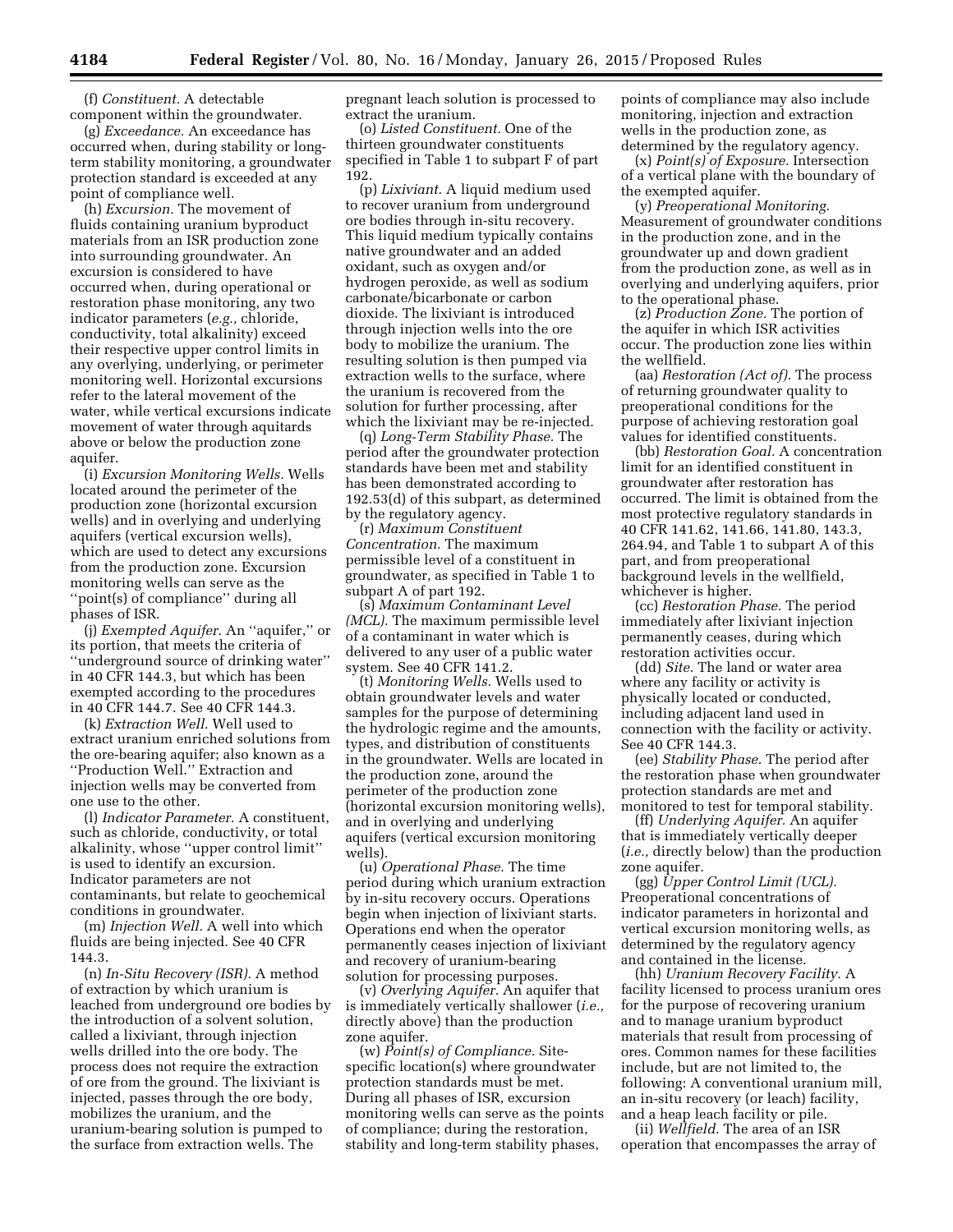injection, extraction, and monitoring wells, ancillary equipment and interconnected piping employed in the uranium in-situ recovery process. The area of the wellfield exceeds that of the production zone.

#### **§ 192.52 Standards.**

(a) Except for those wellfields currently in and remaining in restoration, stability monitoring or longterm monitoring at a licensed facility, all operating wellfields, new wellfields and expansions of wellfields shall comply with § 192.52(c) of this subpart as of the effective date of this rule.

(b) *Surface and subsurface standards. (*1) Surface impoundments associated with ISR activities shall conform to the standards of § 192.32 of this part.

(2) Disposal of solid uranium byproduct materials produced by ISR activities shall conform to the standards in § 192.32 of this part.

(c) *Groundwater protection standards.*  (1) Restoration goals shall be determined for each of the constituents listed in Table 1 to subpart F that is identified in the groundwater. Following restoration activities in the production zone, and prior to license termination, the concentration of a listed constituent in the groundwater within the production zone, as determined by the regulatory agency, must not exceed the higher of the following values:

(i) The background level of that constituent in the groundwater, as determined by preoperational monitoring conducted under § 192.53(a) of this subpart; or

(ii) The lowest concentration listed in 40 CFR 141.61, 141.62, 141.66, 141.80, 143.3, 264.94, or Table 1 to subpart A of this part for that constituent.

(iii) When considering the potential for health risks caused by human exposure to known or suspected carcinogens not listed in Table 1 to subpart F that are designated for monitoring by the regulatory agency, the restoration goal above the background level should be established at 40 CFR part 141, 143 or 264 concentration levels, if such values exist. For constituents that are not found in 40 CFR part 141, 143 or 264, the restoration goal above the background level should be established at concentration levels which represent a cumulative excess lifetime risk no greater than  $10^{-4}$  to an average individual.

(2) The regulatory agency may establish provisional alternate concentration limits within the production zone provided that all of the following conditions are met:

(i) After all best practicable active restoration activities have been completed in accordance with the permit, the regulatory agency determines that concentrations for one or more constituents cannot be restored to restoration goals; and

(ii) The constituent(s) will not pose a substantial present or potential hazard to human health or the environment as long as the proposed alternate concentration limit(s) is not exceeded; and

(iii) In all cases, the restoration goals, as determined under paragraph (c)(1) of this section, are satisfied at all points of exposure.

(3) The regulatory agency may approve final alternate concentration limits provided that the following conditions are met:

(i) The licensee has demonstrated groundwater stability at 95 percent confidence for three consecutive years (*i.e.,* no increasing trend in concentration levels as identified by appropriate statistical techniques) of groundwater concentrations for the listed constituents before entering the long-term stability monitoring phase; and

(ii) The constituent(s) will not pose a substantial present or potential hazard to human health or the environment as long as the proposed alternate concentration limit(s) is not exceeded.

(4) In deciding whether to approve a provisional or a final alternate concentration limit, the regulatory agency shall consider, at a minimum, the following factors:

(i) Potential adverse effects on groundwater quality, considering:

*(A)* The physical and chemical characteristics of constituents in the groundwater at the site, including their potential for migration;

*(B)* The hydrogeological characteristics (*e.g.,* groundwater velocity) of the site and surrounding land;

*(C)* The quantity of groundwater and the direction of groundwater flow;

*(D)* The proximity and withdrawal rates of local groundwater users;

*(E)* The current and anticipated future uses of groundwater in the region surrounding the site;

*(F)* The existing quality of groundwater, including other sources of contamination and their cumulative impact on groundwater quality;

*(G)* The potential for health risks caused by human exposure to constituents;

*(H)* The potential damage to wildlife, crops, vegetation, and physical structures caused by exposure to constituents; and

*(I)* The persistence and permanence of the potential adverse effects.

(ii) Potential adverse effects on hydraulically-connected surface-water quality, considering:

*(A)* The volume and physical and chemical characteristics of the groundwater at the site;

*(B)* The hydrogeological characteristics of the site and surrounding land;

*(C)* The quantity and quality of groundwater, and the direction of groundwater flow;

*(D)* The patterns of rainfall in the region;

*(E)* The proximity of the site to surface waters;

*(F)* The current and future uses of surface waters in the region surrounding the site and any water quality standards established for those surface waters;

*(G)* The existing quality of hydraulically-connected surface water, including other sources of contamination and their cumulative impact on surface water quality;

*(H)* The potential for health risks caused by human exposure to constituents;

*(I)* The potential damage to wildlife, crops, vegetation, and physical structures caused by exposure to constituents; and

*(J)* The persistence and permanence of the potential adverse effects.

(iii) The presence of any underground source of drinking water as defined under § 144.3 of this chapter and any exempted aquifer identified under § 144.7 of this chapter.

(5) When considering the potential for health risks caused by human exposure to known or suspected carcinogens, alternate concentration limits pursuant to paragraphs 192.52(c)(2) and  $192.52(c)(3)$  of this subpart should be established at concentration levels which represent a cumulative excess lifetime risk no greater than  $10^{-4}$ , at a point of exposure, to an average individual.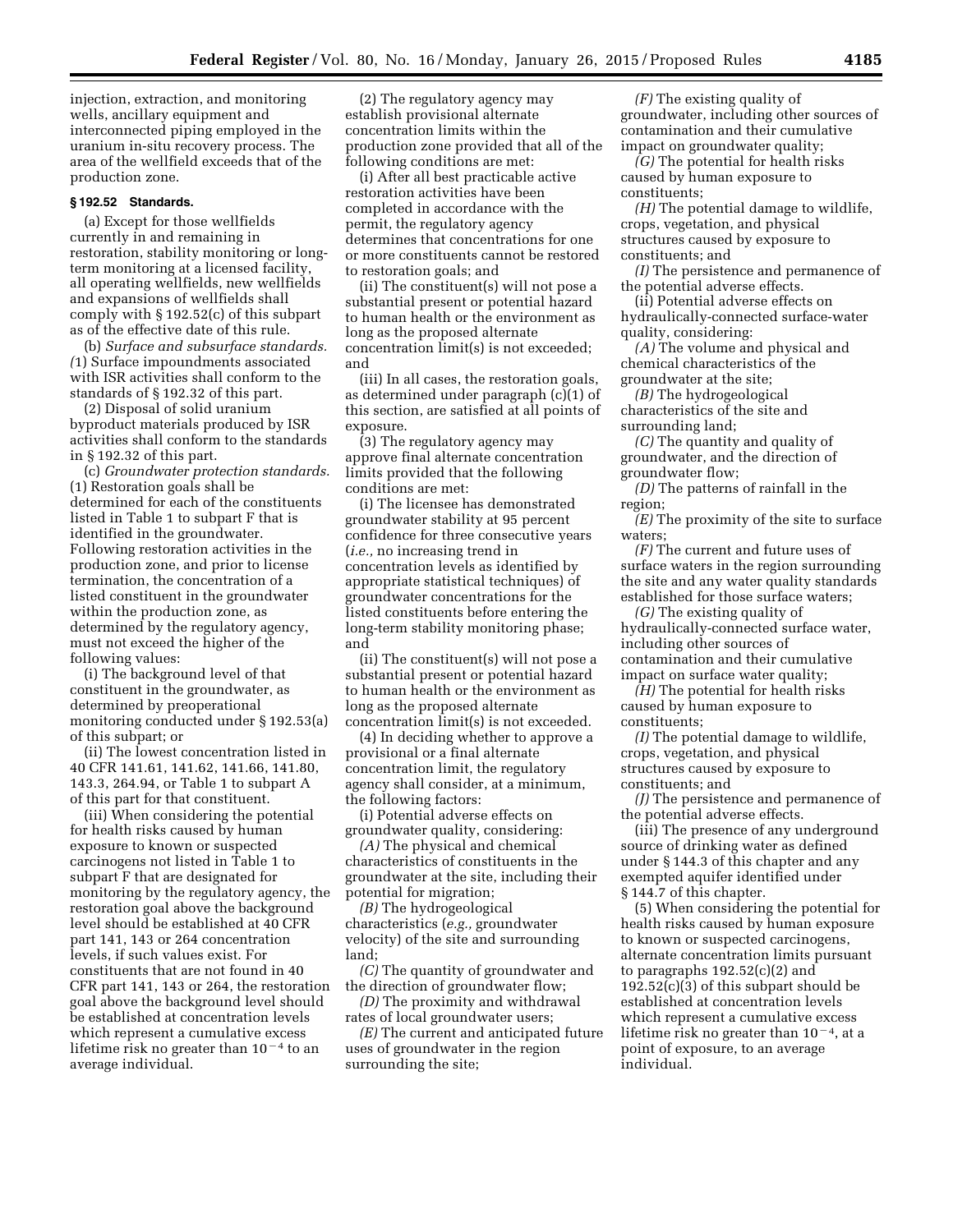TABLE 1 TO SUBPART F—MAXIMUM CONCENTRATION OF CONSTITUENTS FOR GROUNDWATER PROTECTION AT ISR FACILITY SITES

| Constituent                                                                                                                                                                                                                                                                   | Maximum concentration                                                                                                                                                                                                                                                                                                                                                                                                                                                                                                                                      |
|-------------------------------------------------------------------------------------------------------------------------------------------------------------------------------------------------------------------------------------------------------------------------------|------------------------------------------------------------------------------------------------------------------------------------------------------------------------------------------------------------------------------------------------------------------------------------------------------------------------------------------------------------------------------------------------------------------------------------------------------------------------------------------------------------------------------------------------------------|
| Arsenic, barium, cadmium, chromium, lead, mercury, selenium, silver,<br>nitrate (as N), molybdenum, radium-226 and radium-228 (com-<br>bined), uranium (uranium-234, uranium-235 and uranium-238 com-<br>bined), gross alpha particle activity (excluding radon and uranium). | The restoration goal is the primary or secondary MCL listed in 40 CFR<br>141.61, 141.62, 141.66, 141.80, and 143.3, the maximum concentra-<br>tion of hazardous constituents for groundwater protection under<br>264.94, or the maximum constituent concentration specified in Table<br>1 to Subpart A of this Part, whichever value is most stringent.<br>Where a background concentration is determined to be higher than the<br>most stringent value in the applicable regulations, the background<br>concentration will serve as the restoration goal. |

#### **§ 192.53 Monitoring programs.**

Licensees subject to this subpart must conduct a groundwater monitoring program, subject to approval by the regulatory agency, at prospective and licensed ISR sites and environs. This program shall address all phases of the site's activities and must be conducted as follows:

(a) *Preoperational phase monitoring.*  (1) A sufficient number of wells, at appropriate locations and depths, shall be installed in such a manner as to yield representative samples in order to define the groundwater flow regime and measure preoperational conditions and water quality for use in statistical tests during operations, restoration, stability and long-term stability.

(2) All monitoring wells must be cased in a manner that maintains the integrity of the monitoring-well bore hole. This casing must be screened or perforated and packed with gravel or sand, where necessary, to enable collection of groundwater samples. The annular space (*i.e.,* the space between the bore hole and well casing) above the sampling depth must be sealed to prevent contamination of samples and the groundwater.

(3) The preoperational background monitoring effort shall include immediately overlying aquifers, immediately underlying aquifers, and background monitoring inside and outside of the exempted aquifer, including both the up and downgradient areas outside of the production zone.

(4) During the monitoring effort, relevant data documenting geology, hydrology and geochemistry for radiological and non-radiological constituents shall be collected, both in the production zone and in surrounding areas that may be affected by the ISR operations.

(i) The monitoring effort shall be of sufficient duration of no less than one year and of sufficient scope to adequately characterize temporal and spatial variations in groundwater, and to account for impacts of well installation and development on background

concentrations of constituents and values of indicator parameters, where applicable.

(ii) Preoperational monitoring shall be focused on determining background concentrations of constituents and indicator parameters in the following locations:

(A) Point of compliance wells within the proposed production zone;

(B) Point of compliance wells immediately overlying and immediately underlying aquifers;

(C) Point of compliance wells outside the production zone;

(D) Point of compliance wells within the exempted aquifer; and

(E) Point of compliance wells in upgradient and downgradient nonexempt portions of the adjacent aquifer.

(iii) The licensee shall employ appropriate statistical techniques to analyze background concentrations measured in individual wells within the proposed production zone for the purpose of determining restoration goals for groundwater restoration and longterm stability monitoring under § 192.52(c)(1) of this subpart. As determined by the licensee and approved by the regulatory agency, background concentration limits may be representative of individual wells, multiple wells, or all wells within the proposed production zone.

(iv) Radiological and non-radiological constituents to be monitored during the preoperational phase of an ISR facility shall include:

(A) All constituents listed in Table 1 to this subpart;

(B) Constituents and parameters necessary for geochemical calculations of groundwater chemistry and to model site performance in order to demonstrate that a stable groundwater chemistry state, as approved by the regulatory agency, has been achieved through restoration and is likely to persist in the long term; and

(C) Any additional constituents or parameters required by the regulatory agency, including metals potentially mobilized by the recovery process.

(b) *Operational phase monitoring.* (1) Indicator parameters, as established by the regulatory agency, shall be monitored in horizontal and vertical excursion monitoring wells determined by the regulatory agency throughout the operational phase of ISR activities.

(2) If an excursion is detected, as determined by the regulatory agency and as evidenced by indicator parameters exceeding established upper control limits, all constituents listed in Table 1 of this subpart shall be monitored as part of the corrective action program set forth in § 192.54 of this subpart until the excursion is controlled.

(c) *Restoration phase monitoring.* (1) All constituents listed in Table 1 of this subpart and otherwise specified by the regulatory agency shall be monitored during active restoration; sampling should occur no less frequently than quarterly, or other time interval specified by the regulatory agency.

(2) Indicator parameters, as established by the regulatory agency, shall be monitored in horizontal and vertical excursion monitoring wells determined by the regulatory agency throughout the restoration phase of ISR activities.

(3) If an excursion is detected, as determined by the regulatory agency and as evidenced by indicator parameters exceeding established upper control limits, all constituents listed in Table 1 of this subpart shall be monitored as part of the corrective action program set forth in § 192.54 of this subpart until the excursion is controlled.

(d) *Stability phase monitoring.* (1) The constituents to be monitored throughout the stability phase of an ISR facility in points of compliance wells in the production zone, as determined by the regulatory agency, shall include:

(i) All constituents listed in Table 1 of this subpart;

(ii) Any additional constituents required by the regulatory agency, such as: